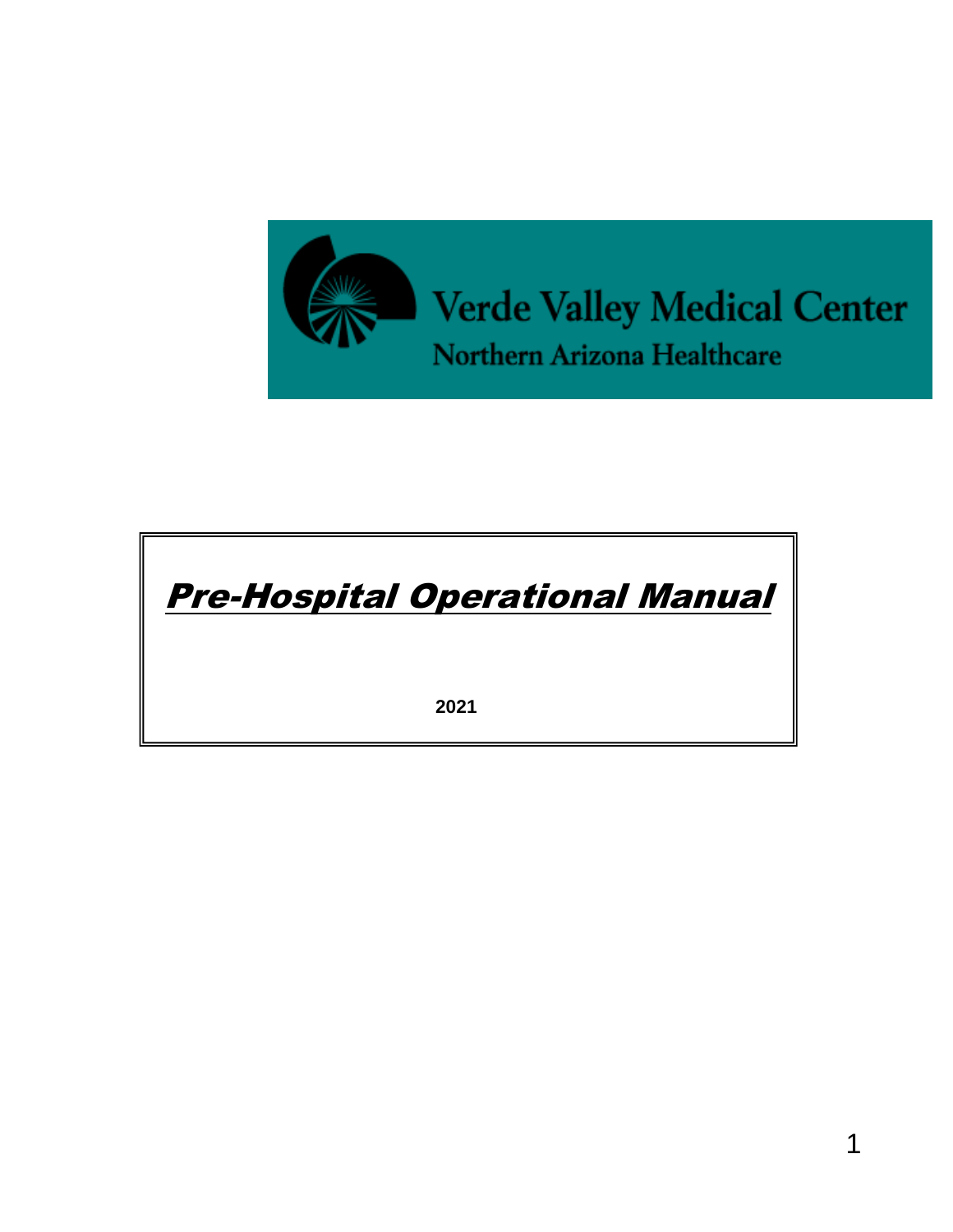# **TABLE OF CONTENTS**

| PREHOSPITAL CARE SYSTEM                                                     | Page   |
|-----------------------------------------------------------------------------|--------|
| Verde Valley Provider Agencies<br><b>Prehospital Care Committee Members</b> | 4<br>4 |
| Prehospital Continuous Quality improvement                                  | 5      |
| <b>Medical Direction Continuous Quality Assurance</b>                       | 6      |
| <b>Conflict Resolution</b>                                                  | 7      |
| <b>Performance Conflict Resolution Procedure</b>                            | 8      |
| <b>Application for Medical Direction</b>                                    | 10     |
| New Medic Mentorship Form                                                   | 11     |
| Annual Review of Orientation Manual/Policies/Protocols                      | 12     |
| <b>ALS Orientation Checklist</b>                                            | 13     |
| <b>ALS Performance Contract</b>                                             | 14     |
| Base Station Policy on Continuing Education                                 | 15     |
| <b>ALS Recertification</b>                                                  | 16     |
| Confidentiality/Patient Information                                         | 17     |
| <b>Clinical Time for EMS Providers</b>                                      | 18     |
| <b>Patient Outcome Information</b>                                          | 19     |
| ALS Drug box Maintenance and Control                                        | 20     |
| <b>Restocking of Supplies</b>                                               | 22     |
| Approved use of Supraglottic Devices                                        | 23     |
| Rapid Sequence Intubation (RSI) Use by EMT-P's                              | 24     |
| Field Communication with Base Hospital                                      | 25     |
| Back Up Medical Control with FMC                                            | 27     |
| Nurse/ Paramedic Intermediary Responsibilities                              | 28     |
| <b>Emergency Physicians Responsibilities</b>                                | 29     |
| Description of Radio, Telephone, and Recording Equipment                    | 30     |
| <b>Prehospital Documentation Policy</b>                                     | 31     |
| Agency Responsibility for Provider Change Notification                      | 32     |
| Attachment: EMS Medical Director Provider Change Form                       | 33     |
| <b>Interfacility Transports</b>                                             | 34     |
| <b>Interfacility Transport Medication List</b>                              | 36     |
| <b>Sedona Fire District Transport Guidelines</b>                            | 37     |
| Guidelines for making use of Spectrums Crises Response                      | 38     |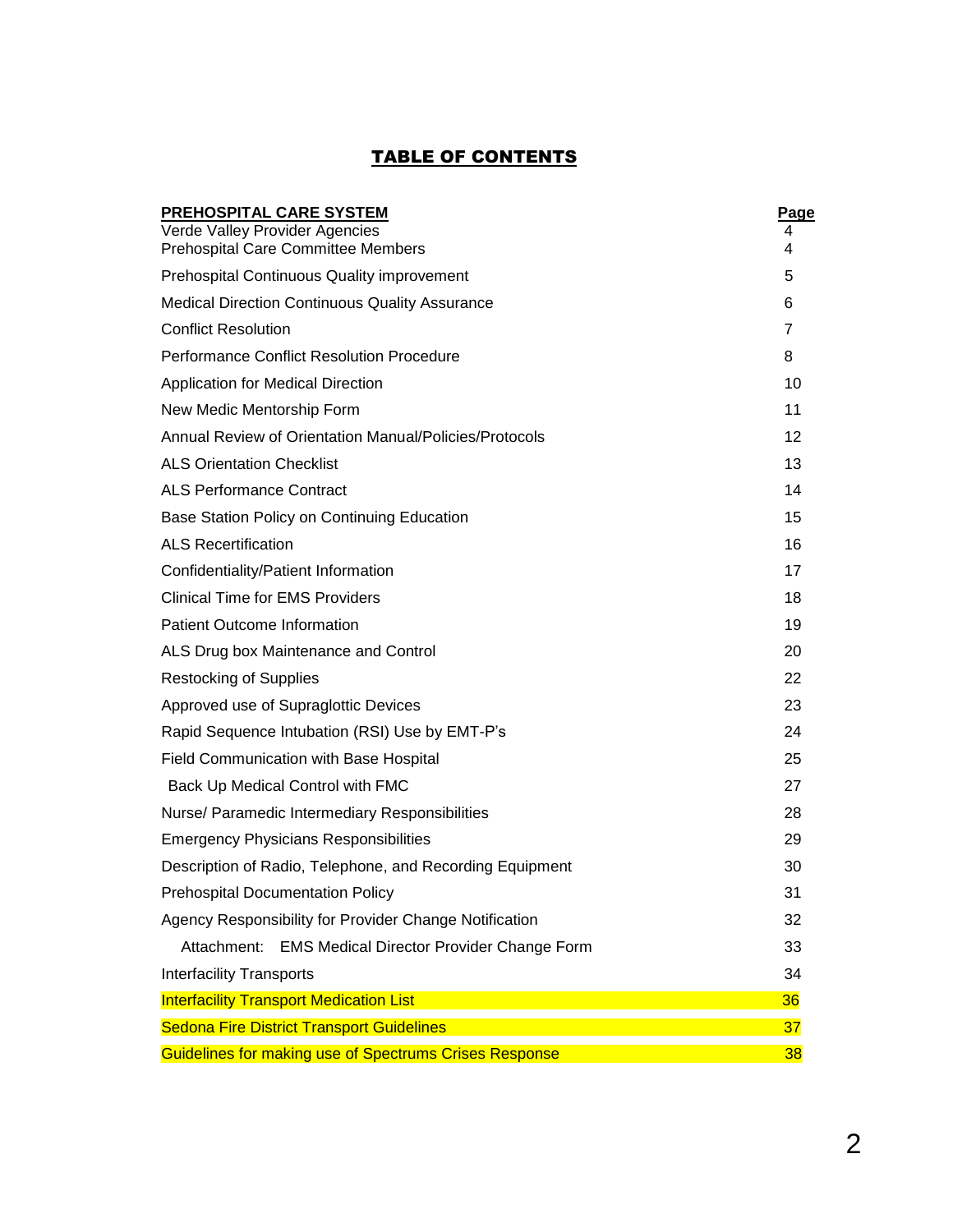<span id="page-2-0"></span>

| <b>Approved Medications list for Blitz Box</b>      | 39 |
|-----------------------------------------------------|----|
| Pronouncement of Death during Transport of Patients | 40 |
| Attachment: ARS 11-593                              | 41 |
| Attachment: ARS 11-596                              | 42 |
| <b>EMT Administration of Naloxone</b>               | 43 |
| <b>Community Paramedicine</b>                       | 44 |
| Wildland Fire/Special medical Assignment Procedures | 45 |
| Disposal of full sharps bins at VVMC                | 47 |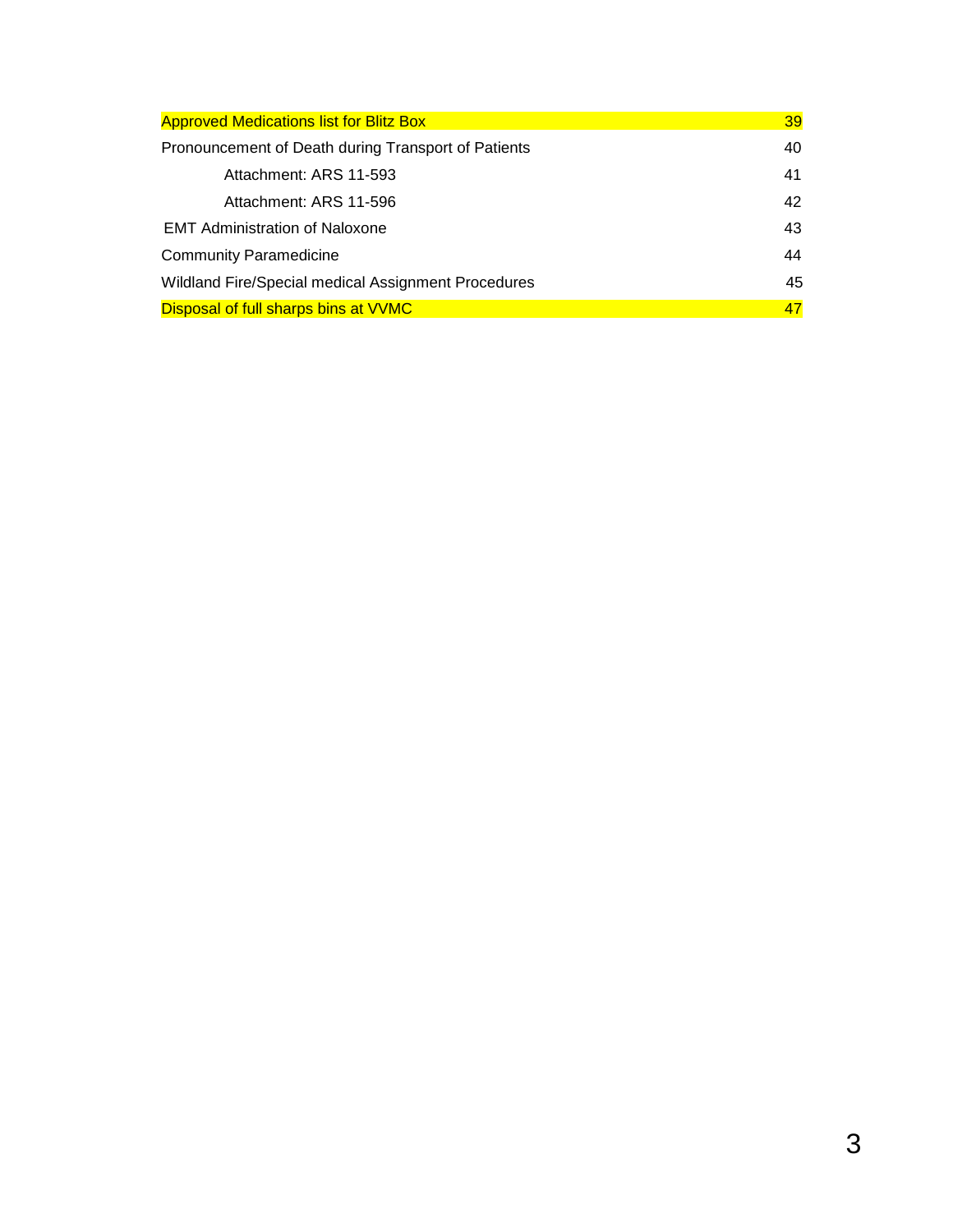# VERDE VALLEY PROVIDER AGENCIES

| <b>AGENCY</b>                        | <b>MAILING ADDRESS</b>                          | Phone #      |
|--------------------------------------|-------------------------------------------------|--------------|
| Verde Valley Ambulance Company       | PO Box 1477; Cottonwood AZ 86326                | 928.634.7750 |
| Verde Valley Fire District           | 2700 Goddard; Cottonwood AZ 86326               | 928.634.2758 |
| Cottonwood Fire and Medical          | 191 S. 6 <sup>TH</sup> St.; Cottonwood AZ 86326 | 928.634.2741 |
| Sedona Fire District<br>928.282.6800 | 2860 Southwest Drive; Sedona AZ 86336           |              |
| Jerome Fire Department               | PO Box 1025: Jerome, AZ 86331                   | 928.649.3064 |

# PREHOSPITAL CARE MEMBERS

| Name                                 | <b>Agency</b>                  |
|--------------------------------------|--------------------------------|
| <b>Bill Boler</b><br>Ivan Anderson   | <b>VVFD</b><br>VVFD (a)        |
| <b>Edward Mezulis</b><br>Eric Walter | Sedona Fire<br>Sedona Fire (a) |
| <b>Alex Lewis</b>                    | <b>CWFD</b>                    |
| Sean James                           | CWFD (a)                       |
| <b>Schelly Lindsey</b>               | <b>VVAC</b>                    |
| Alan Muma                            | Jerome Fire                    |
| Dr. Scott Lotz                       | <b>VVMC EMS Director</b>       |
|                                      |                                |
| Deborah Verkyk                       | <b>VVMC Prehospital</b>        |
| <b>Troy Hoke</b>                     | <b>VVMC Prehospital</b>        |
|                                      |                                |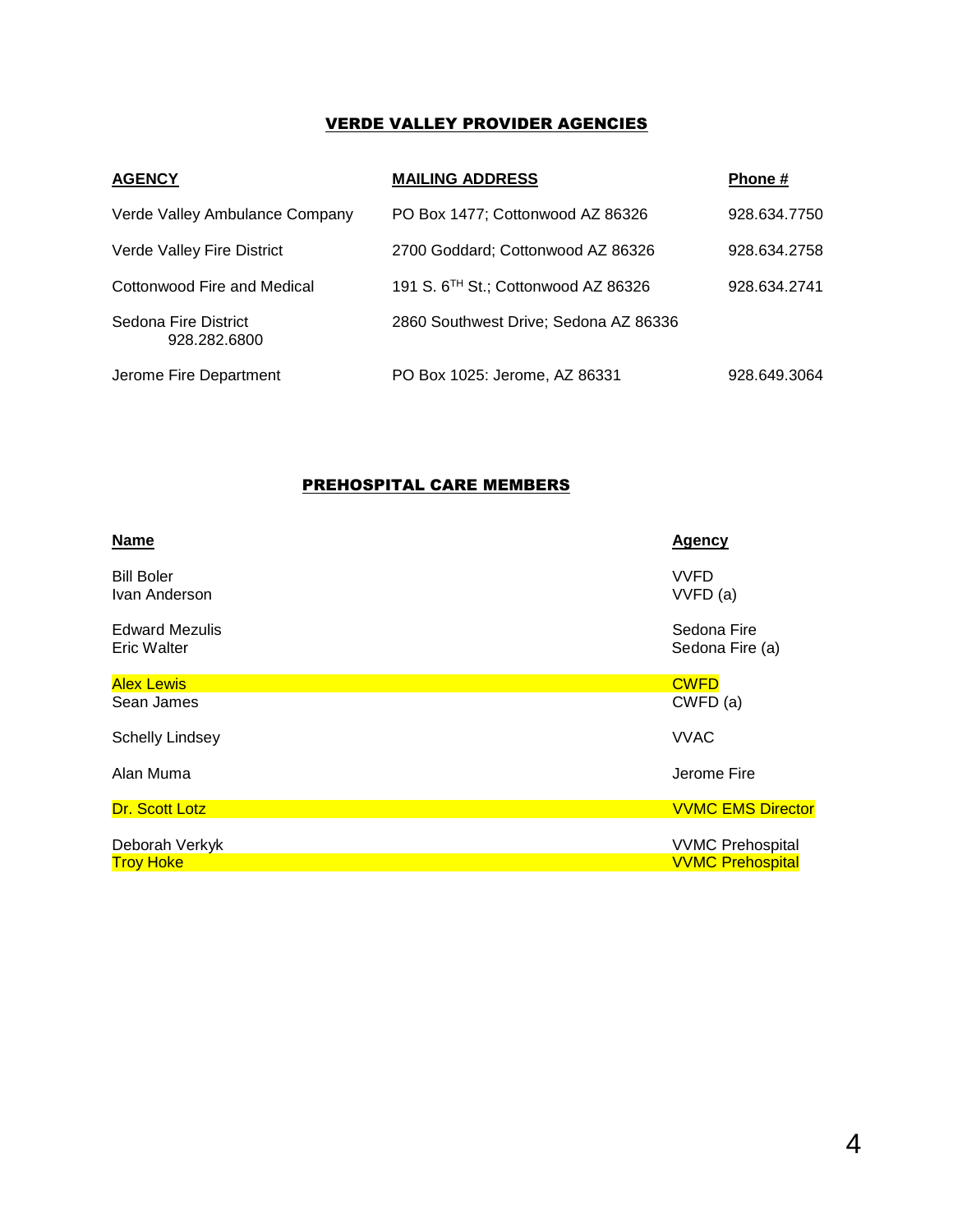## PREHOSPITAL CONTINOUS QUALITY IMPROVEMENT

#### POLICY;

Prehospital continuous quality improvement will be done, as assigned by an appointed representative, by all Pre- Hospital Care agencies under Base Hospital Medical Direction agreement with Verde Valley Medical Center. Quality Improvement will be audited on an ongoing basis.

### PURPOSE:

To ensure the PHC Department and pre-hospital care agencies participate in an active peer review process whereby treatment guidelines, performance, and skill levels are monitored and evaluated on an ongoing basis. As a result of these processes, specific recommendations will be forthcoming which:

- 1 revise existing treatment guidelines<br>2 identify general areas of continuing
- 2 identify general areas of continuing education<br>3 identify specific areas of performance problem
- identify specific areas of performance problems
- 4 develop criteria to facilitate ongoing monitoring of specific areas of concern
- 5 measure and document improvement in the quality of care

- 1 The pre-hospital agency will assign a designee to send audited copies of patient encounter forms and compliance forms to the Pre-Hospital Care Department by the  $10<sup>th</sup>$  of each month, as applicable, for the previous month. Failure to comply with this will result in disciplinary measures which may include termination of the Pre- Hospital Care Emergency Services Agreement.
- 2 Patient encounter forms, patch recordings, and telemetry forms will be reviewed in a timely manner by the Pre-Hospital Administrative Medical Director and/or the Pre-Hospital Coordinator, or designated assistants. Problems will be discussed with the ALS provider and/or the pre-hospital agency manager as necessary.
- 3 Develop a system to review the following categories of pre-hospital patient encounters to assure that both pre-hospital and base station personnel follow established protocols and procedures.
	- a. Monthly random review of 10% of patient care encounters.
	- b. All code arrests.
	- c. Airway interventions
	- d. Additional CQI monitoring projects as needs are identified.
- 4 Patient follow up will be conducted on selected case, including random monitoring of ED discharge diagnosis.
- 5 The Pre-Hospital Administrative Medical Director will approve Patient Encounter Forms auditing and performance compliance monitoring procedures.
- 6 The audit will focus on specific aspects of the system or specific patient diagnosis sign/symptom, or treatment.
- 7 Each identified audit type will be monitored for the time period approved by the Pre-Hospital Administrative Medical Director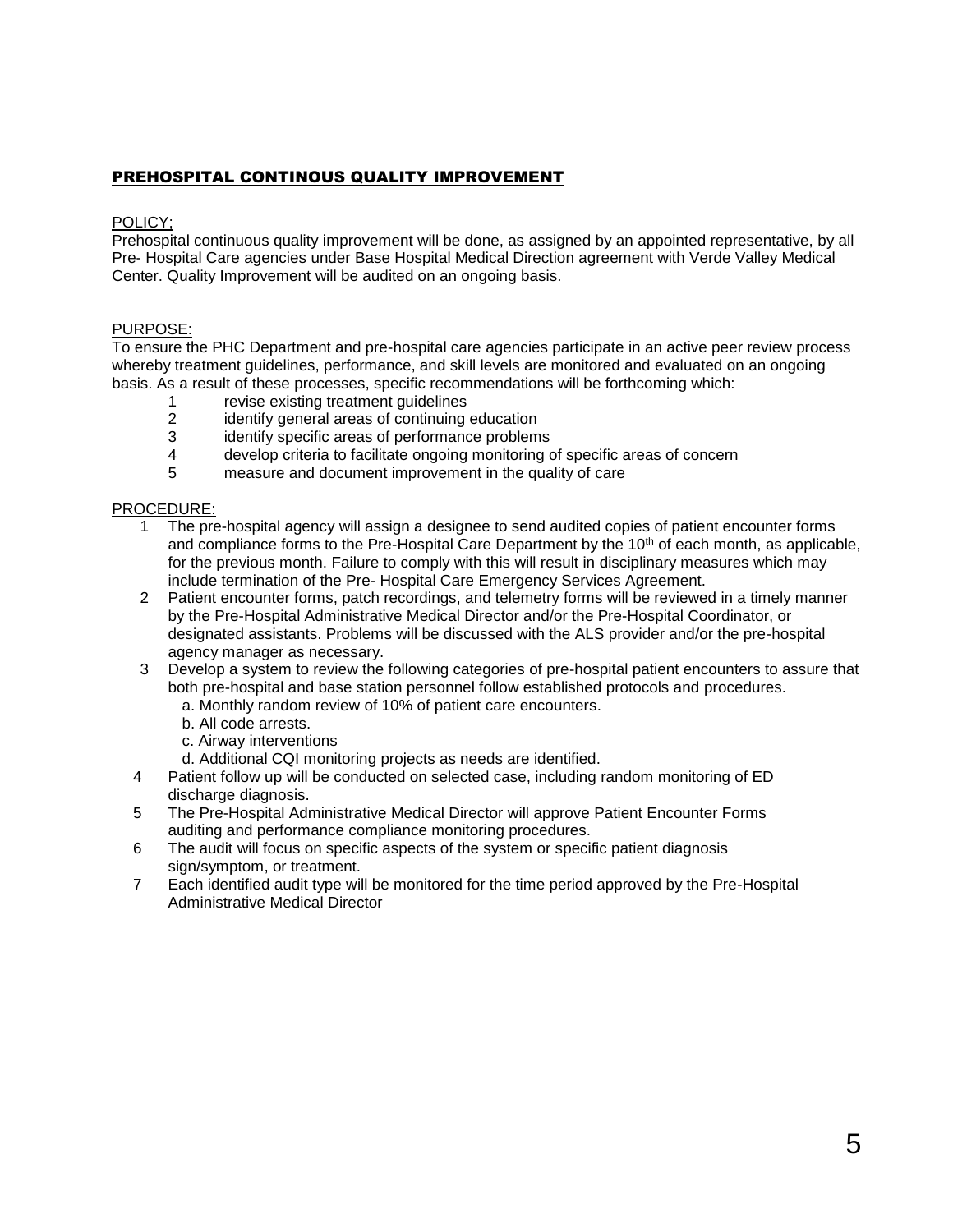## MEDICAL DIRECTION CONTINUOUS QUALITY ASSURANCE

#### POLICY:

The Administrative Medical Director and Pre-hospital Care Department will establish and monitor, an ongoing quality assurance process, for the purpose of evaluating the effectiveness of on-line medical direction.

#### PURPOSE:

To Establish, document, and implement policies and procedures, consistent with A.R.S. Title 36, Chapter21.1 and R9-25-206 (A)(4), that include a quality assurance process to evaluate the effectiveness of on-line medical direction provided to EMCT's.

- 1 The Pre-hospital Department will review a random selection of recorded EMCT patch calls on a weekly basis. This review will include evaluation of on-line medical direction to ensure compliance and adherence to State guidelines and regulations, established local protocols, policies, and procedures.
- 2 Any discrepancies, issues or concerns noted in on-line medical direction will be submitted to the Administrative Medical Director and/or the Emergency Department Administrative Physician Liaison for case review.
- 3 The Pre-hospital Department will create and maintain a data base outlining the issues/concerns, who the case review was submitted to, and document any loop closure captured.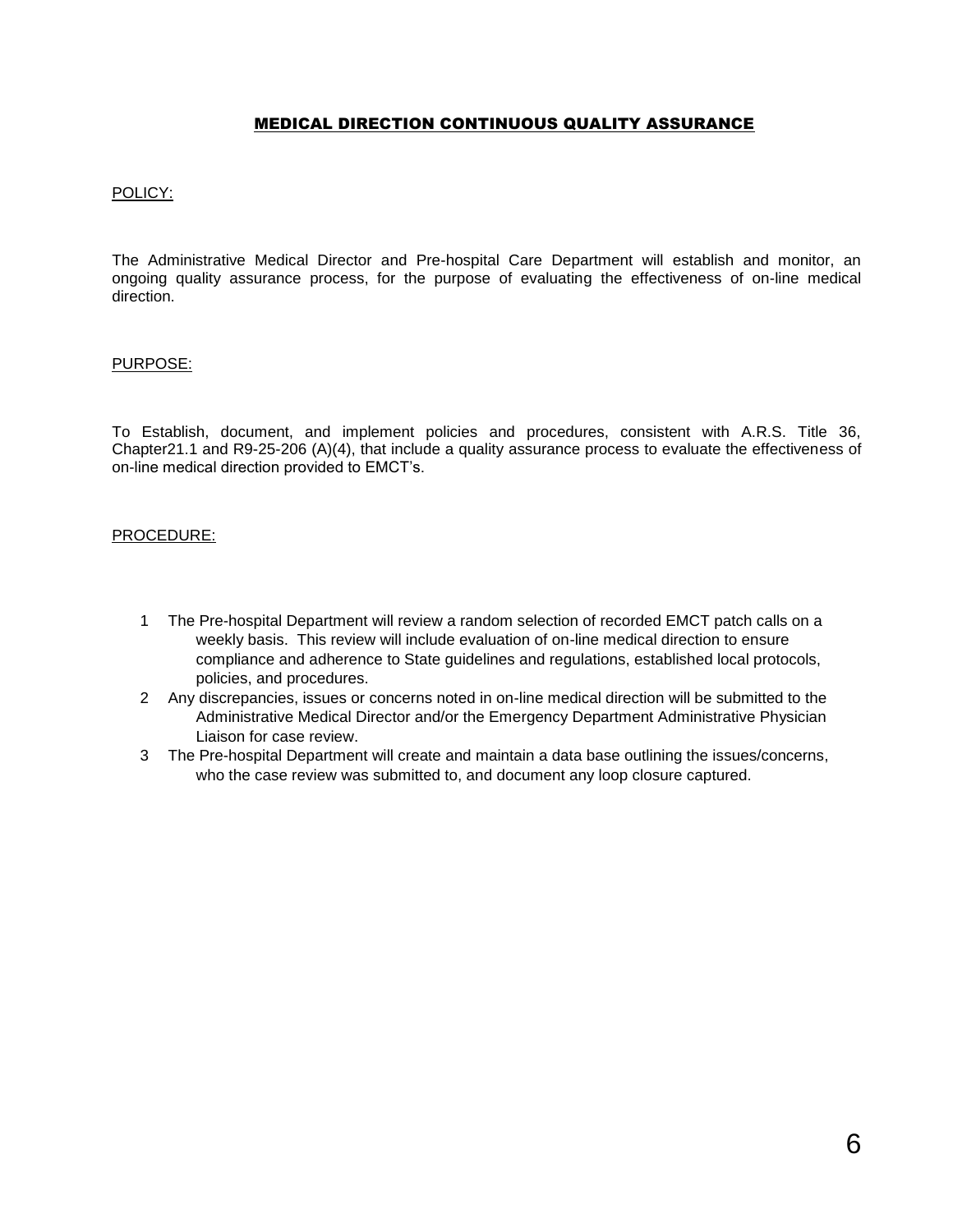# CONFLICT RESOLUTION

- POLICY: Problems which may arise concerning performance, competence, or medical inter-relationships of emergency medical services personnel and the base hospital, its procedures, medical director, pre-hospital manager, nurse intermediaries, Emergency Department physicians or other base hospital personnel will be addressed by the personnel involved.
- GUIDELINE: To provide a means of identifying continuing education needs to improve the performance of the EMS system. To provide all members of the pre-hospital team a means to identify and resolve issues and to arbitrate issues which are not resolved on an individual basis.

#### PROCEDURE:

- 1. Individual Level: Upon identification of a situation requiring application of this procedure, those individuals directly involved should attempt to resolve the issue immediately on a one-to-one basis by private discussion. If a resolution is mutually agreed upon, this procedure need not be carried further. If a resolution is not mutually agreed upon, continue with the following steps.
- 2. Agency Level: If a resolution by private one-on-one discussion is not reached, within five (5) working days, the parties involved in the issue should present their concerns with available facts to their Agency's most appropriate official who can work to resolve the issue. Agency representatives should then interview the individuals involved in the issue to determine all pertinent facts. This should be done separately and as soon as possible following the incident.

Immediately, or as soon as possible after the facts are gathered, the representatives from each agency should meet and discuss the issue. If the facts confirm that the situation did occur and correction is required, a private meeting of all parties should be scheduled immediately. If, however, the matter can be resolved between the agency representatives and is initially agreed upon, a meeting of all parties is not necessary.

- 3. Pre Hospital Coordinator/ Designee: Those issues concerning performance, competence, or patient care concerns not resolved in the above paragraphs may be forwarded to a Pre Hospital Coordinator or designee for an independent review. The Coordinator or designee's responsibility is to gather all facts concerning the issue. If the facts confirm that a problem does exist, a recommendation will be made to the appropriate agency official suggesting an appropriate course of action. The private meeting should involve only the parties involved to this point, and all proceedings will remain confidential.
- 4. Base Hospital Medical Director: Those issues not resolved by the above procedures should then be forwarded to the Base Hospital Medical Director for final arbitration. All documentation obtained should be forwarded to the Medical Director. He/she may initiate additional investigation of the incident at his/her discretion. A meeting should be scheduled so that all parties concerned may present their position to the Medical Director. After all parties have presented their case, the Medical Director should attempt a mutually agreed upon resolution to all parties. If this fails, the Medical Director will issue a written decision on the matter. Any recommendations that might be made should be sent to all parties concerned with the responsibility of implementing recommendations resting on the agency's appropriate official.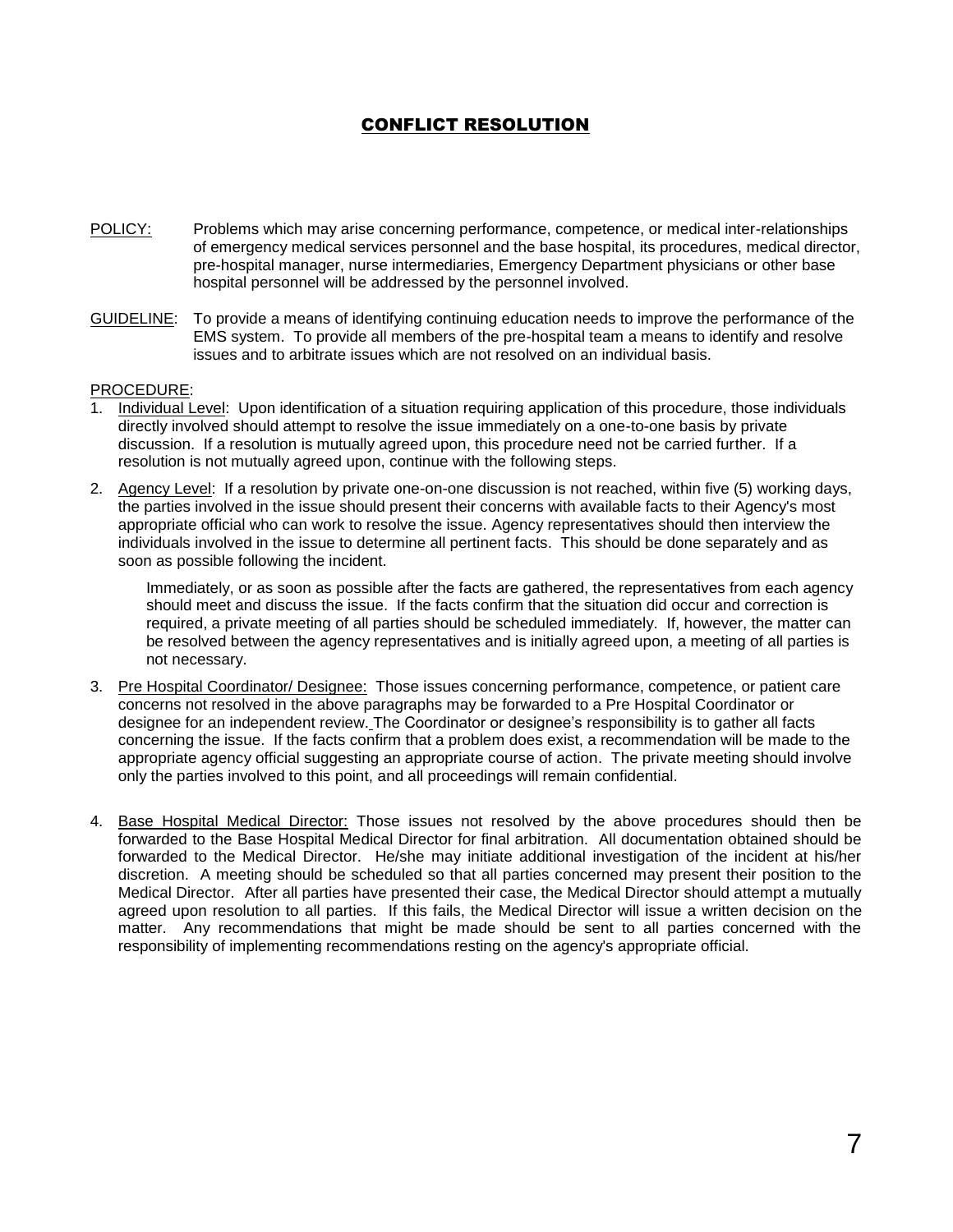# DISCIPLINARY PROCEDURE – PERFORMANCE CONFLICT RESOLUTION PROCEDURE

#### POLICY:

Clinical or conduct performance problems involving medics assigned to the Verde Valley Medical Center Base Hospital for administrative medical direction will be dealt with by the Medical Director.'

PURPOSE: Outline a process for evaluating and resolving clinical performance or behavioral concerns potentially affecting patient care or individual conduct.

### PROCEDURE:

Should the concern of a clinical or conduct problem arise, this concern will be addressed in the following manner:

Any concern, whether clinical in nature or conduct related shall be communicated to the Medical Director. Any concern deemed appropriate by the Medical Director to be handled by the Pre-hospital coordinator or designee will be resolved at that level. Any concern that cannot be resolved at that level will be forwarded to the Medical Director with all associated facts and findings.

The Medical Director shall investigate the particular incident surrounding this concern, and if he/she feels the situation warrants further investigation, will proceed as follows:

- 1. All facts relevant to the concern will be collected.
- 2. The Medical Director and the involved party will meet, discuss relevant issues, and if an area of concern is identified by the above process, the involved party will be counseled on corrective action.
- 3. The involved party's agency manager will be notified in writing by the medical director immediately.
- 4. The involved party will be monitored for a specified period of time (up to six months).
- 5. After the monitoring period, the Medical Director and the involved party will again meet and re-evaluate the situation:
	- a. If the Medical Director determines the involved party has displayed sufficient corrective action, it will be noted in that party's file and a normal relationship will be re-established. A letter suspending the monitoring period will be sent to the agency.
	- b. If the Medical Director determines that the involved party has not displayed sufficient corrective action, it is at the Medical Director's discretion to either:
		- i. Assign further corrective actions and a specific monitoring period and subsequent review and/or
		- ii. Withdraw medical control from the involved individual. If medical control is withdrawn, the Medical Director will immediately advise the involved individual and the agency's manager in writing.
	- c. If the Medical Director determines the involved individual has met all requirements and displays sufficient corrective action, medical control may be reinstated with immediate effect.
- 6. If the involved party feels that any of the above actions are inappropriate or unjustified, he/she may appeal for review of the decision to a Peer Review Board as established by the Pre-Hospital Care committee. Any recommendation by the Medical Director for withdrawal of medical control shall remain in effect pending the decision of the Peer Review Board.
- 7. Some medics' actions are so unacceptable that all or parts of this procedure may be bypassed for the first offense, and medical control may be withdrawn immediately. However, the agency manager involved must be consulted prior to any action being taken. If the manager is not available, medical control to the involved medic will be suspended until such consultation occurs.
- 8. If medical direction has been suspended or withdrawn, a complaint shall be issued and formal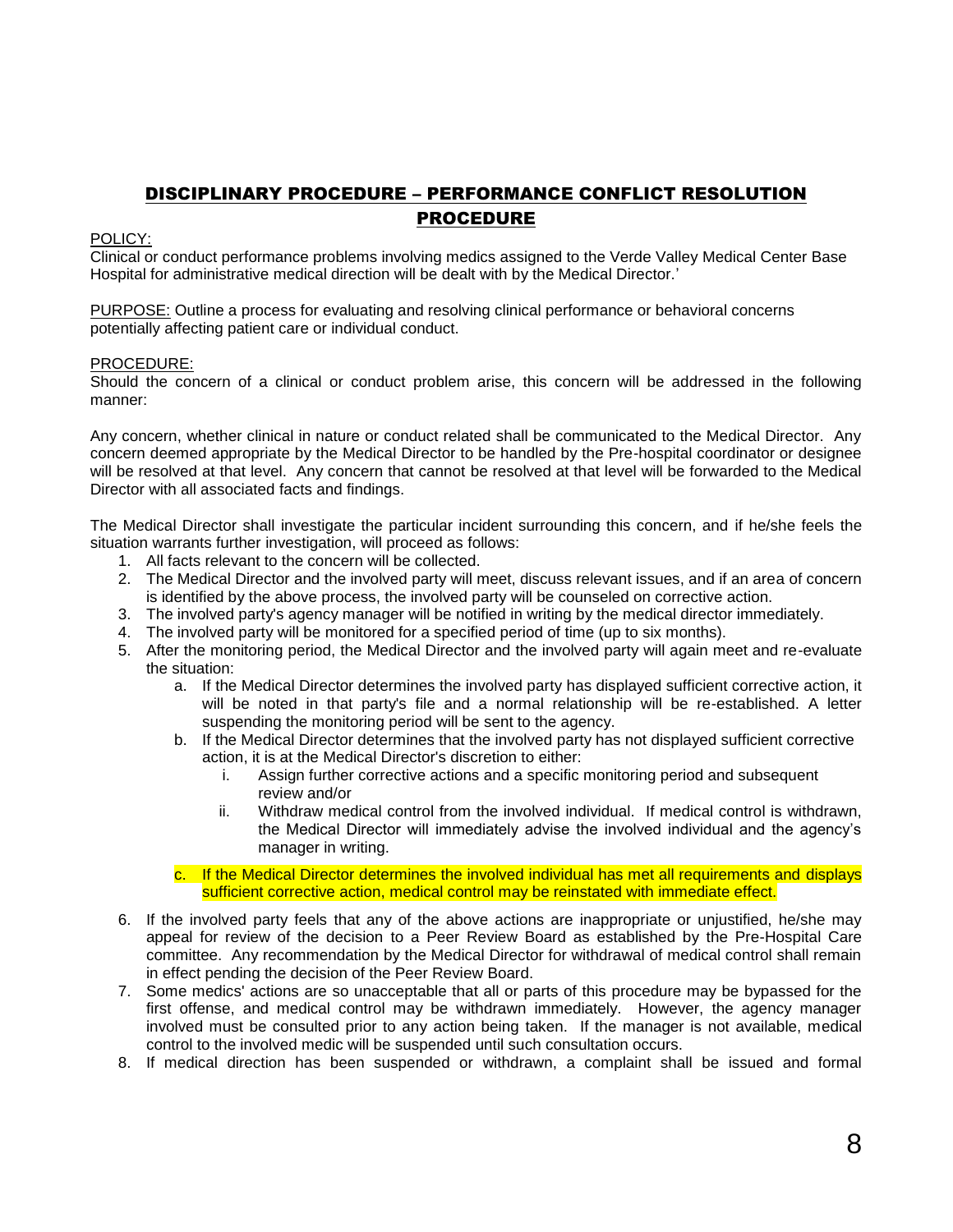proceedings initiated pursuant to ARS Title 41, chapter 6 Article 10. Authorization for censure, probation, suspension or certification revocation is listed under Title 36,Chapter 21.1, Article 1; R9-25- 407;408;409 of the Arizona Administrative Code (AAC)

9. It will be the policy of the EMS Director to avoid punitive measures in favor of remedial and educational interventions if at all possible.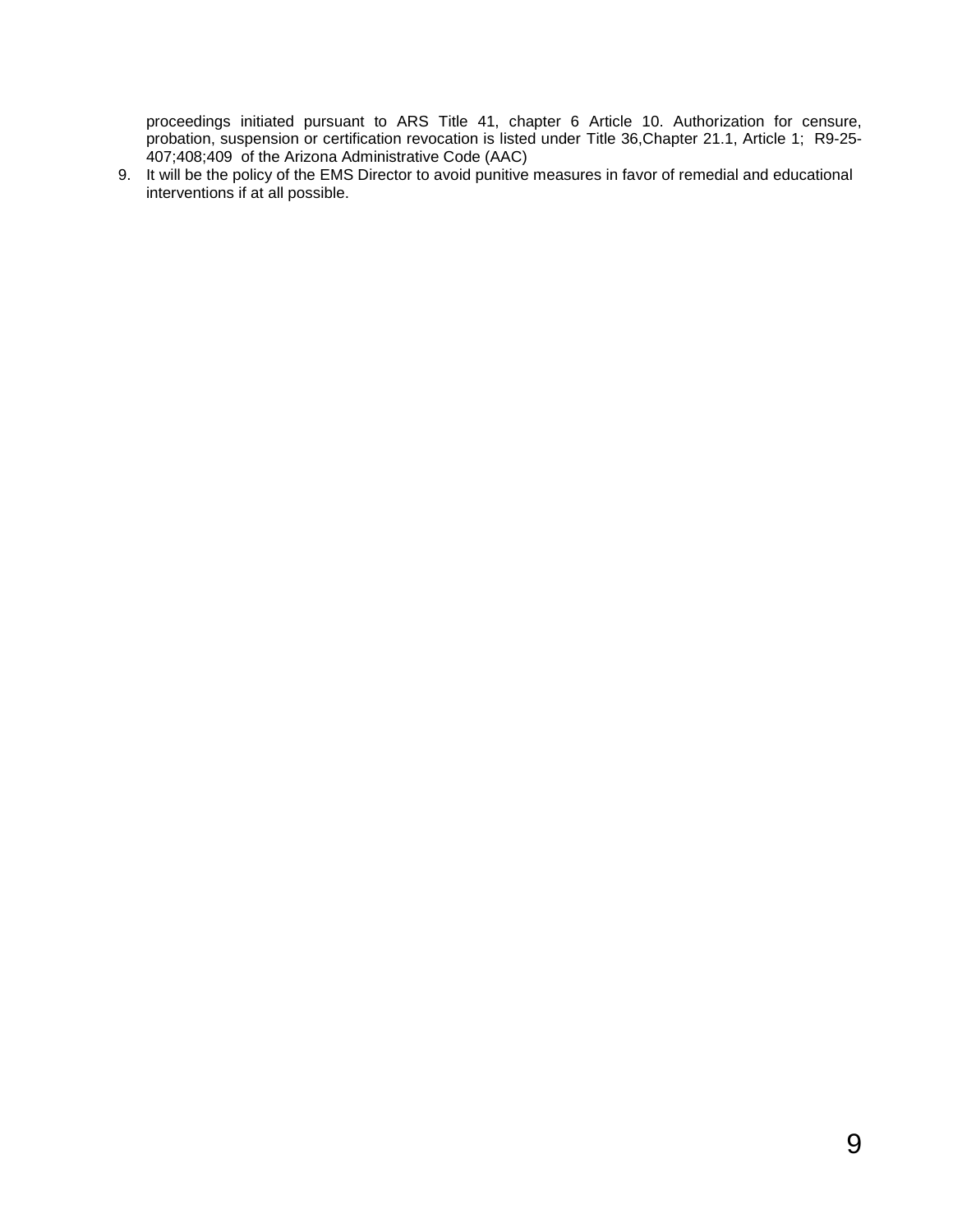## APPLICATION FOR MEDICAL DIRECTION

## <span id="page-9-0"></span>POLICY:

Each newly certified or newly hired ALS provider will apply to the base station and will be approved by the Pre-Hospital Medical Director and Pre-hospital Manager before he/she may function in the field. New ALS providers will be assigned a mentor within their pre-hospital agency. The mentor will monitor their calls, for patient care treatment, documentation and adherence to protocols. ALS providers that are full time will be evaluated by the assigned mentor for a period of 30 shifts. Documentation on providers care will be provided to the Pre-Hospital Care Department monthly. At the end of the evaluated probationary period the Pre-Hospital Medical Director will approve/deny completion of their probation period. Providers that are unable to complete 30 shifts in a 12 month period will be required to attend an annual orientation with the pre-hospital office to keep current with changes in policies and procedures.

## PURPOSE:

To provide a consistent way of evaluating and orienting each new ALS provider to the policies and expectations of the base station.

- 1. Make an appointment with the Pre-Hospital Manager
- 2. Provide the Pre-Hospital Manager with the following:
	- A) Newly Certified Paramedics = Copies of current CPR, ACLS, PALS and ADHS certification cards.
	- B) Paramedics >2yrs experience = Copies of current CPR, ACLS, ADHS certification, PALS and/or HANDTEVY.
- 3. Read and sign verification of understanding of the VVMC EMS orientation manual
- 4. Complete the orientation checklist during the appointment with the Pre-Hospital Manager.
- 5. Complete any assigned training/quizzes on VerdeValleyEMS.org training website.
- 6. Complete up to 6 hours orientation time with the Pre-hospital Coordinator or designee.
- 7. Read and sign ALS Performance Contract utilizing VVMC as base station
- 8. ALS providers not meeting all criteria will not be assigned to VVMC base station and may not function in the field as an ALS provider using VVMC as their base station.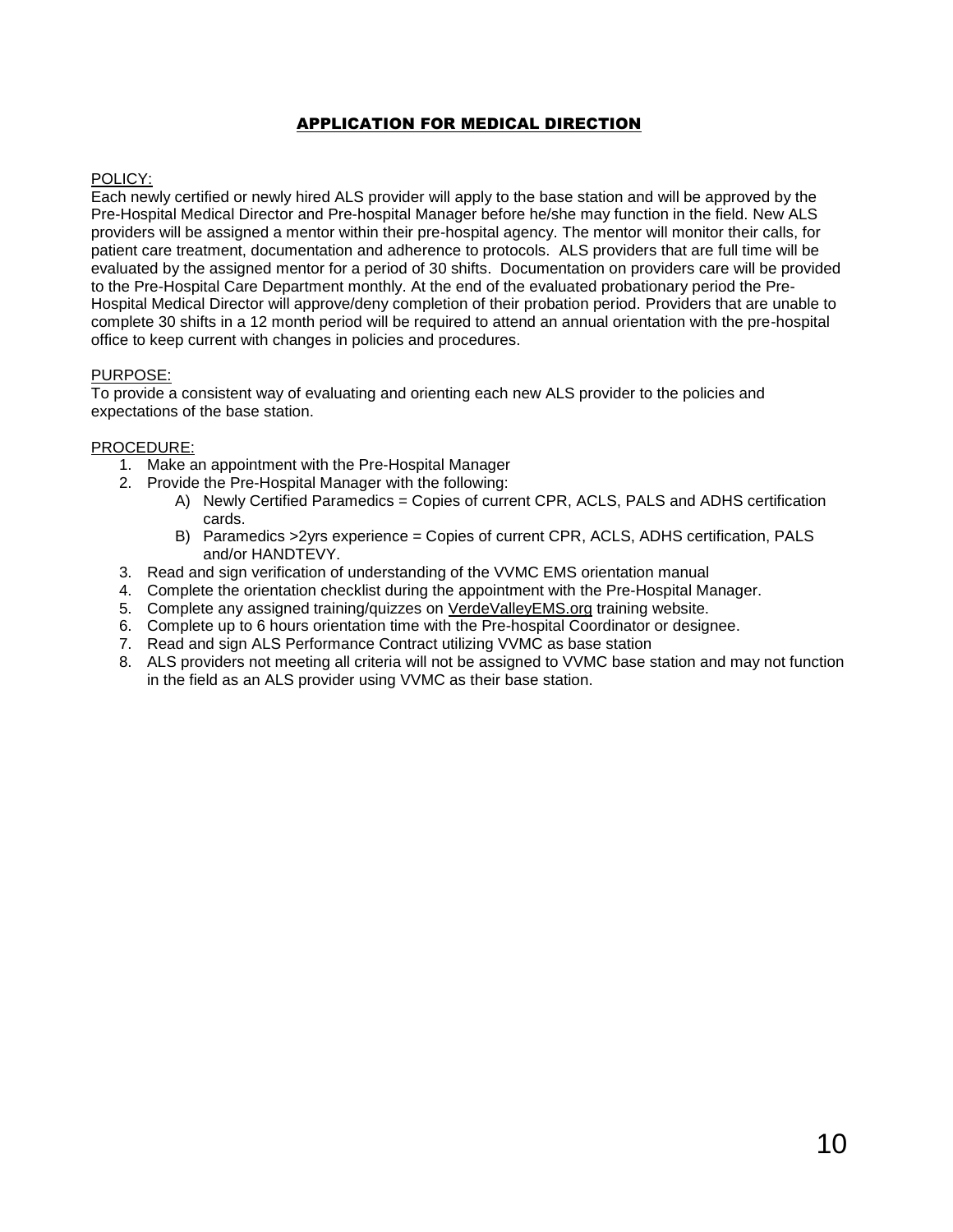# Verde Valley Medical Center: Pre-hospital Medic Orientation

# **New Medic Mentorship**

#### **Policy:**

**In accordance with Medical Direction and the emergency medical services orientation manual new ALS providers will be assigned a mentor within their pre-hospital agency. The mentor will monitor all calls for patient care treatment, documentation and adherence to protocols. Documentation on providers will be sent to the Pre-Hospital Care Department monthly for a period of three to six months. This documentation should reflect the new medics overall performance and progress; provide meaningful evaluation of all calls (especially critical calls); identify any needs for improvement and include a plan to meet those needs. At the end of the three month evaluated probationary period for full time and 6 month evaluation period for reserve status, the Pre-Hospital Medical Director and/or the Pre-Hospital Care Coordinator will approve/deny completion of the medics' probation period.**

**Medic Name:** 

**Evaluation period:** 

**Total number of calls reviewed:** 

**New medic self-evaluation:**

**Describe the overall quality of documentation:**

**List of any outstanding performance measures noted:**

**List any needs for improvement:**

**Synopsis of critical calls reviewed:**

**List additional training received during this evaluation period:**

**Comments:**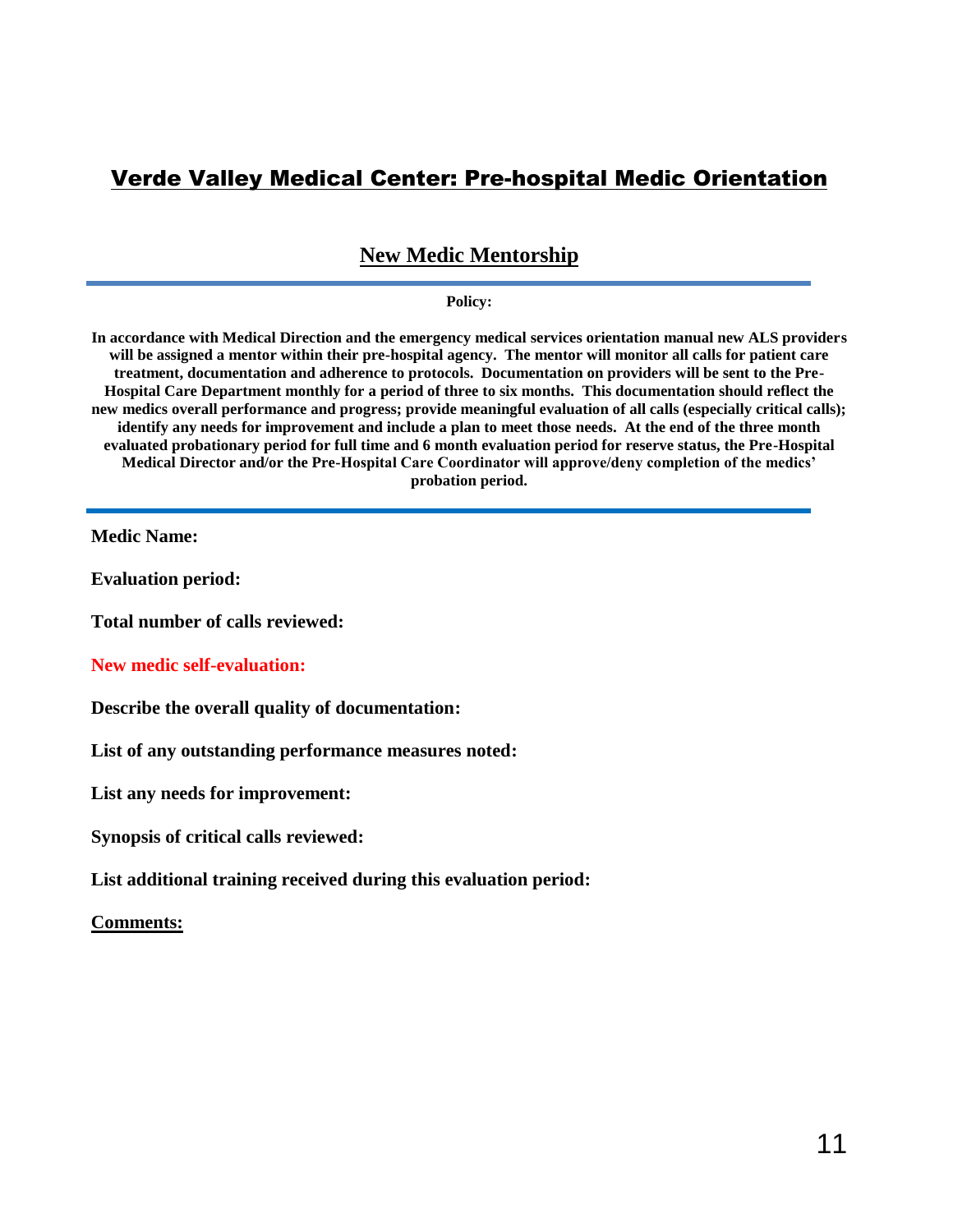# <span id="page-11-0"></span>ANNUAL REVIEW AND UNDERSTANDING OF THE PRE-HOSPITAL OPERATIONAL MANUAL, POLICIES, PROCEDURES AND PROTOCOLS**.**

I have read and reviewed the VVMC Pre-Hospital Policies and Procedures and Treatment Guidelines. I have reviewed the current Offline Guidelines and I agree to perform my duties in compliance with the policies and procedures and Offline Guidelines.

\_\_\_\_\_\_\_\_\_\_\_\_\_\_\_\_\_\_\_\_\_\_\_\_\_\_\_\_\_ \_\_\_\_\_\_\_\_\_\_\_\_\_\_\_\_\_\_\_\_\_ Name (Signature) Date

\_\_\_\_\_\_\_\_\_\_\_\_\_\_\_\_\_\_\_\_\_\_\_\_\_\_\_\_\_

Name (Print)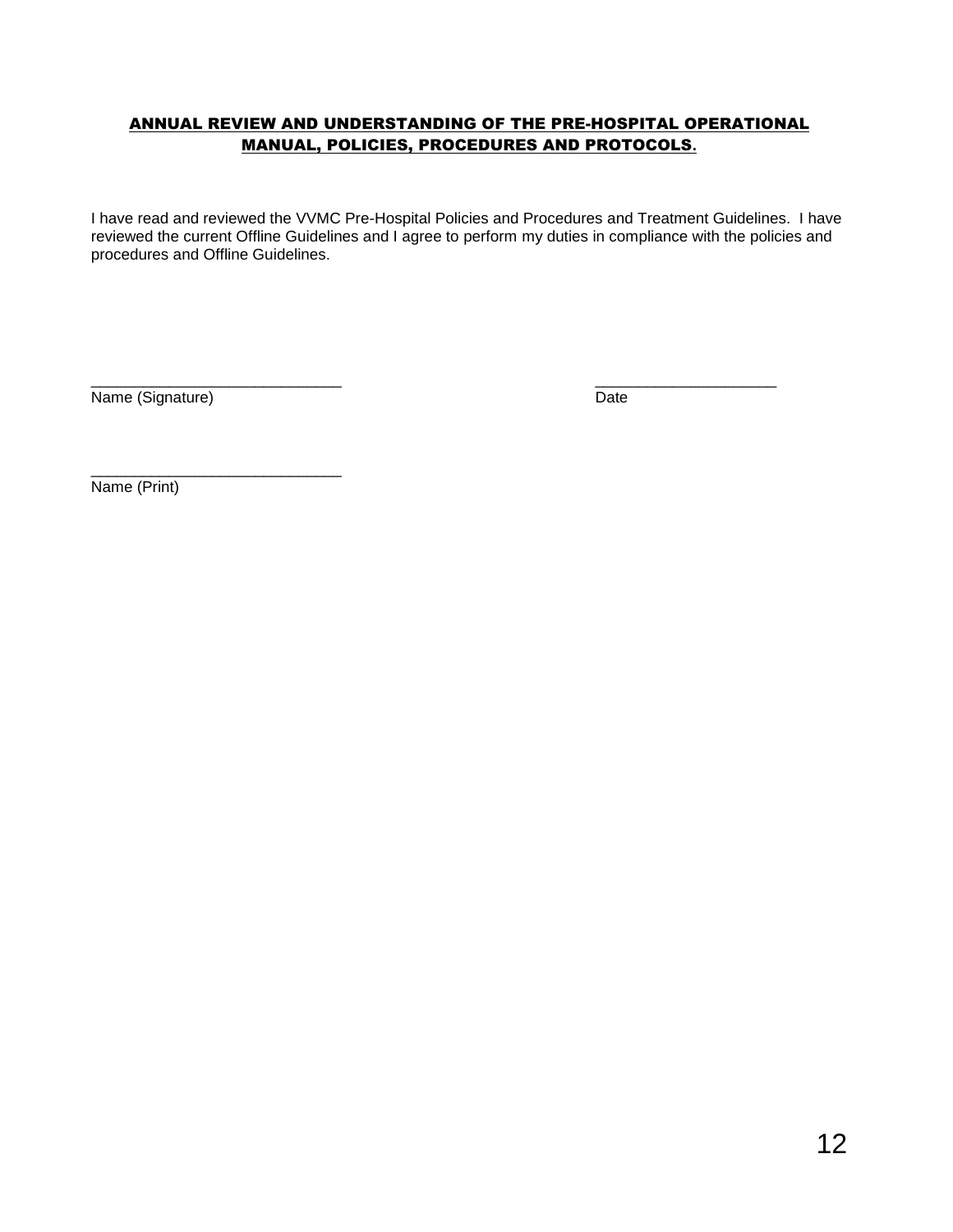# Verde Valley Medical Center ALS Orientation Checklist

<span id="page-12-0"></span>Date: \_\_\_\_\_\_\_\_\_\_\_\_\_\_\_\_

|    | 1. Verification of Understanding sign off                                               |  |
|----|-----------------------------------------------------------------------------------------|--|
| 2. | <b>Signed ALS/BLS Performance Contract</b>                                              |  |
|    | 3. Current copy of ADHS certification card                                              |  |
|    | 4. Current copies of CPR/ACLS/PALS/HANDTEVY                                             |  |
| 5. | <b>Omnicell Form and Access completed</b>                                               |  |
| 6. | Review with Pre-hospital<br>a. EMS Operation Manual<br><b>Omnicell Operations</b><br>b. |  |
| 7. | <b>Completed Required STRs</b>                                                          |  |

\_\_\_\_\_\_\_\_\_\_\_\_\_\_\_\_\_\_\_\_\_\_\_\_\_ \_\_\_\_\_\_\_\_\_\_\_\_\_\_\_\_\_\_\_

Agency Prehospital Coordinator **Date** 

\_\_\_\_\_\_\_\_\_\_\_\_\_\_\_\_\_\_\_\_\_\_\_\_\_ \_\_\_\_\_\_\_\_\_\_\_\_\_\_\_\_\_\_\_ Prehospital Care Coordinator Date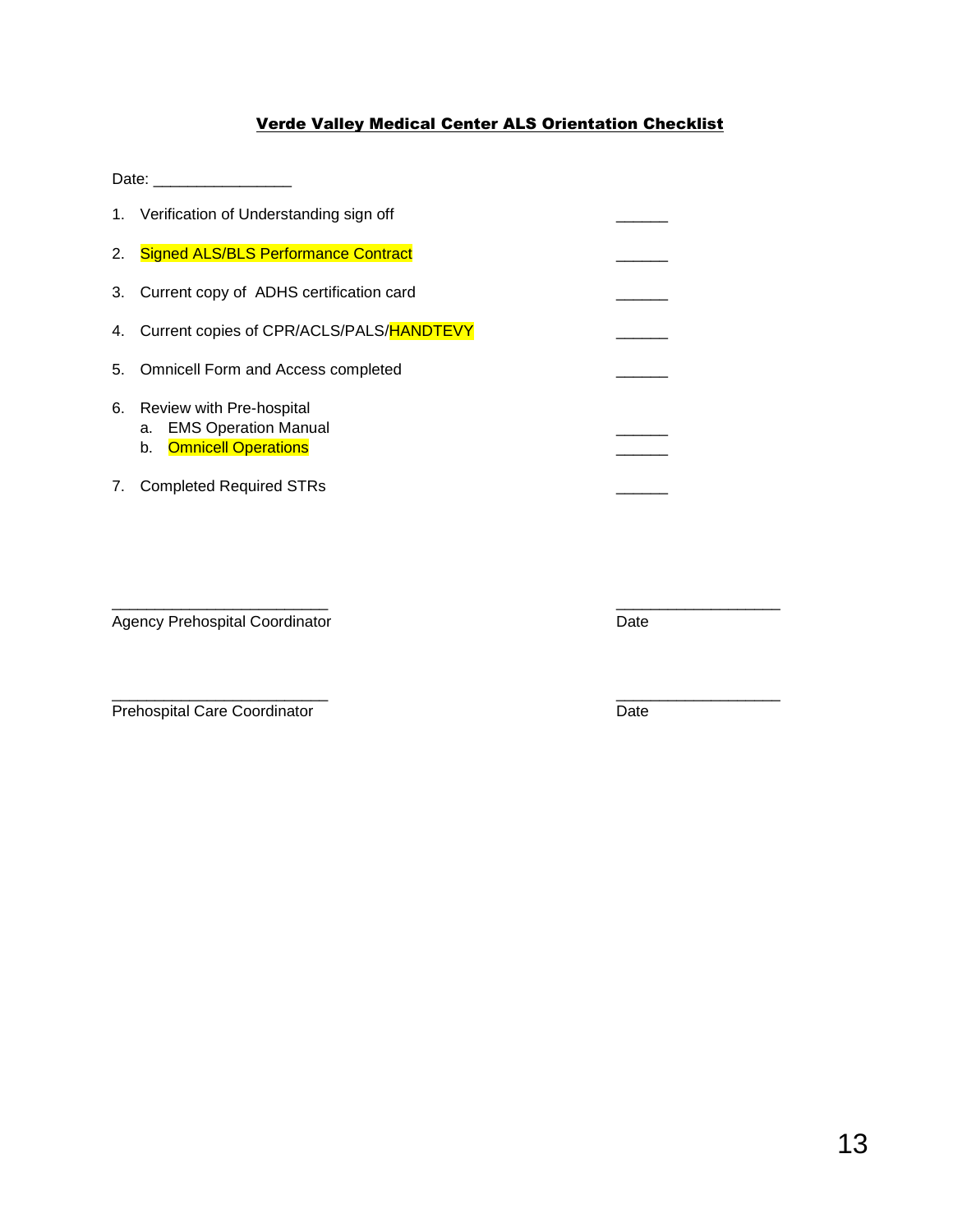# <span id="page-13-0"></span>ALS/ BLS PERFORMANCE CONTRACT UTILIZING VERDE VALLEY MEDICAL CENTER AS BASE STATION

**I,** \_\_\_\_\_\_\_\_\_\_\_\_\_\_\_\_\_\_\_\_\_\_\_\_, agree to perform my EMT/AEMT duties at the Standard of Care required by my base station (Verde Valley Medical Center). I will adhere to policies and procedures set forth by my base station and by Arizona state certification requirements.

I will attend all continuing education as required in the base station policy on continuing education as well as attend additional continuing education opportunities required by Arizona Department of Health Services to meet recertification requirements. I will keep my ADHS, AHA, ACLS, and PALS and/or HANDTEVY certifications (as applicable) current. I understand that compliance of the base station policy on continuing education is required annually to continue utilizing VVMC as my base station.

I will complete my patient care encounter form quickly and accurately, and place with patient's chart in the emergency department. I will provide the pre-hospital office patient care reports for all flights or Run numbers of those flights within 24 hrs. I will restock only those supplies used in the care of the patient. Pharmacy will receive a copy of the patient care form on any refusals when medications are given and/or air transports to another facility when medications are used. I will adhere to the ALS drug box maintenance and control policy as written in the Emergency Medical Service/ Orientation manual.

I will maintain confidentiality on all patient encounters in the field and in the Emergency Department. Patient information reviewed in monthly tape and chart sessions also will be handled with the strictest confidence.

I understand that when I am providing patient care, I am working under the physician's license at my base station. I will provide care utilizing treatment guidelines and I will contact my base station for orders as quickly as possible. I understand that without the approval of my base station EMS director agreeing to supply medical direction, I cannot provide patient care.

I agree to perform as stated above. I have read and understand all the information in the EMS orientation manual.

\_\_\_\_\_\_\_\_\_\_\_\_\_\_\_\_\_\_\_\_\_\_\_\_\_\_\_ \_\_\_\_\_\_\_\_\_\_\_\_\_\_\_\_\_\_\_\_\_\_ EMS Provider No. 2006 and 2007 and 2008 and 2008 and 2008 and 2008 and 2008 and 2008 and 2008 and 2008 and 200 Agency

\_\_\_\_\_\_\_\_\_\_\_\_\_\_\_\_\_\_\_\_\_\_\_\_\_\_\_ \_\_\_\_\_\_\_\_\_\_\_\_\_\_\_\_\_\_\_\_\_\_ EMS Director Date

\_\_\_\_\_\_\_\_\_\_\_\_\_\_\_\_\_\_\_\_\_\_\_\_\_\_\_ \_\_\_\_\_\_\_\_\_\_\_\_\_\_\_\_\_\_\_\_\_\_ Prehospital Care Coordinator **Date** Date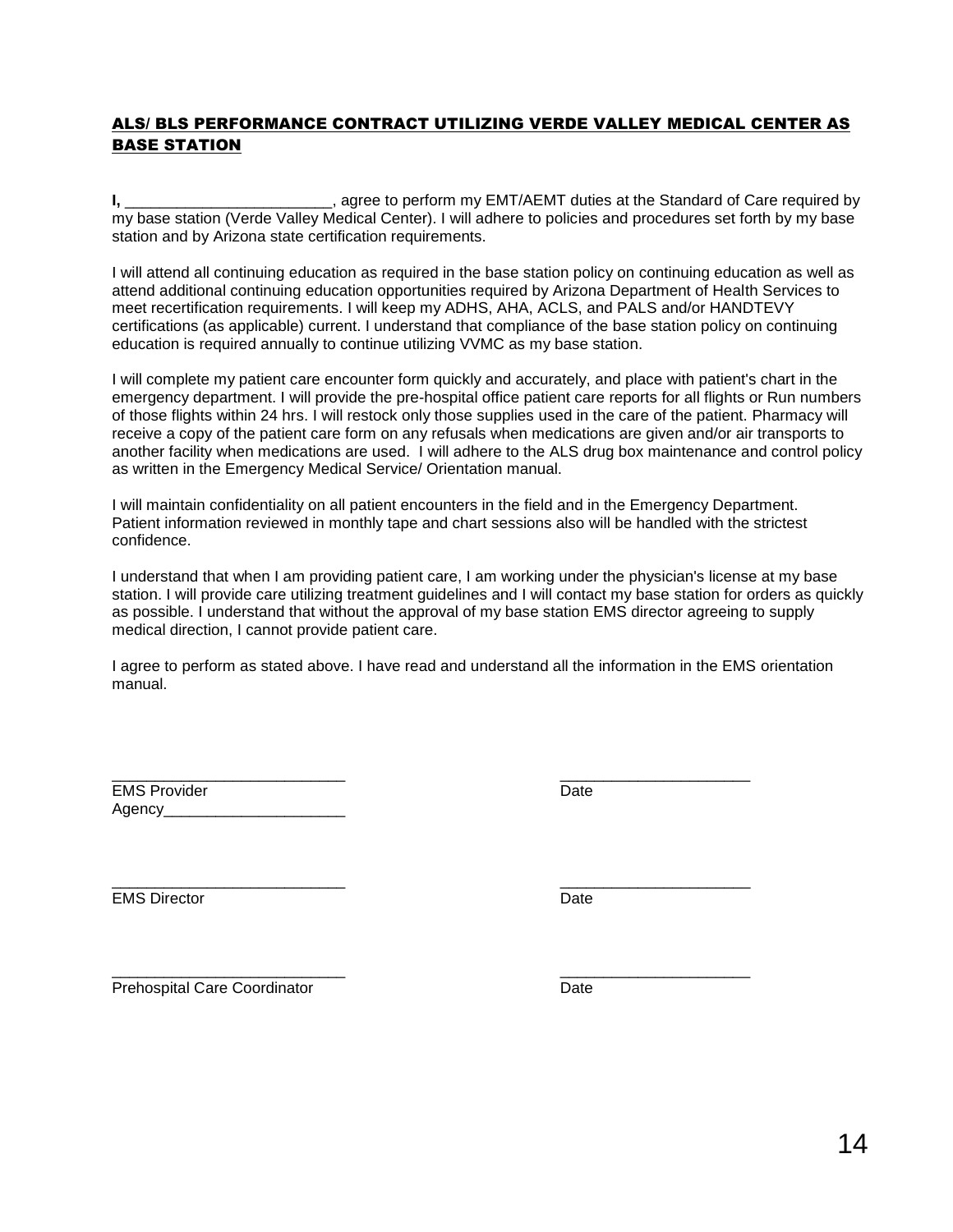# BASE STATION POLICY ON CONTINUING EDUCATION

#### <span id="page-14-0"></span>POLICY:

Verde Valley Medical Center Pre-Hospital Care Department will provide pre-hospital education in the form of skill labs, didactic and practical education, and scheduled individual crew training. These opportunities will be provided within a calendar year. VVMC will provide training for any new ADHS approved treatment, protocol, skill or drug at the approval of Medical Direction.

### PURPOSE:

To outline continuing education requirements for base station medical direction.

### PROCEDURE:

- 1. Continuing education will be held on a scheduled and posted basis. Changes from this schedule will be announced in advance.
- 2. Continuing education will be provided annually in the following format:
	- $\triangleright$  Four Skills labs (4 to 6 hours sessions hosted at various locations throughout the Verde Valley)
	- $\triangleright$  Base station run reviews may be offered throughout the year for additional CE opportunities.
	- $\triangleright$  Special training requirements (STR) as outlined by ADHS. These will be additional requirements for those agencies that participate in these programs and will not count toward the annual continuing education requirements.
- 3. Continuing education requirements:
	- a. All providers that receive medical direction through Verde Valley Medical Center are required to attend one skill lab per calendar year.
	- b. All providers that receive medical direction through Verde Valley Medical Center may be required to attend additional training as deemed necessary through Medical Direction.
- 4. Individuals must comply with the above guidelines in order to maintain medical direction through Verde Valley Medical Center. Continuing education is encouraged at other facilities but run review credit will not be granted.

Individuals must attend the entire skills lab to receive credit; no credit will be granted for partial attendance. Providers attending on shift that must leave for emergency response will be required to reschedule those portions of the skills lab missed. CE's for education will be handed out after the session. It is the provider's responsibility to sign in and out on the attendance roster and maintain their own paperwork. No exceptions to this policy

5. Individuals that do not meet the above referenced requirements will be placed on administrative probation and have a formal letter outlining the deficiency forwarded to them and the agencies chief or official representative.

Extenuating circumstances that arise will be addressed on a case by case basis through medical direction. If a provider has circumstances that prevent completion of these requirements, he/she must have their agencies chief or designated official representative provide in writing an explanation as to why these requirements were not met. This letter must be provided to the prehospital office no later than 30 days after last Skills Lab.

6. Individuals that do not meet the above referenced requirements must schedule a meeting with the Pre-hospital Coordinator and Medical Director. The purpose of this meeting will be to determine any additional requirements, education, training or performance improvement methods required to be in compliance to this policy. These additional requirements will be determined by the Medical Director on a case by case basis. Individuals that fail to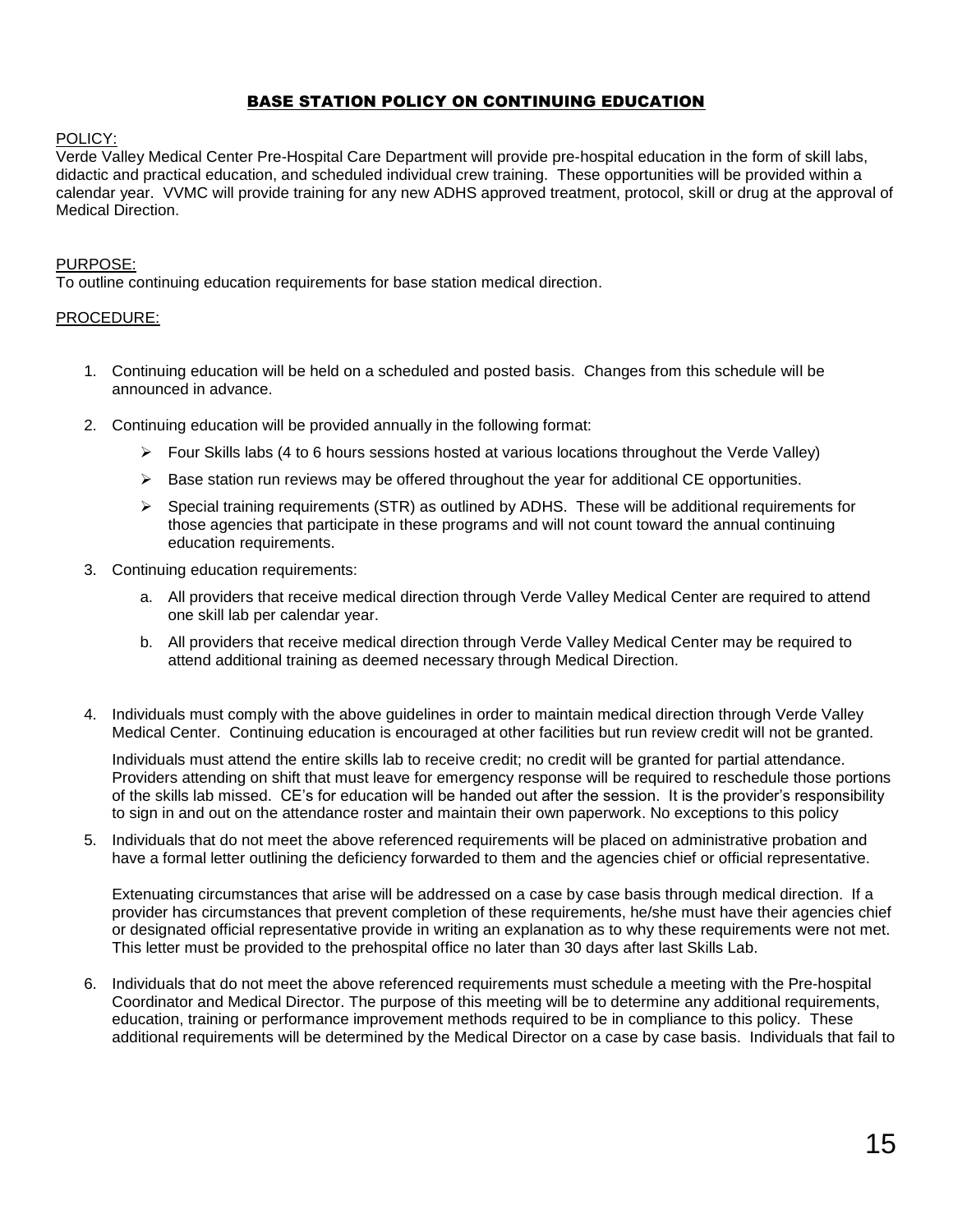schedule this meeting or do not comply with the formulated plan will have medical direction suspended until which time these requirements are met.

# ALS RECERTIFICATION POLICY

POLICY:

All ALS personnel who use Verde Valley Medical Center as a base station will use this policy as a guideline to organize their recertification process.

### PURPOSE:

To standardize the recertification process.

- 1. All ALS personnel are responsible for current knowledge of C.E. requirements **for** recertification.
- 2. ALS personnel based at VVMC shall adhere to the base station policy on continuing education annually. Attendance at Annual Updates are also required if offered that year.
- 3. ALS personnel are to maintain an ongoing, current file of all C.E. hours completed.
- 4. The Pre-Hospital Manager can verify that the required CE has been met. It is the responsibility of the provider to submit necessary forms for recertification to ADHS.
- <span id="page-15-0"></span>5. A copy of the new certification shall be sent to the Pre-Hospital Manager when it is received by the ALS provider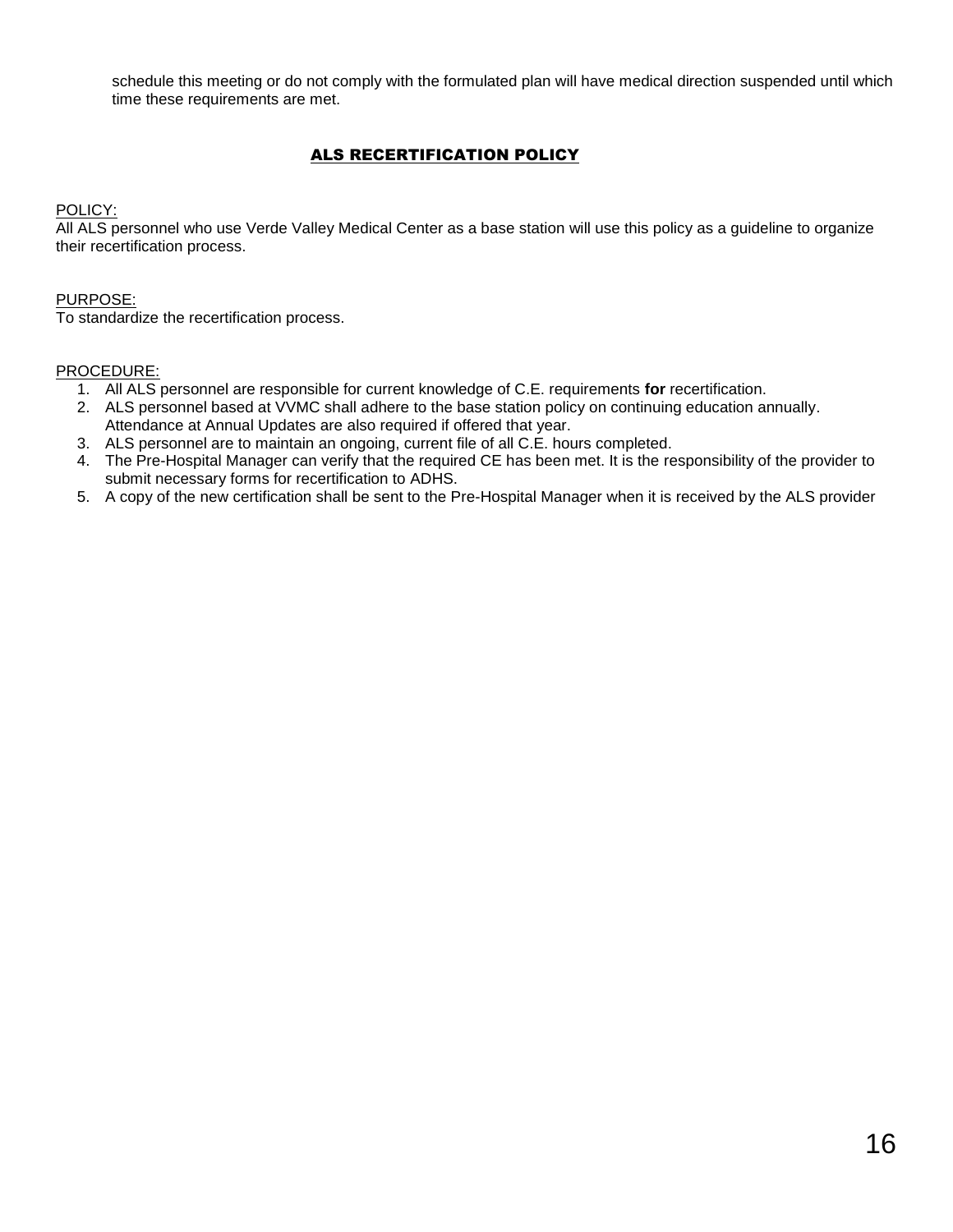# CONFIDENTIALITY-PATIENT INFORMATION

#### POLICY:

Information EMS personnel receive during patient treatment, tape and chart review, clinical time, class time, EMS calls, and in the Emergency Department is privileged information. This information is never to be discussed with anyone not involved in the patient's care. Particular care needs to be used to not talk about a patient or a situation within hearing of others in a public place, (cafeteria etc.).

EMS personnel who are contacted by lawyers, newspapers, insurance companies, or law enforcement officers should not release information without letting their employer and the Pre-Hospital Manager know that they have been approached for information. The employer/Pre-Hospital Manager will make arrangements to provide information, if possible, in a way that does not compromise confidentiality.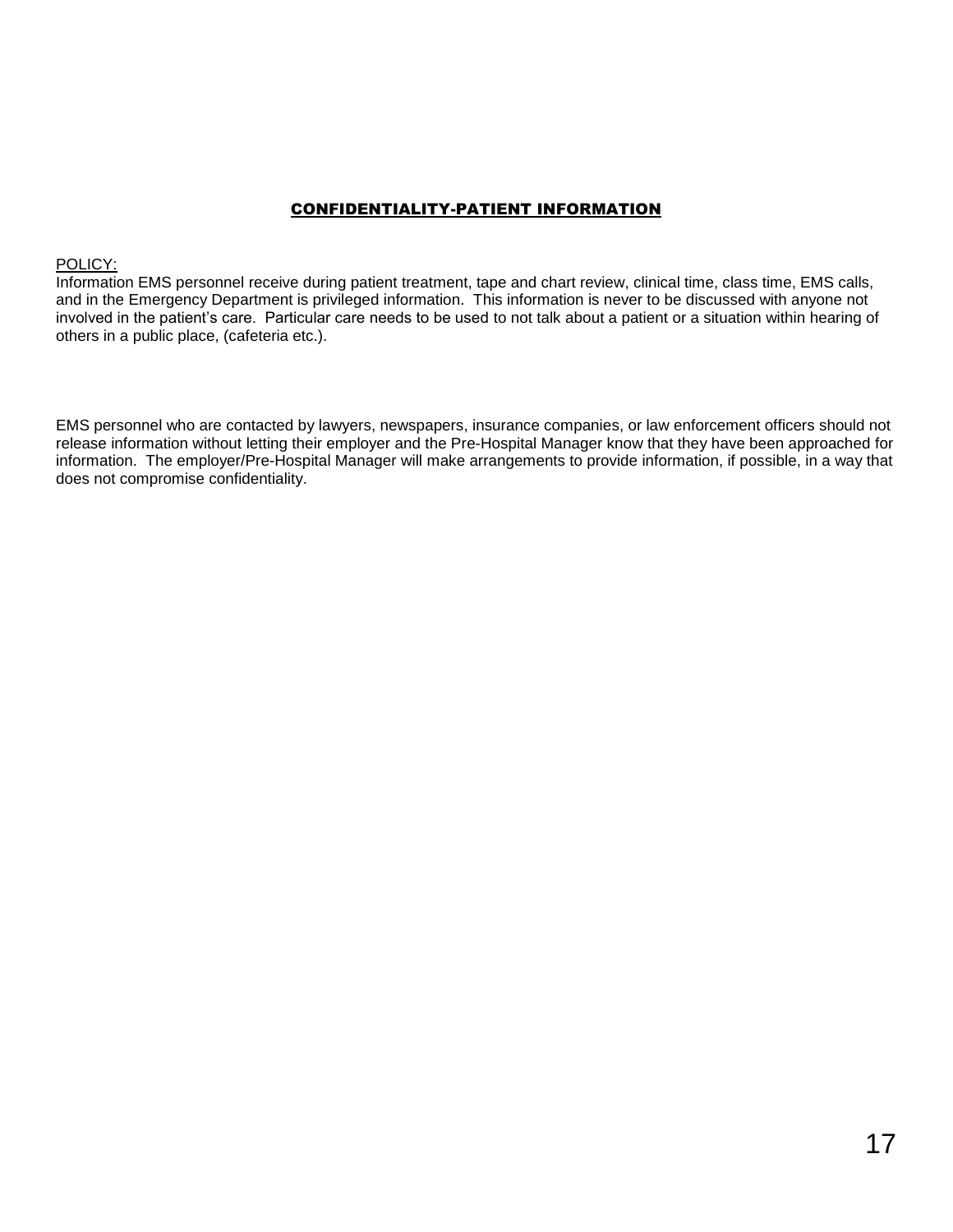## CLINICAL TIME FOR EMS PROVIDERS

## <span id="page-17-0"></span>PURPOSE

Pre-hospital providers who are either employed or volunteer with an ALS agency working under an emergency services agreement with Verde Valley Medical Center (VVMC), may schedule supervised clinical experience for the purpose of continuing education.

#### DEFINITION N/A

#### PROCEDURE

- 1. The provider will schedule the clinical time in advance either direct or through a designee of an approved educational institution.
- 2. EMS Providers and students must adhere to their sponsoring organizations dress code requirements.
- 3. EMS providers and Students must obtain a Verde Valley Medical Center badge prior to their clinical time through the human resource department.
- 4. To obtain a badge EMS providers and Students must provide proof of current immunization records per VVMC Policies (HR 08-00A, 00B, 00C, 00H, 00I) to include:
	- a. TB- negative test result within the last year
	- b. MMR-1<sup>st</sup> and 2<sup>nd</sup> vaccination or all titers
	- c. Varicella-1<sup>st</sup> and 2<sup>nd</sup> vaccination or titer
	- d. T-dap (Tetanus, Diptheria & Pertussis) Single dose or tetanus within past 2 years
	- e. Influenza immunization (during flu season)
- 5. Complete the student process as outlined in the following link: [http://www.nahealth.com/OurServices/Education/Student\\_Process](http://www.nahealth.com/OurServices/Education/Student_Process)
	- a. Student Module
	- b. Parking Permit
	- c. Workforce confidentiality Form
	- d. Health record form with immunization records.
- 6. To begin the student process EMS providers will need to create an account through the following link and complete the Student Module.

[https://gm1.geolearning.com/geonext/nahealth/dynamicopensite.geo?id=u2fRU5gQJcJpY1DfGlO%2b](https://gm1.geolearning.com/geonext/nahealth/dynamicopensite.geo?id=u2fRU5gQJcJpY1DfGlO%2b%20bRPF3vqssQ2yNmmg3UXa3vSHkoFC4kcRIQ%3d%3d)  [bRPF3vqssQ2yNmmg3UXa3vSHkoFC4kcRIQ%3d%3d](https://gm1.geolearning.com/geonext/nahealth/dynamicopensite.geo?id=u2fRU5gQJcJpY1DfGlO%2b%20bRPF3vqssQ2yNmmg3UXa3vSHkoFC4kcRIQ%3d%3d)

- 7. The provider will work under the supervision of an approved preceptor and will report to him/her.
- 8. Providers may be allowed to perform any skill within their certification level under the direction of the preceptor/physician.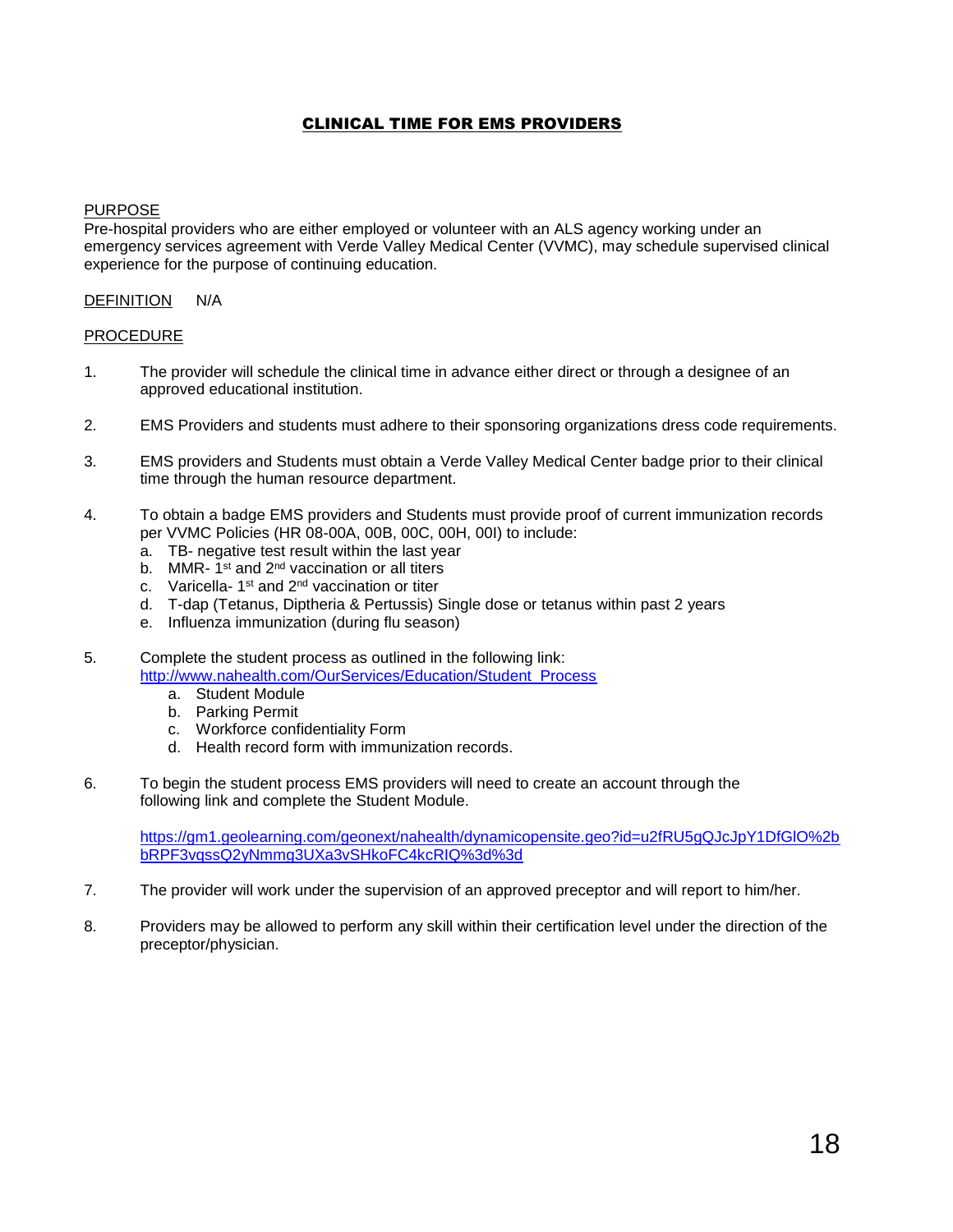# PATIENT OUTCOME INFORMATION

## <span id="page-18-0"></span>POLICY:

Prehospital providers may request follow-up and outcome data on patients they have provided care to.

## PURPOSE:

To allow providers access to outcome data, thereby providing continuity of care and insight into disease process and follow-up treatments.

- 1. Provider will contact Pre-Hospital Care Office by phone or email. Provider should not contact the Emergency Department nursing desk for information.
- 2. All information about patient will be considered confidential and will not be discussed with others. HIPAA guidelines will be followed when patient follow-up is given.
- 3. Any cases that will be used for education/training purposes will also remain confidential. Names, addresses, and any other identifying features will be removed before being used as case studies.
- 4. Providers must supply the following information in order to receive patient follow up:
	- a. Patient Name (if known)
	- b. Patient's Date of Birth
	- c. Date of Service
	- d. Transport Destination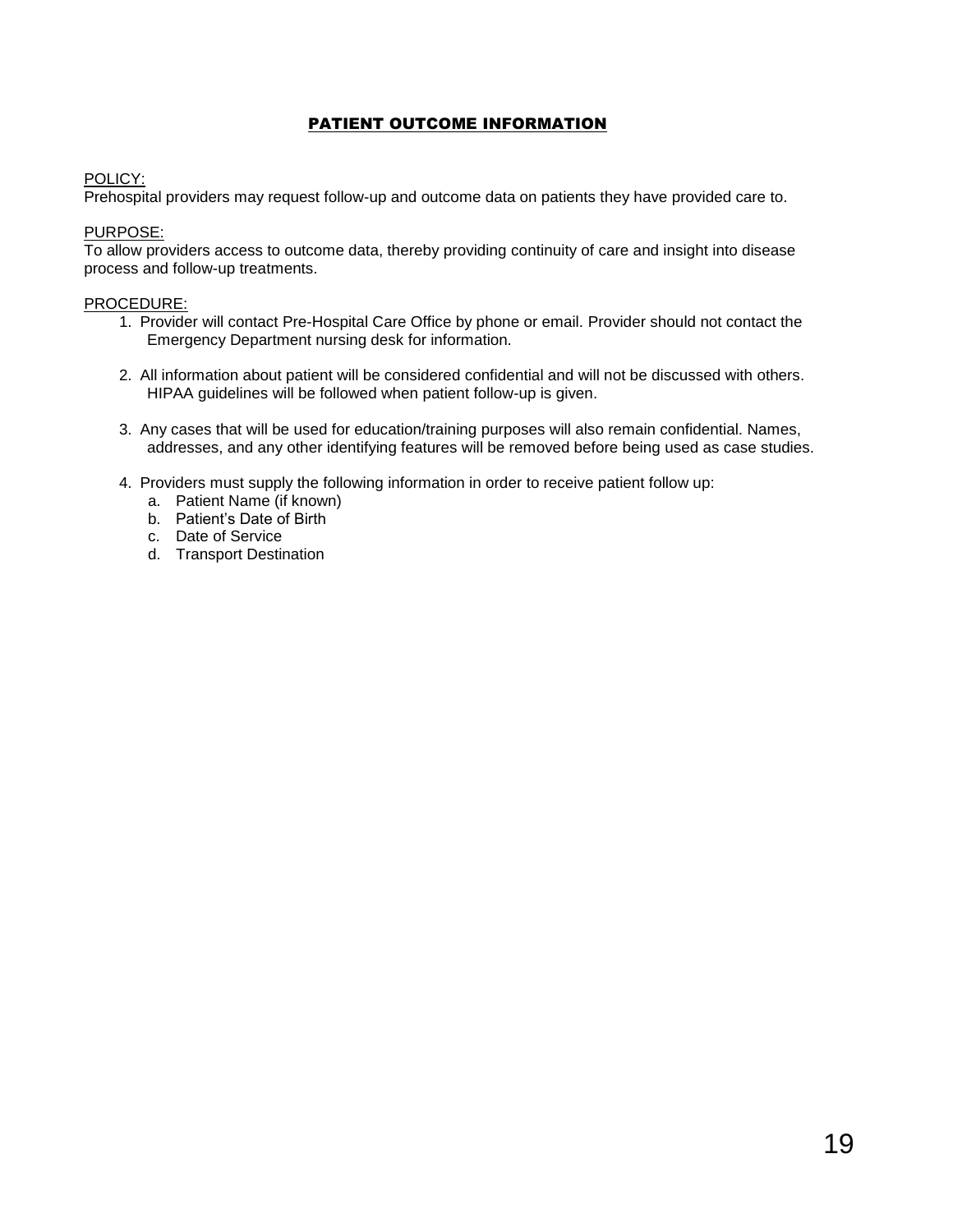## ALS DRUG BOX MAINTENANCE AND CONTROL

### <span id="page-19-0"></span>PURPOSE:

Verde Valley Medical Center ALS Base hospital Administrative Medical Director will oversee the use and control of Pre-Hospital agents. The Base Hospital Pharmacist in Charge will oversee control of agents supplied to EMS providers.

### POLICY:

The pharmacy department of Verde Valley Medical Center shall supply the contents of drug boxes to the ALS agencies based out of Verde Valley Medical Center. All drug boxes will be standardized and will contain medications and supplies as outlined in the ADHS drug box regulations.

- 1. An EMT will administer an agent only if authorized to do so under A.C.C R9-25 Article 5 and by the Administrative Medical Director.
- 2. Drug box contents will be compliant with ADHS Rule R9-25-503 Table 1. The drug list may be periodically modified to include new drugs and delete existing drugs as needed with changes in ADHS rules or direction from Administrative Medical Director.
- 3. All drug boxes will be standardized; the same contents will be used by all agencies having supporting service agreements with Verde Valley Medical Center, unless specialized training requires additional drugs.
- 4. Agencies authorized to administer agent's specific to an STR or optional medication as outlined by DHS rule will be responsible for additional costs above the standard drug box base rate.
- 5. Incidental medications approved for administration through Medical Direction and within the EMCT's scope of practice may be purchased through VVMC pharmacy at cost to the authorized agencies.
- 6. A drug may be given by EMS providers only by order of the base station physician, by indirect communication through a nurse intermediary or as directed in VVMC Off-Line Guidelines.
- 7. When narcotics are titrated and the entire dose is not used, the remaining medication will be wasted upon arrival to the Emergency Department. Wasting of medication will be witnessed by an RN or second ALS/BLS medical provider and will be documented on the first care form.
- 8. All drugs administered will be recorded on the patient's first care form. The original will go with the patient's medical record.
- 9. Drug boxes shall be restocked for medications given to patient from the EMS Omnicell machine "drug for drug" using the patients name. Drugs cannot be restocked by the ED nurse on duty.
- 10. On duty ALS personnel are responsible for the drug box and contents at their agency and are accountable to the pharmacy for its contents.
- 11. Each EMS provider agency is responsible for checking their drug boxes for expiration dates, drug damage and deterioration, package damage, illegible labels, and for replacing outdates and damaged items as needed through the Omnicell.
	- a. Expired medications will be replaced within 30 days prior to the expiration date.
	- b. Exchange of expired medications will be removed from EMS Omnicell under OUTDATES
		- i. Expired medications must be delivered to pharmacy.
	- c. Outdated Narcotic/Controlled Substances are **REQUIRED** to be exchanged through the Pharmacy. No other method of exchange is authorized per DEA and AZ Pharmacy Board.
		- i. Controlled substances must be exchanged item for item.
		- ii. Pharmacy log must be completed for exchange of controlled substances.
- 12. If a drug box is used on transport of a patient to a facility without the capability to restock a drug, the drug may be replaced from the Omnicell at either ED's upon return from the transport under the patient's name. If the patient was not treated at Verde Valley Medical Center or Sedona, the patient's name must be added to the Omnicell and a copy of the patient care report sent to pharmacy.
- 13. Drug boxes must be stored in vehicles with a secured compartment, as per: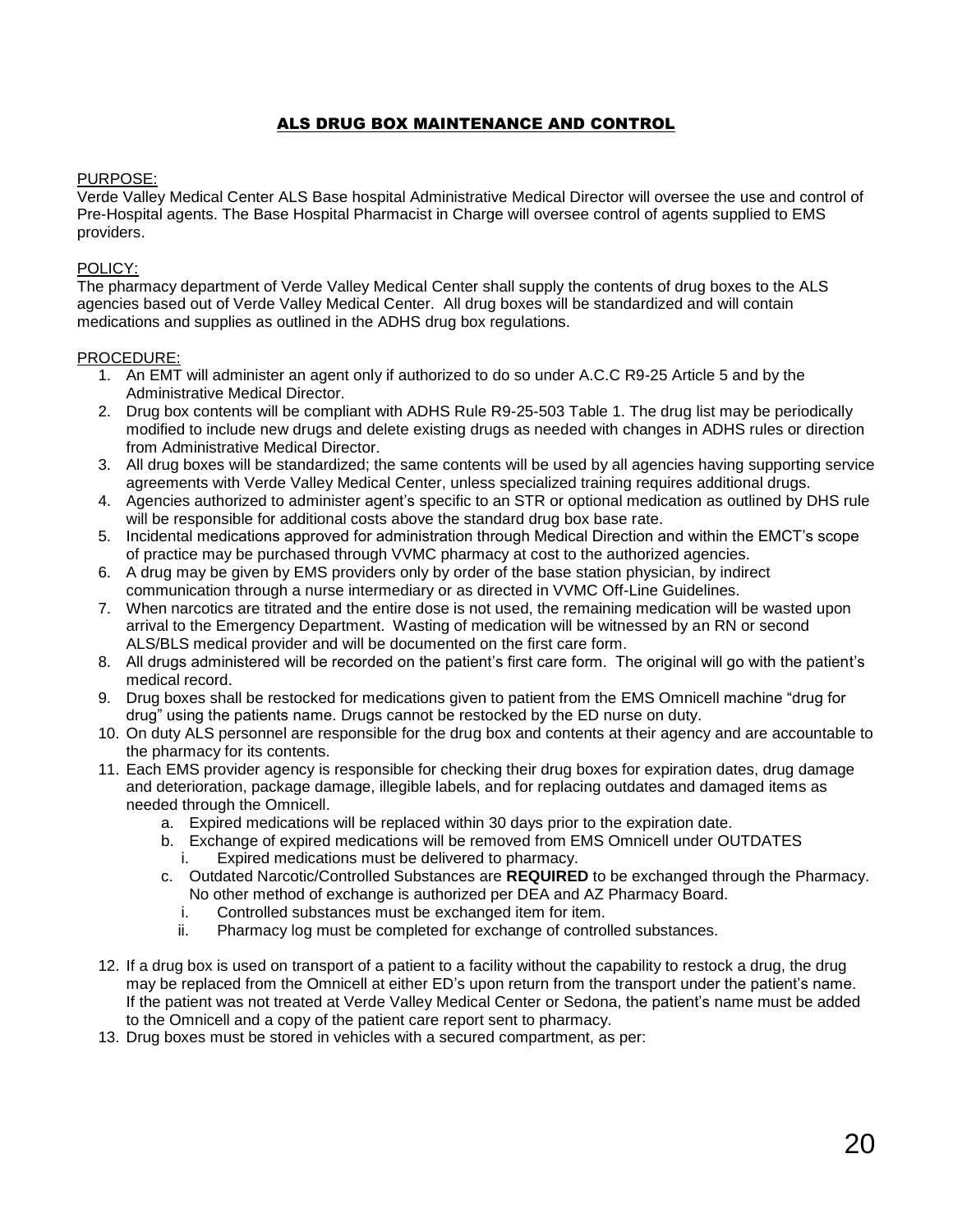ADHS Rule R9-25-201 (F)(2)(d) (iii). Each EMS provider is responsible for security and environmental control of the drug boxes while on duty.

- 14. When changing shifts EMS personnel are responsible for assignment of the drug box to the oncoming shift. A record of drug box inspection shall be made prior to an individual assuming accountability for the drug box. Reports must be made accessible to Pre-Hospital Manager or Pharmacists if requested.
- 15. When a discrepancy is found, (broken container, missing drugs etc.), an immediate report must be made to the duty supervisor, Prehospital Coordinator and the VVMC pharmacy. An incident report shall be filed with the pharmacy. If the incident involves a Class II controlled substance it will also be reported to the State Board of Pharmacy, DPS narcotics division, DEA and local authorities.
- 16. The Administrative Medical Director or Base Hospital Pharmacist-in-charge will notify in writing the Department of Health Services Bureau of EMS and Trauma Systems within 1 day after receiving notification from an EMS Agency of any quantity of a controlled substance that is missing.
- 17. The Administrative Medical Director and Base Hospital Pharmacist-in-charge will comply with all Arizona State Board of Pharmacy and U.S. Drug Enforcement Administration requirements related to the control of agents.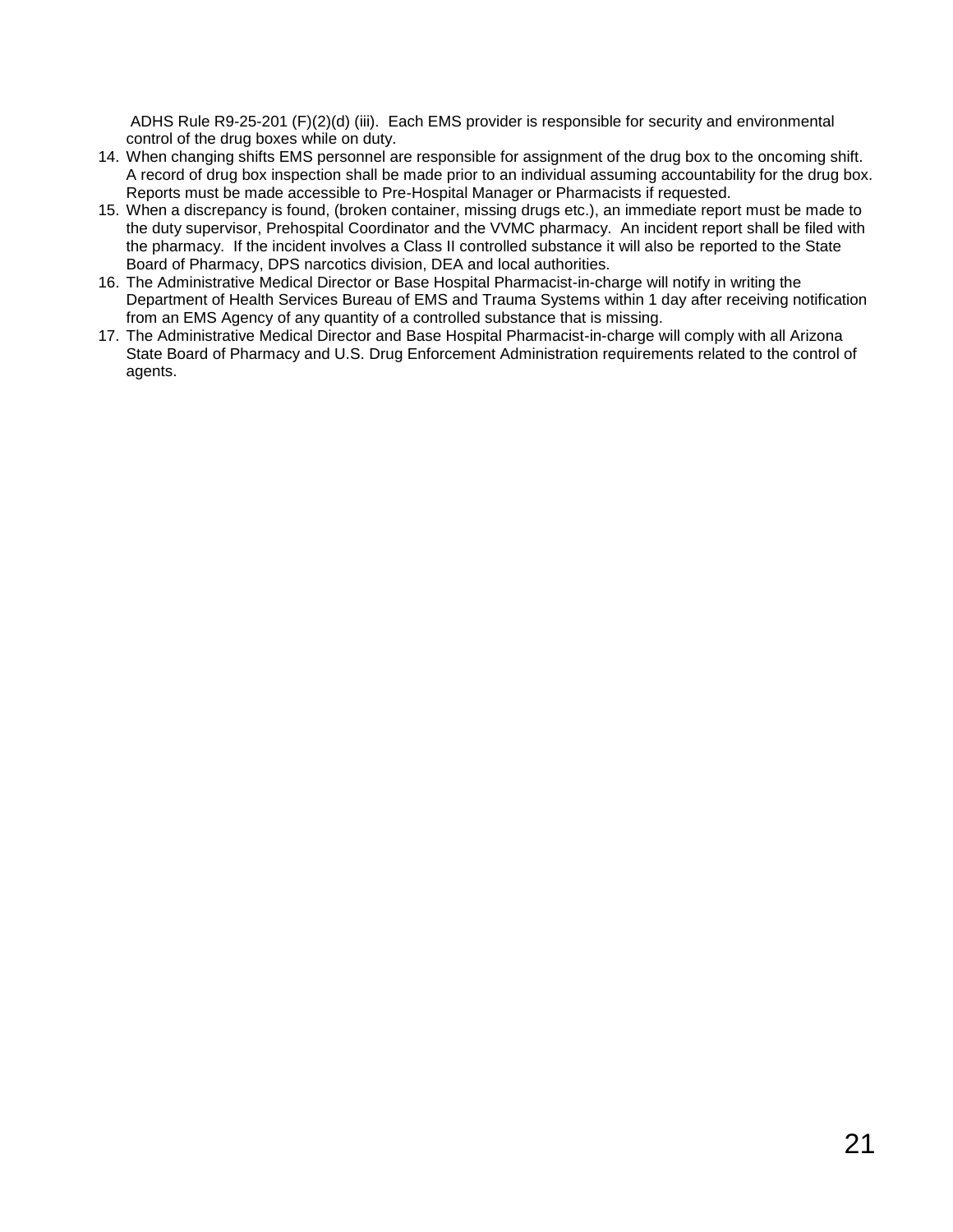# RESTOCKING OF SUPPLIES

### <span id="page-21-0"></span>POLICY:

Prehospital care providers working under an agreement with Verde Valley Medical Center as their base station can exchange and restock supplies and medications at Verde Valley Medical Center.

### PURPOSE:

To give a guideline for restocking and exchanging supplies/medications used during an EMS call. Medications are restocked from the Omnicell and EMS supplies are restocked from the Materials Pyxis.

- 1. Supplies are to be restocked from the Materials Pyxis. Be sure to only replace materials with the exact quantity of what was used.
- 2. IV solutions are also in the Materials Pyxis and are restocked the same way as supplies.
- 3. Medications are kept in the Omnicell. Medications are only to be removed by certified providers IEMT and EMTP. Medications are to be removed under the patients name and only the medications that are given and documented on patient care report. See ALS DRUG BOX MAINTENANCE AND CONTROL policy
- 4. Any problems with passwords or operation of the Omnicell can be addressed to a pharmacy tech or to the Pre-Hospital Manager.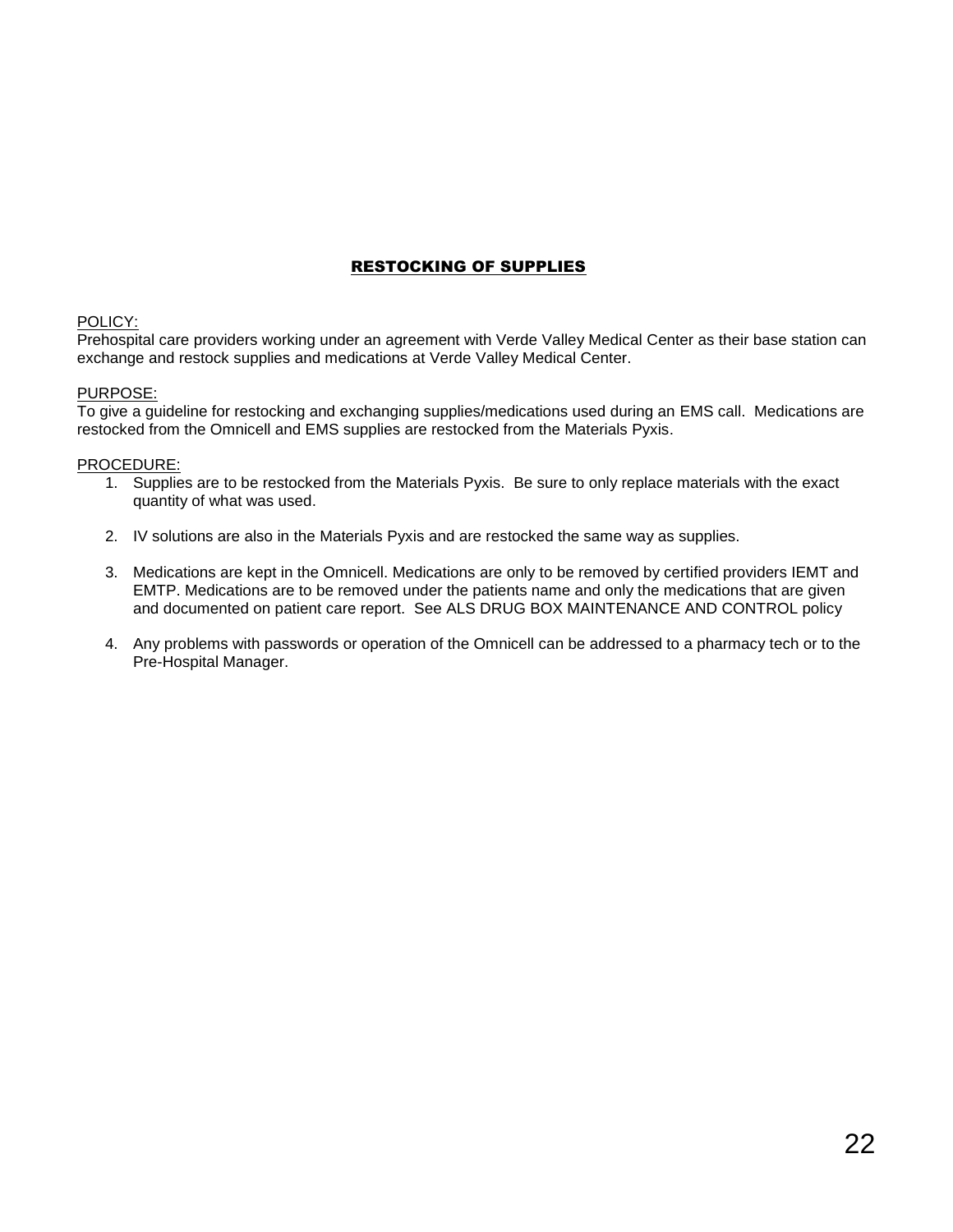# APPROVED USE OF SUPRAGLOTTIC DEVICES

## POLICY:

VVEMS Medical Direction supports the use of approved Supraglottic devices as an optional rescue airway device by properly trained BLS and Paramedic providers in accordance with Arizona Revised Statutes.

### PURPOSE:

This airway adjunct is to be used by BLS/I-99 providers only after: attempts to ventilate with a BVM are unsuccessful and/or inadequate, when no ALS providers are available for advanced airway management or after unsuccessful attempts for other advanced airway management.

- 1. Initial and ongoing training shall be performed at the agency level in accordance with R9-25-502; R9- 25-201(E)(3)(b)(ix).
- 2. Records on training shall be maintained at the agency level and made available to Pre-Hospital Coordinator as requested.
- 3. BLS providers will complete a training session on approved supraglottic devices at the agency level by an ALS trained provider utilizing the recommended curriculum.
- 4. Initial training shall include no less than 5 successful manikin airway placements.
- 5. An EMT who has completed initial training is required to complete a refresher training that complies with R9-25-502 and medical direction expectation of at least every 24 months.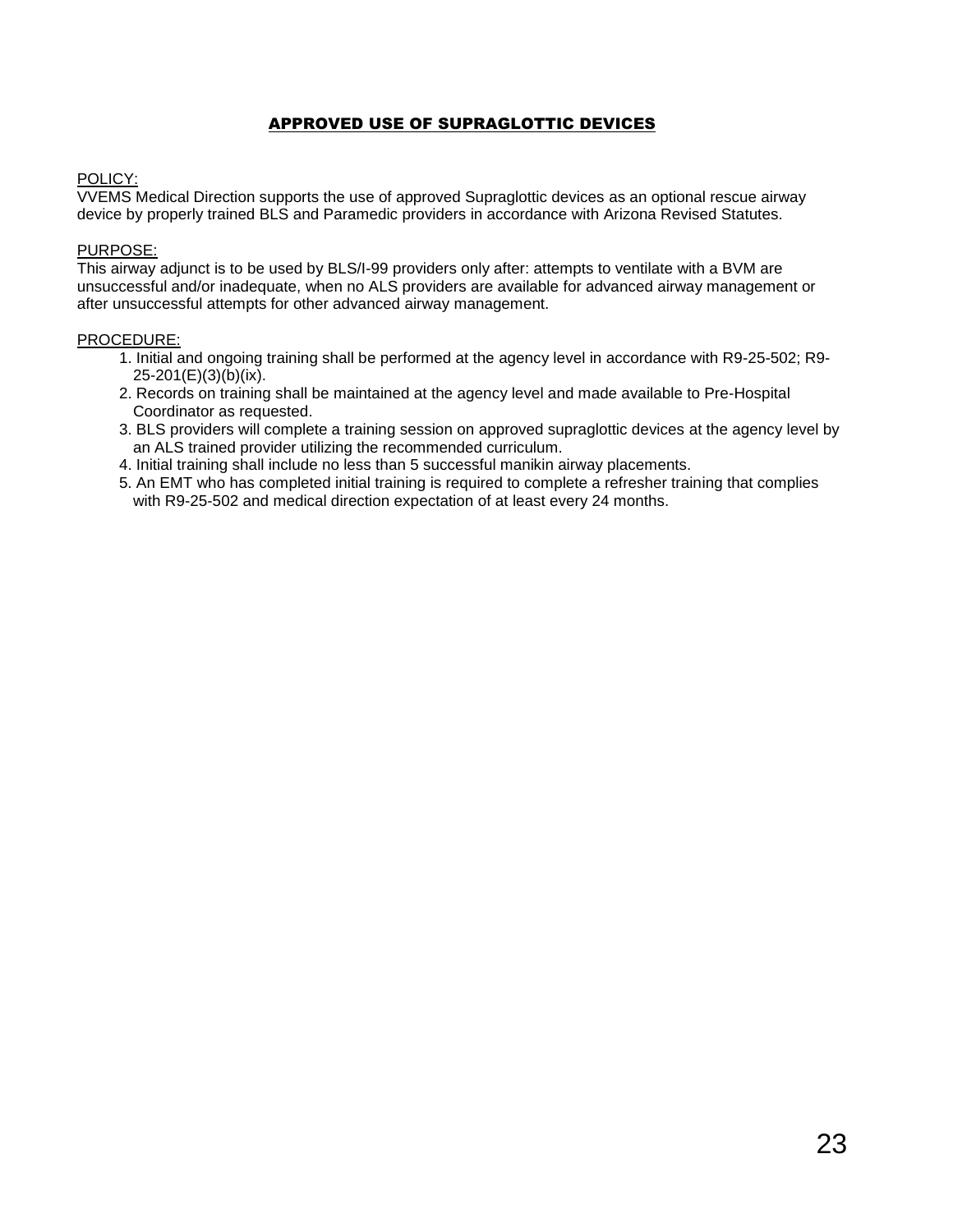## RAPID SEQUENCE INTUBATION (RSI) USE BY EMCT-PARAMEDIC

<span id="page-23-0"></span>VVEMS medical direction supports the use of RSI as an optional advanced airway management skill by properly trained EMCT-P. Performance of RSI in the Prehospital EMS environment is only approved for use after completion of Verde Valley EMS Training program and authorization by medical director.

#### Purpose:

This airway management skill will be used in situations where placement of a prehospital endotracheal tube using RSI is indicated by patient conditions *and* where there is clear benefit of performing RSI in the prehospital environment.

#### Procedure:

- 1. EMCT-P will work full-time for an agency that supports the optional RSI program.
- 2. EMCT-P will complete the VVMC RSI training program before beginning to perform RSI in the field.
- 3. EMCT-P will perform RSI using the Arizona Department of Health Services Recommendations for RSI in the field (ADHS, 2005).

4. EMCT-P that wishes to complete OR clinical time must meet the requirements set forth in the student process as outlined in the Clinical Time for EMS Providers policy.

- 5. EMCT-P will complete an annual RSI refresher course.
- 6. EMCT-P will participate in mandatory immediate self assessment and ongoing departmental CQI on all RSI in the field cases.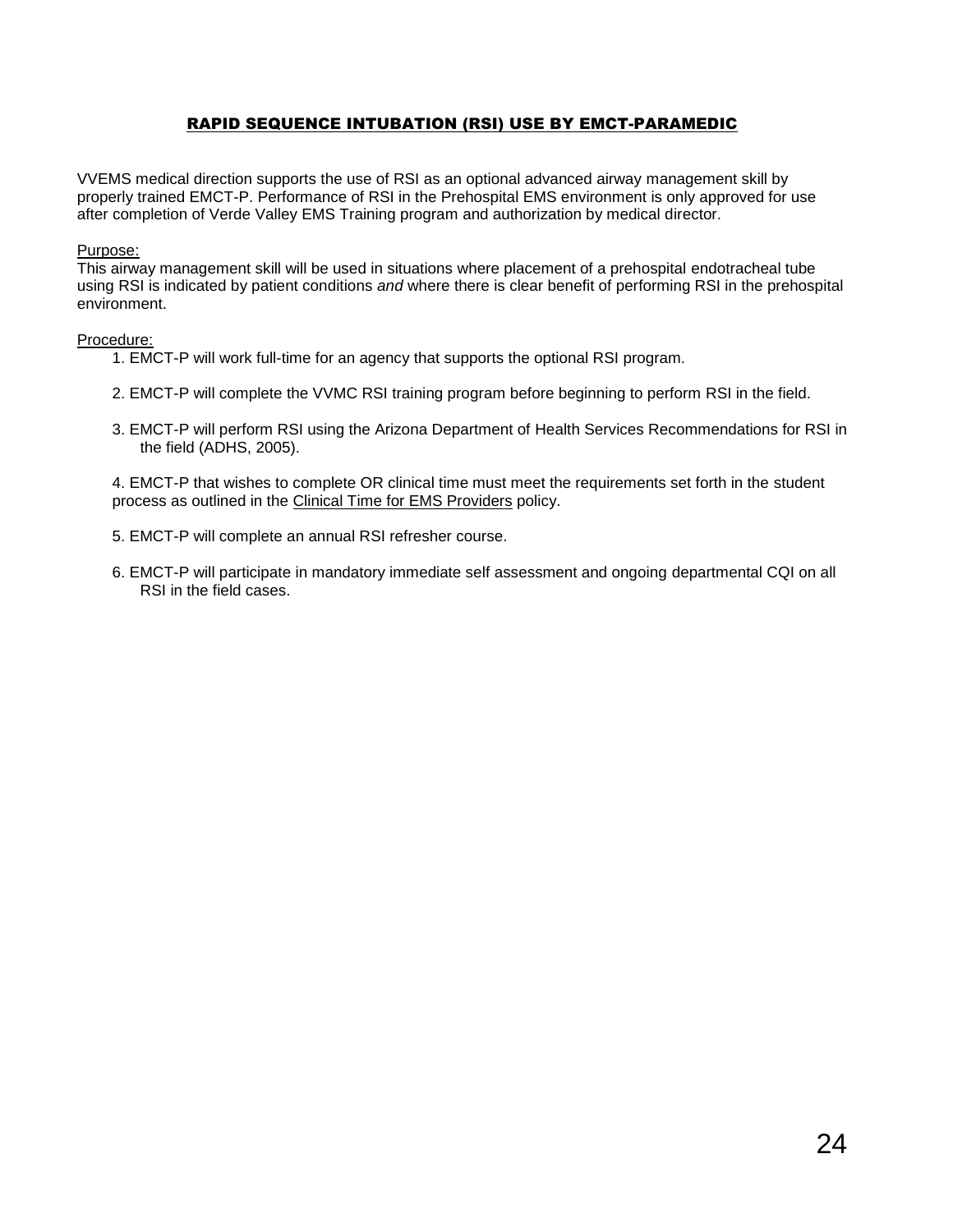## FIELD COMMUNICATION WITH BASE HOSPITAL

#### POLICY:

Initiation of advanced life support (ALS) procedures by ALS field personnel considered to be medical control options, requires radio contact with the Base Hospital for on-line medical supervision. Medical Control Options and standing orders are authorized and performed according to the current Verde Valley Medical Center Pre Hospital Care Treatment Guidelines.

#### PURPOSE:

Provide a guideline for requesting and receiving medical direction. Ensure that the receiving facility has advance notice of patient arrival.

#### PROCEDURE:

- 1. Treatment Guidelines:
	- a. For ALS Providers utilizing "Medical Control Options" radio contact must be made with the on-line physician or nurse intermediary for any situation listed in the Criteria for Base Hospital Contact (see Criteria for Base Hospital Contact).
	- b. For ALS Providers utilizing VVMC "Standing Orders" radio contact can be made to the Base Hospital Emergency Department physician, nurse intermediary or the receiving facility as protocol dictates.
- 2. Preferred contact with base station should be made through designated patch line (928) 634-2052.

Should an ALS support unit experience inability to establish contact, standing orders should be followed and the following field procedures should be initiated:

- a. Attempt to contact the Base Hospital via dedicated phone line: 928 639 6174
- b. Attempt communication with Base Hospital Y1100 through EMSCOM Med Channel 11
- 3. Communication by radio or phone should transmit information which will affect care of the patient or hospital actions prior to arrival of the patient in the Emergency Department. Do not lengthen transmissions with extensive history or non pertinent information.
- 4. Patient's name should not be given on the patch phone with the exception of patients that may be going directly to the cath lab or codes. Identifying information should not be given over the EMSCOM radio.
- 5. If the receiving facility is also a certified ALS Base Hospital, care of the patient and direct communication with Emergency Medical Technicians rendering that care may be transferred to the receiving medical control authority at the discretion of the sending medical control authority.
- 6. Skill Level: The individual with the highest level of certification shall remain with the patient until transfer of care to the staff of an emergency receiving facility, emergency center, or another comparably staffed ALSequipped emergency vehicle unit.
- 7. All patients are assumed to be ALS unless criteria for BLS are present and the providers and online medical direction are comfortable making the patient a BLS transport. This will require a patch by medic requesting permission to down grade pt to BLS.

#### Criteria for Base Hospital Contact

ALS providers will contact the base hospital for medical direction in the following circumstances and under all circumstances where ALS protocols need to be instituted:

#### 1. Medical Cases

- 
- 
- c. Hematemesis, melena or hematochezia h. Painful, cold, pulseless extremity
- a. Chest pain f. Recent change in mental status
- b. Shortness of breath g. More than one acutely-ill person
	-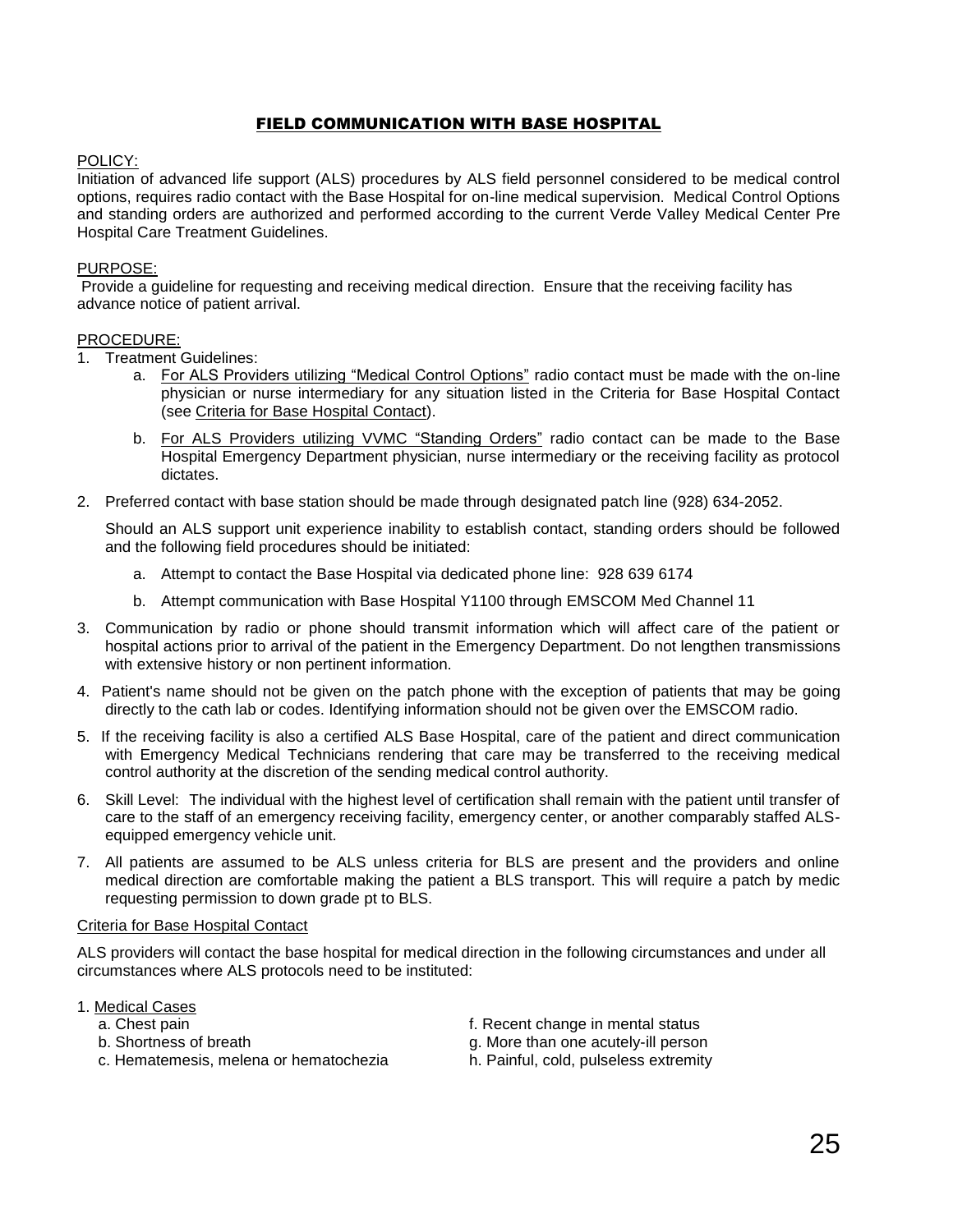- 
- d. Loss of consciousness (syncope, seizures) i. Acute abdominal pain with abnormal vital signs
- e. Possible drug overdose or ingestion of i. Terminal malignancy in distress. poisonous substances
- 

- 2. Trauma Cases
	- a. Motorcycle, auto versus pedestrian, or auto versus bicycle accidents.
	- b. Suspected fractures of femur, pelvis, spine or skull.
	- c. Extremity wounds with distal neurological and/or vascular compromise.
	- d. Head injuries with history of loss of consciousness or presently-impaired mental status.
	- e. Penetrating wounds of head, neck, chest, abdomen or thigh.
	- f. Blunt trauma to abdomen or precordium.
	- g. Facial, neck, electrical or extensive burns (+20 percent),
	- h. Significant acute external blood loss.
	- i. Water accidents and near drownings
	- j. Extrication problems
	- k. Multiple casualties

### 3. Obstetrical / Gynecological Cases

- a. Vaginal hemorrhage
- b. Abortion
- c. Childbirth
- d. Ectopic pregnancy
- 4. Psychiatric Cases
	- a. Suicide (attempts or verbalization)
	- b. Hallucinations with behavioral problem
	- c. Violent or dangerous patients (result of mental disorders)
- 5. General Cases
	- a. Signs of shock:
		- 1. Hypotension (systolic blood pressure **of** 90 or less in adult)
		- 2. Altered mental status
		- 3. Weak, thready peripheral pulses
		- 4. Cold, clammy extremities
	- b. To confirm asystole in suspected DOA.
	- c. Any patient who, in the opinion of ALS personnel, would benefit from base hospital consultation.
	- d. Any patients with identified medical emergencies who refuse treatment or transportation to a hospital.
	- e. Abnormal body temperatures.
	- f. Where there is a physician on the scene who wishes to take control of patient care.

The ALS responders must patch on any questionable situation:

- 1. Any uncomfortable condition:
	- a. Environmental hazard
	- b. Security problems
- 2. When disagreements arise between responding EMS providers or with law enforcement.

#### ATTACHMENTS: N/A

## REFERENCES: N/A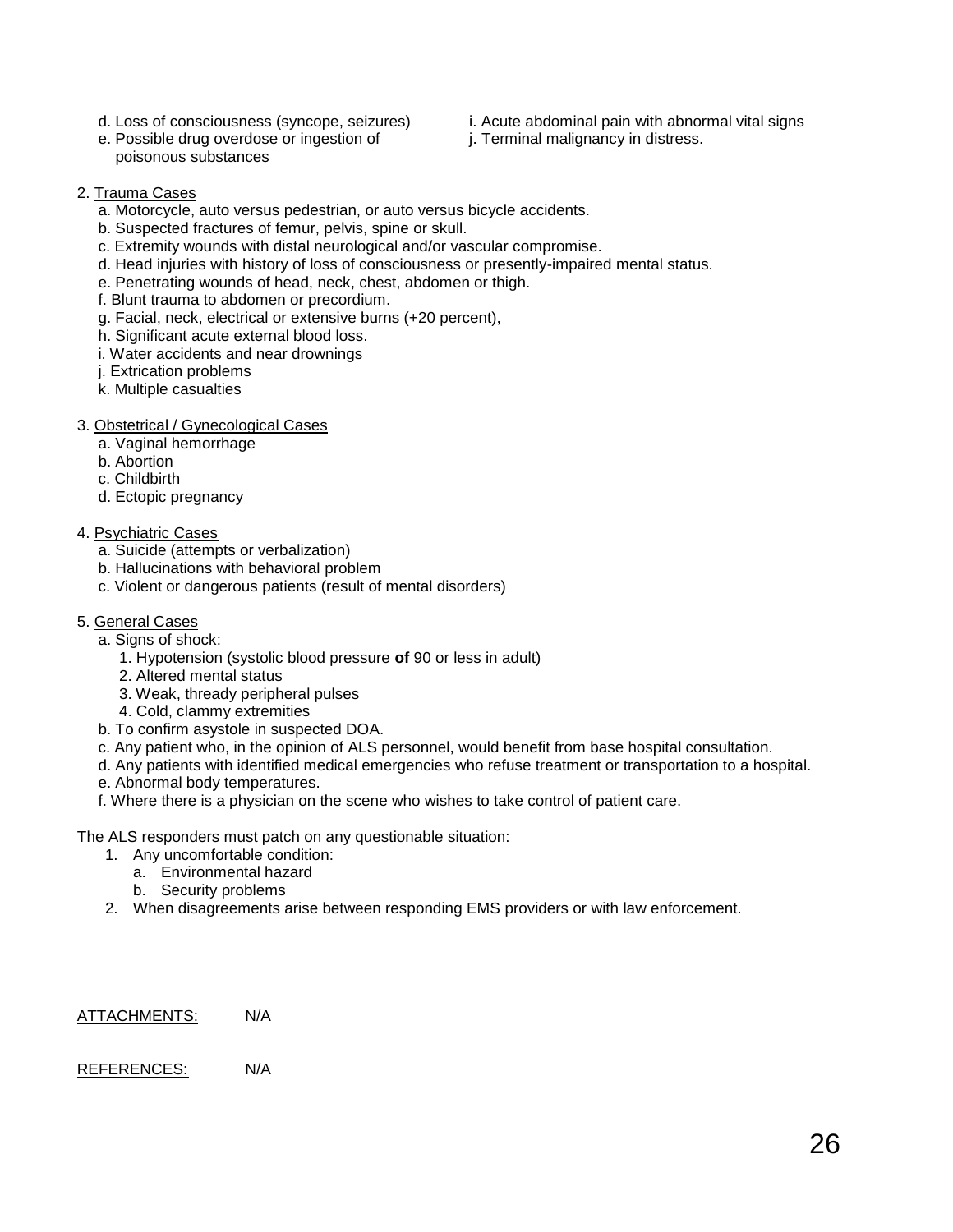# BACK-UP MEDICAL CONTROL WITH FLAGSTAFF MEDICAL CENTER

## **Policy**

Flagstaff Medical Center (FMC) will provide on-line medical control to any ALS unit assigned to Verde Valley Medical Center (VVMC) who is unable to contact VVMC for emergency on-line medical control due to a communication failure.

## **Purpose**

To assure continuous on-line medical supervision to ALS field personnel in the event of a communication failure of any kind between VVMC and an assigned ALS unit. Communication failure shall include not only power failure, but also the ALS units' inability to contact VVMC by telephone, or cellular phone for any reason.

## **Procedure for Notification by VVMC**

- 1. In case of power failure at VVMC or the failure of the repeaters serving VVMC, the Emergency Department Charge Nurse or designee will notify FMC's Emergency Department that they will need to assume on-line medical supervision and the estimated time this will be in effect.
- 2. VVMC Emergency Department Charge Nurse or designee will notify Cottonwood Dispatch at (928.649.1397)
- 3. Cottonwood dispatch center will notify their respective provider agencies of the change in medical control.
- 4. FMC's Emergency Department will immediately communicate all pertinent patient information to the on duty physician/nurse intermediary at the receiving facility.
- 5. FMC's Pre-Hospital Coordinator will forward copies of the telemetry forms from the VVMC based units to the Pre-Hospital Coordinator at VVMC.

## **Procedure for Notification by ALS Units**

- 1. A VVMC based ALS unit who needs on-line medical direction and who has unsuccessfully attempted to contact VVMC by either cell phone, telephone may contact FMC's Emergency Department for medical direction.
- 2. The ALS unit will identify themselves, state their inability to contact VVMC and request medical direction from FMC.
- 3. The ALS unit may choose a dedicated phone line (928) 779-1851 to initiate communication with FMC.

## **Resumption of Medical Direction by VVMC**

The cause of the communication failure will be corrected by the VVMC or by the provider agency as soon as possible. As soon as the communications failure has been resolved, the Emergency Department charge nurse or designee will notify FMC ED and Cottonwood Dispatch Center. Cottonwood dispatch center will notify their respective provider agencies to resume medical direction with VVMC.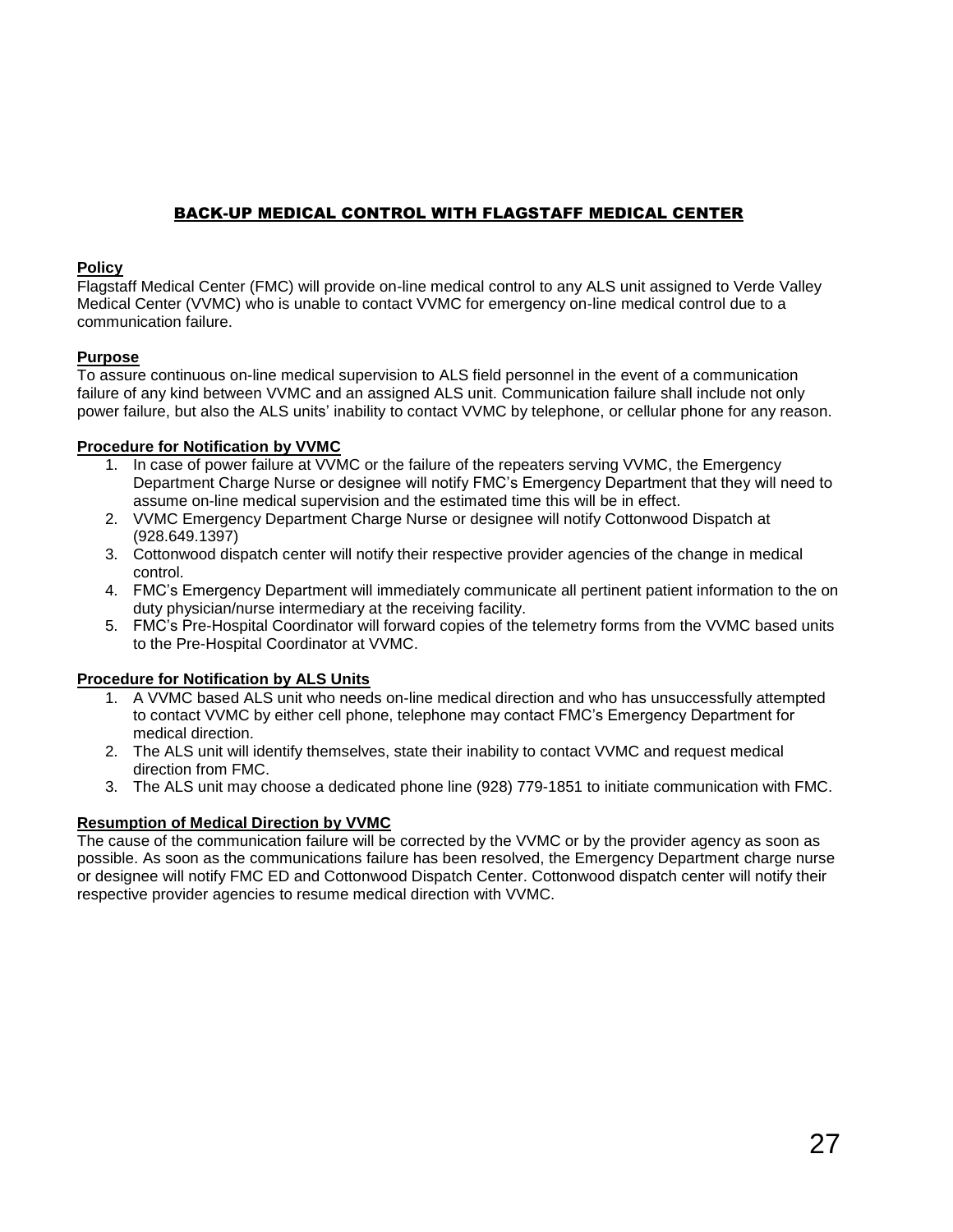# NURSE/PARAMEDIC INTERMEDIARY'S RESPONSIBILITY IN PROVIDING MEDICAL DIRECTION

### **Policy**

A nurse intermediary is an Emergency Department Registered Nurse who has completed the Pre-Hospital Orientation, and has been determined by the Director or EMS Program Manager appropriate for the responsibility.

#### Purpose

To provide a guideline for the nurse intermediary to assist with on-line and off-line medical direction under the supervision of the base station medical director. EMS providers should identify the patch as courtesy notification or as a patch for medical control.

### Procedure

- 1. An intermediary in contact with an Advanced Life Support (ALS) **PATCH** will:
	- a. Receive information and relay to the Emergency Department physician
	- b. Relay physician orders to the medic online.
	- c. Request the ED physician to communicate directly online if requested by the medic.
- 2. An intermediary in contact with an ALS **COURTESY NOTIFICATION (CN)** will:
	- a. Receive and record pertinent information on incoming patients and notify the charge nurse.
	- b. Assist the medic with patient care decisions according to Treatment Guidelines. If any question regarding treatment or patient stability exists, the physician will be consulted
- 3. When relaying verbal medical direction to providers in the field, the nurse intermediary shall identify themselves and the ED physician by name and title.
- 4. The nurse intermediary will complete the telemetry form. This will include patient complaint and condition, vital signs, ETA to ED, any medical direction requested and given, and name of the provider who initiated the patch.
- 5. All information/medical direction will be done in a timely and professional manner on the radio/telephone.
- 6. When a patient is transported to Sedona Emergency Center, the nurse intermediary will relay all available information to the physician or nurse at that facility. When a patient is transported to any other facility, the nurse intermediary may as necessary relay all available information to the physician or nurse at the receiving facility.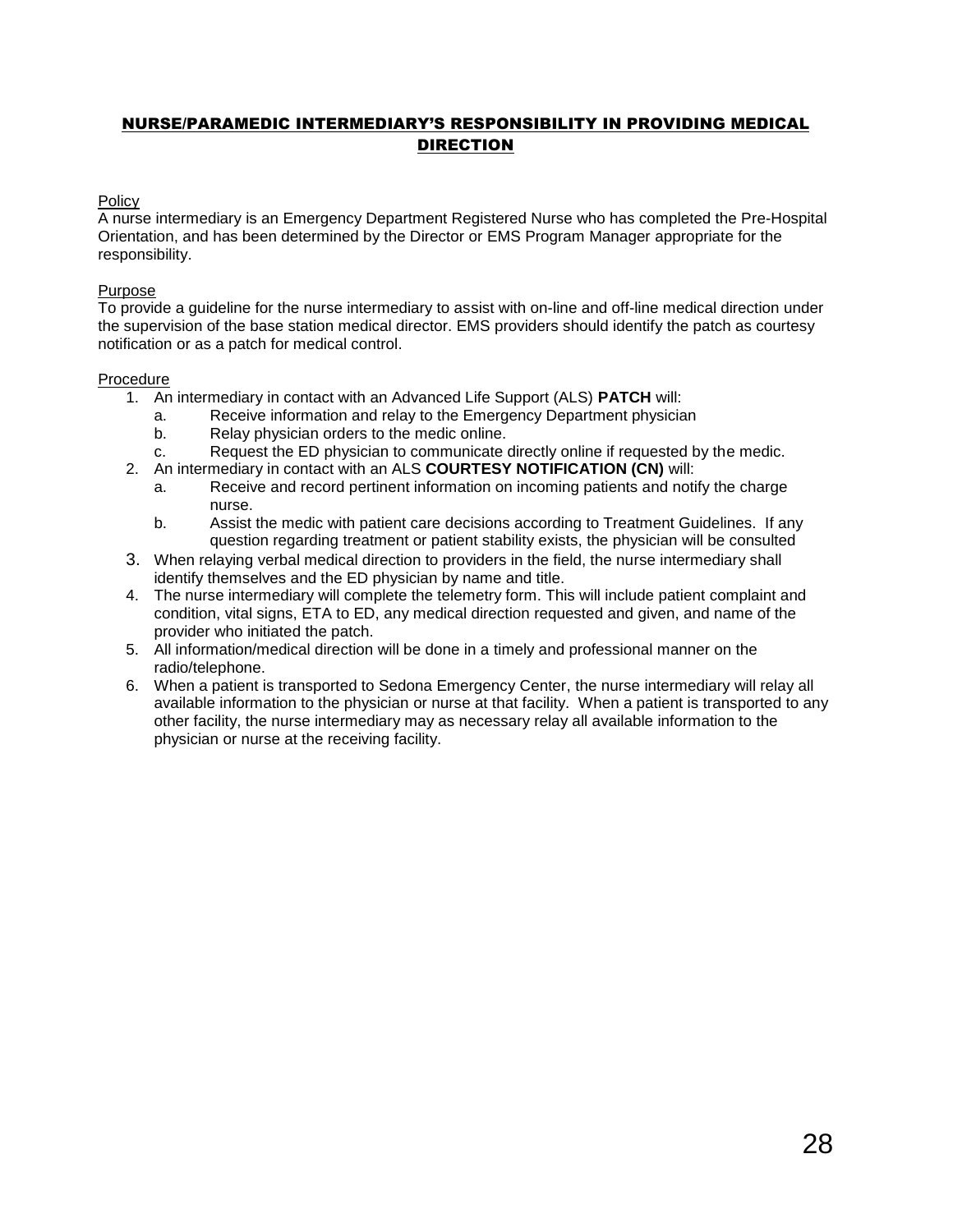# EMERGENCY PHYSICIAN'S RESPONSIBILITY IN PROVIDING MEDICAL DIRECTION

Policy

The physician on duty in the Emergency Department shall be responsible for providing on-line and off-line medical direction for EMS providers based at Verde Valley Medical Center (VVMC). Purpose

To provide a guideline for the Emergency Department physician when giving medical direction.

### Procedure

- 1. The emergency physician on duty shall respond to all ALS radio/telephone patches unless engaged in rendering care to another emergency department patient or engaged in another ALS radio/telephone communication.
- 2. If above circumstances apply, the physician will have an ED Nurse Intermediary respond and relay verbal medical direction to the field unit.
- 3. The emergency physician on duty shall be accountable and responsible for the on-line medical direction given to the ALS field units.
- 4. Communications will be recorded. All information/medical direction shall be done in a timely and professional manner.
- 5. The emergency physician on duty shall complete the telemetry form, including signature, on all ALS communication/medical direction if additional orders are necessary.
- 6. The emergency physician will be required to review the current physicians orientation manual and checklist.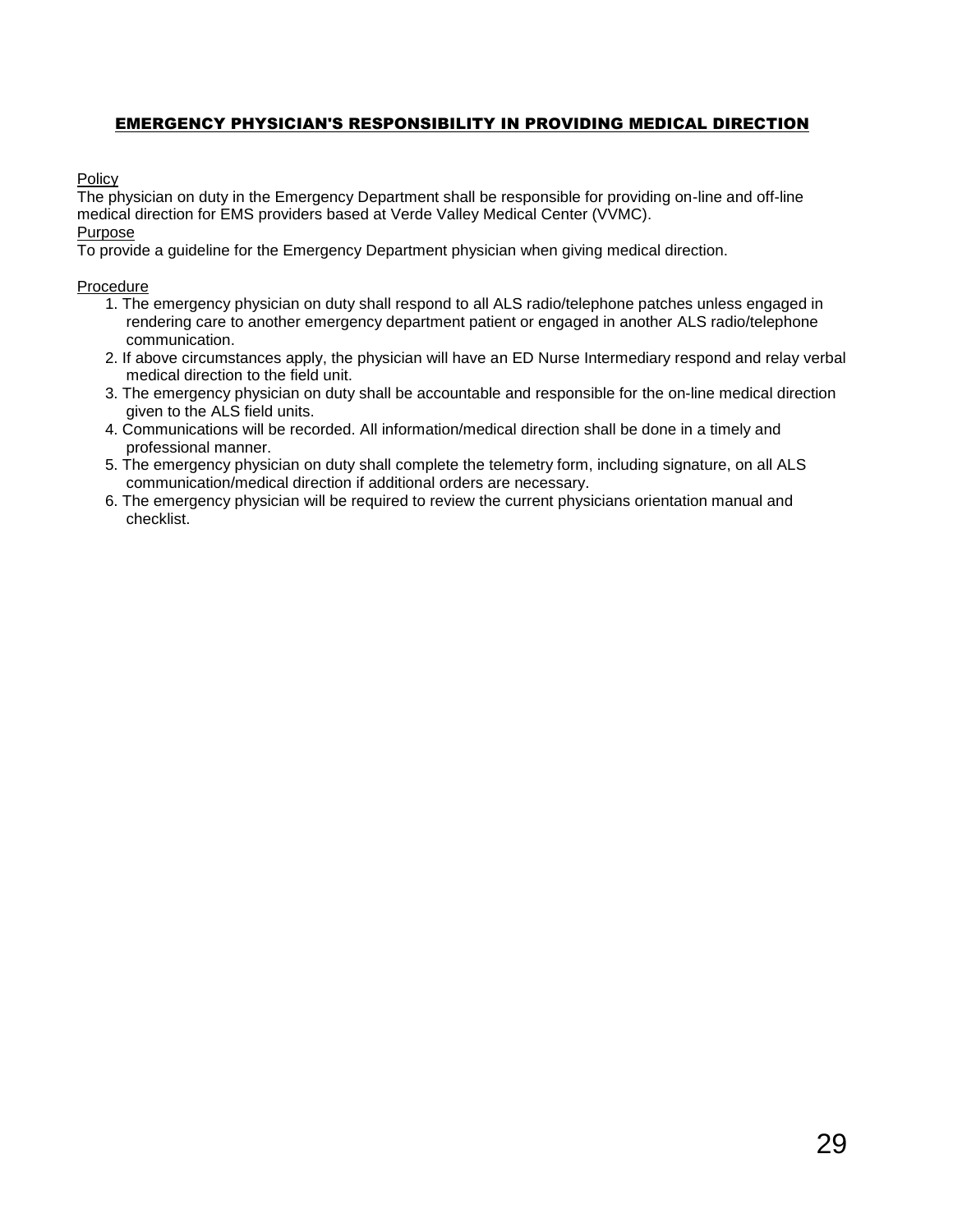# DESCRIPTION OF RADIO, TELEPHONE, AND RECORDING EQUIPMENT

<span id="page-29-0"></span>The radio is a CAREpoint EMS Workstation Model # PT 1700M.

Built in radio, telephone, and fax and LAN internet connectivity. Communications coming in through the dedicated phone line are logged on a D-Scribe Integrated Digital Data Logger.

This is located at the main nursing station by the Charge Nurse.

This unit performs the following functions:

- 1. Alerts staff to incoming radio/telephone calls.
- 2. Provides alternate channel selection.
- 3. Records both radio and telephone communication.

The radio ID is: Yavapai-1100

The dedicated telephone line number is: 928-634-2052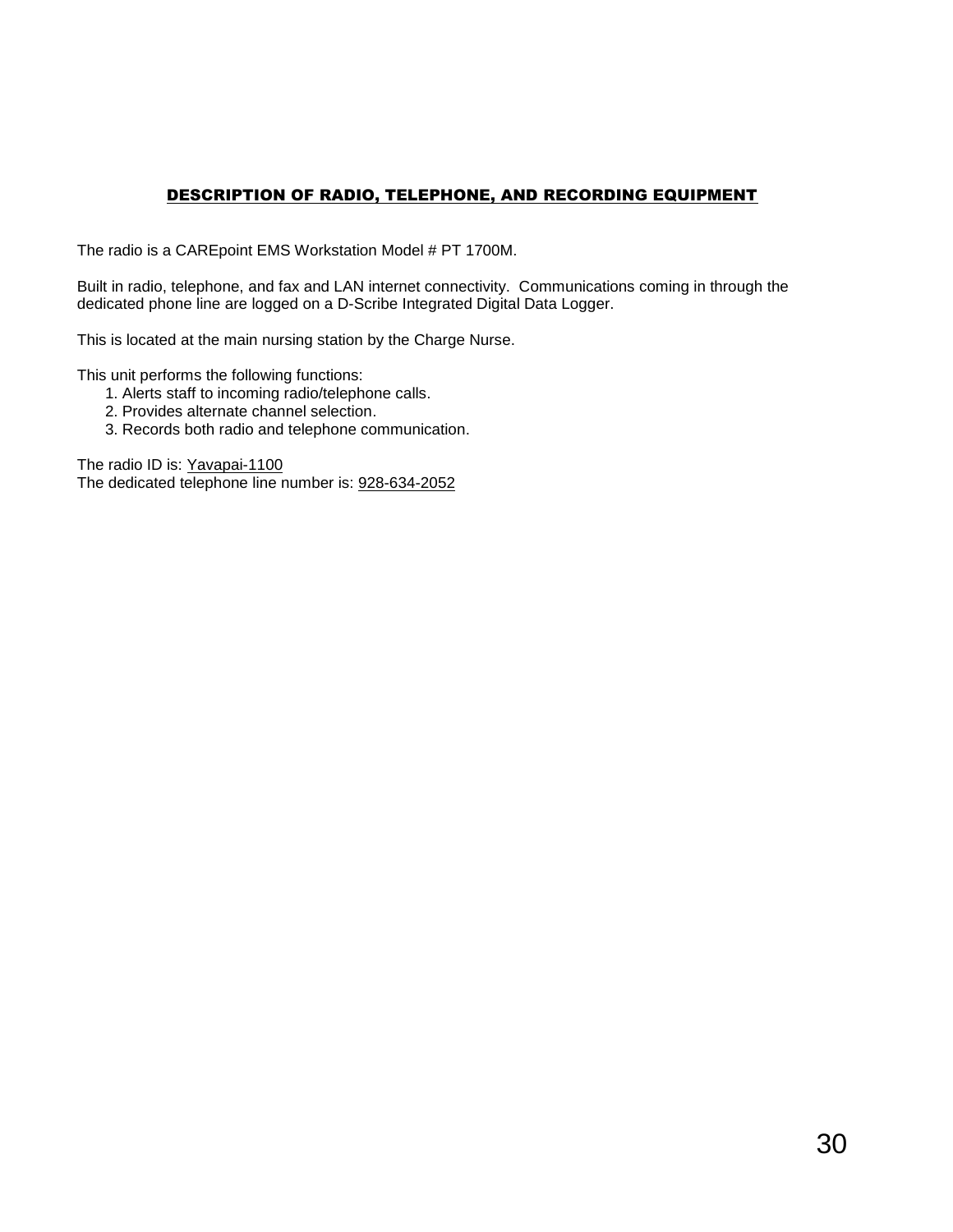## PREHOSPITAL DOCUMENTATION POLICY

- <span id="page-30-0"></span>Policy: EMS reports will be completed on all patients assessed and/or treated. Original First Care Forms and EKG strips will become a part of the patient's medical record at the receiving hospital. A copy of the report will be made accessible upon request from the attending physician, receiving hospital, or the Pre-Hospital Care Department.
- Purpose: To ensure consistent and timely completion of information on each pre-hospital encounter.

#### Procedure:

Written reports should be thorough, concise, and legible. All reports should include:

- A. nature of injury or illness
- B. chief complaint
- C. ABC's (primary survey)
- D. level of consciousness
- E. history of present illness or mechanism of injury
- F. physical exam and pertinent findings (secondary survey)
- G. monitor strip and interpretation (if indicated)
- H. pertinent negative findings
- I. medical history
- J. vital signs (2 complete sets are preferable) and at least every 10 minutes on serious or unstable patients to include GCS (Glasgow Coma Scale)
- K. medications and allergies
- L. treatment rendered and appropriate times and dosages
- M. response to treatment
- N. patient assessment and changes in condition en route
- O. condition of patient on arrival at receiving facility
- P. communication with base hospital and time
- Q. amount of IV fluid infused
- R. base station physician or nurse contacted
- S. identification of individual(s) performing ALS skills
- T. names and certifications numbers of all pre-hospital providers involved with patient care
- U. signature at end of narrative by author only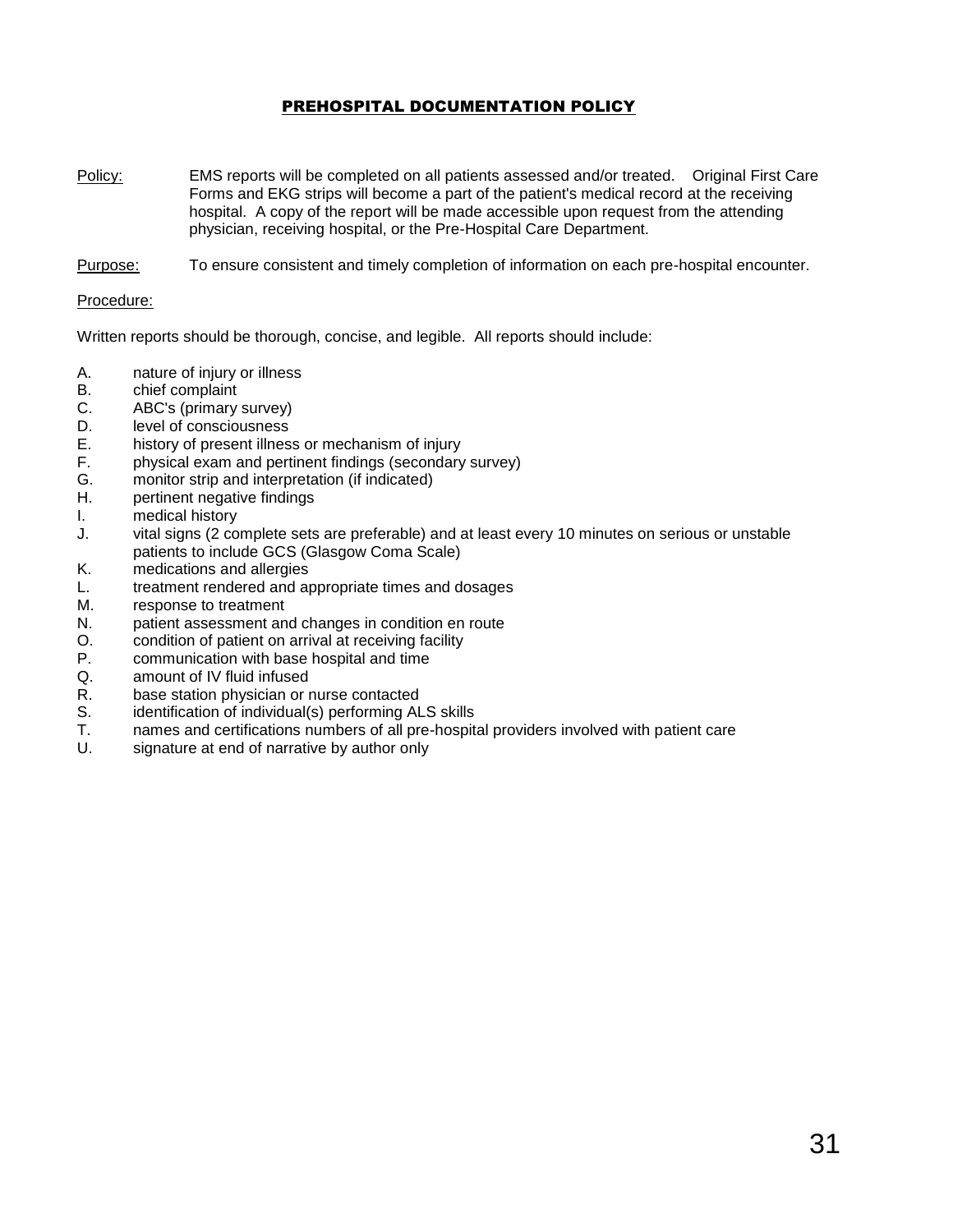# AGENCY RESPONSIBILITY FOR PROVIDER CHANGE NOTIFICATION

#### POLICY:

Verde Valley Medical Center Medical Direction Services Agreements require that agencies notify the Pre-Hospital Care Department within 24 hours of any termination and within 10 days of any addition, transfer, change in certification, or recertification of their personnel that receive medical direction from Verde Valley Medical Center. Proof of recertification must be received prior to or on the expiration date of the card.

### DEFINITION: N/A

#### PROCEDURE:

- 1. Agency will submit changes in provider status on the EMS Medical Direction Provider Change Form to the Pre-Hospital Care Department.
- 2. Agency will submit all updated certifications for each provider as required for Medical Direction to the Pre-Hospital Care Department.
- 3. All appropriate information on the form will be provided by Agency.
- 4. Check appropriate line items as to type of change.
- 5. Terminations that resulted from patient care/EMS practices must be noted. The Medical Director will follow-up with Agency on the specific issue that resulted in termination.
- 6. Medical Direction is not provided beyond the expiration date on the card possessed by the provider, irrespective of the notification date by the Agency to the Pre-Hospital Care Department that a provider certification has expired.
- ATTACHMENTS EMS Medical Direction Provider Change Form

REFERENCES N/A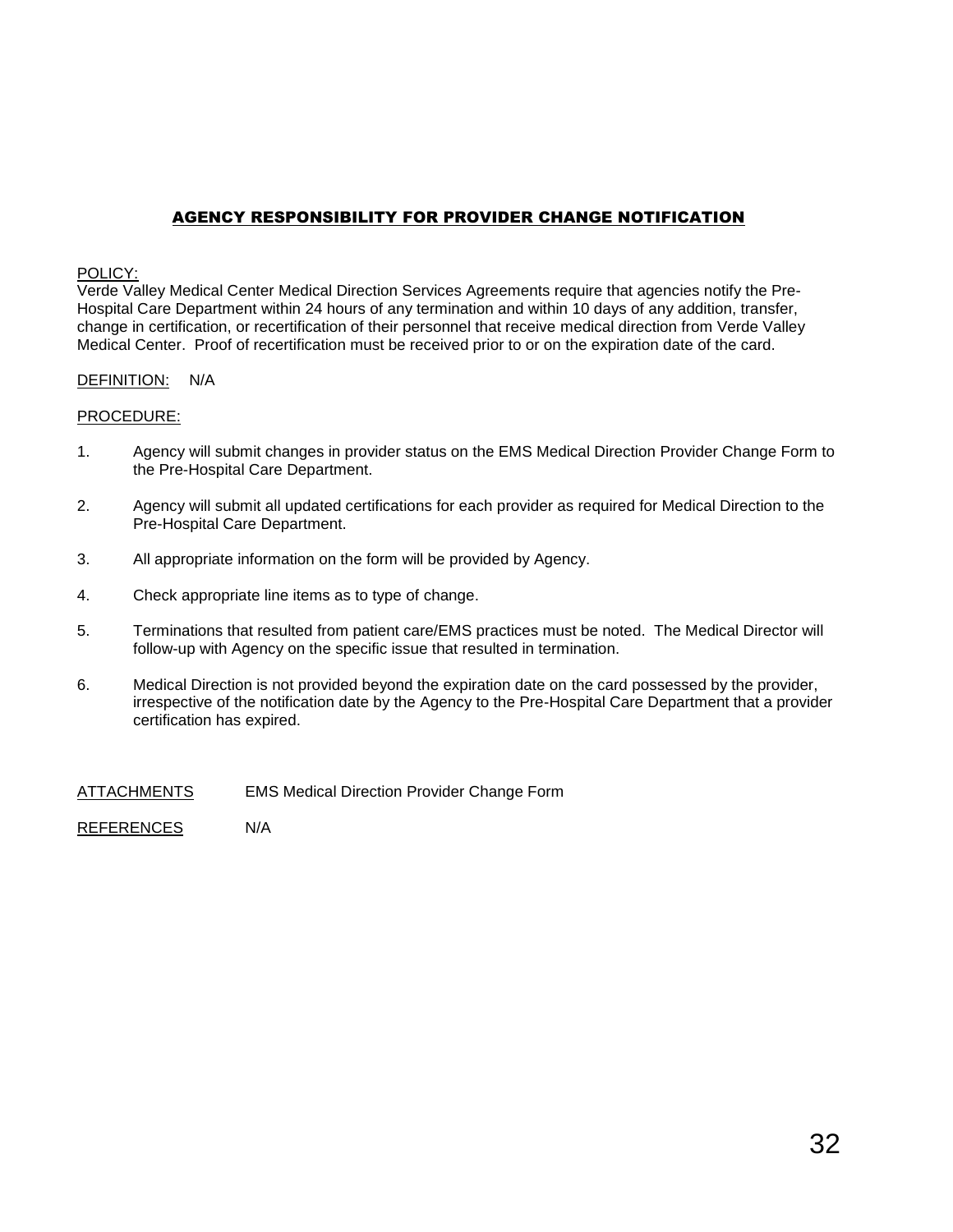# EMS MEDICAL DIRECTION PROVIDER CHANGE

| AGENCY NAME: _______________________                                                                                                  |                                    | DATE: the contract of the contract of the contract of the contract of the contract of the contract of the contract of the contract of the contract of the contract of the contract of the contract of the contract of the cont |  |  |
|---------------------------------------------------------------------------------------------------------------------------------------|------------------------------------|--------------------------------------------------------------------------------------------------------------------------------------------------------------------------------------------------------------------------------|--|--|
| Please make the following change in the status of our employee:                                                                       |                                    |                                                                                                                                                                                                                                |  |  |
| NAME OF EMPLOYEE: NAME OF STRING STRINGERS.                                                                                           |                                    |                                                                                                                                                                                                                                |  |  |
| Last                                                                                                                                  | First                              | Middle                                                                                                                                                                                                                         |  |  |
| AZ CERTIFICATION NO: ______________________CERT. LEVEL: _________EXP. DATE: ____________                                              |                                    |                                                                                                                                                                                                                                |  |  |
|                                                                                                                                       |                                    |                                                                                                                                                                                                                                |  |  |
|                                                                                                                                       | Please check one of the following: |                                                                                                                                                                                                                                |  |  |
| NEW EMPLOYEE: _____________ FULL TIME ______________ RESERVE ____________                                                             |                                    |                                                                                                                                                                                                                                |  |  |
| (IF RESERVE: ARE THEY PRIMARY WITH YOUR AGENCY?) Y________ N________                                                                  |                                    |                                                                                                                                                                                                                                |  |  |
| TERMINATION: _____________Was termination related to patient care/EMS practice Y/N? _______                                           |                                    |                                                                                                                                                                                                                                |  |  |
| LAYOFF/RESIGNATION: ______                                                                                                            |                                    |                                                                                                                                                                                                                                |  |  |
| CHANGE IN CERTIFICATION:                                                                                                              |                                    |                                                                                                                                                                                                                                |  |  |
| RECERTIFICATION: __________<br>CERTIFICATION EXPIRED: ________                                                                        |                                    |                                                                                                                                                                                                                                |  |  |
| Send to:<br>Verde Valley Medical Center- Pre-Hospital Care Department<br>269 S Candy Lane<br>Cottonwood, AZ 86326<br>Fax 928 639 5064 |                                    |                                                                                                                                                                                                                                |  |  |

VVMC Medical Direction Service Agreements require that agencies notify the Prehospital Care Dept. within 10 days of any addition, termination, transfer, or change in certification of their employees that receive medical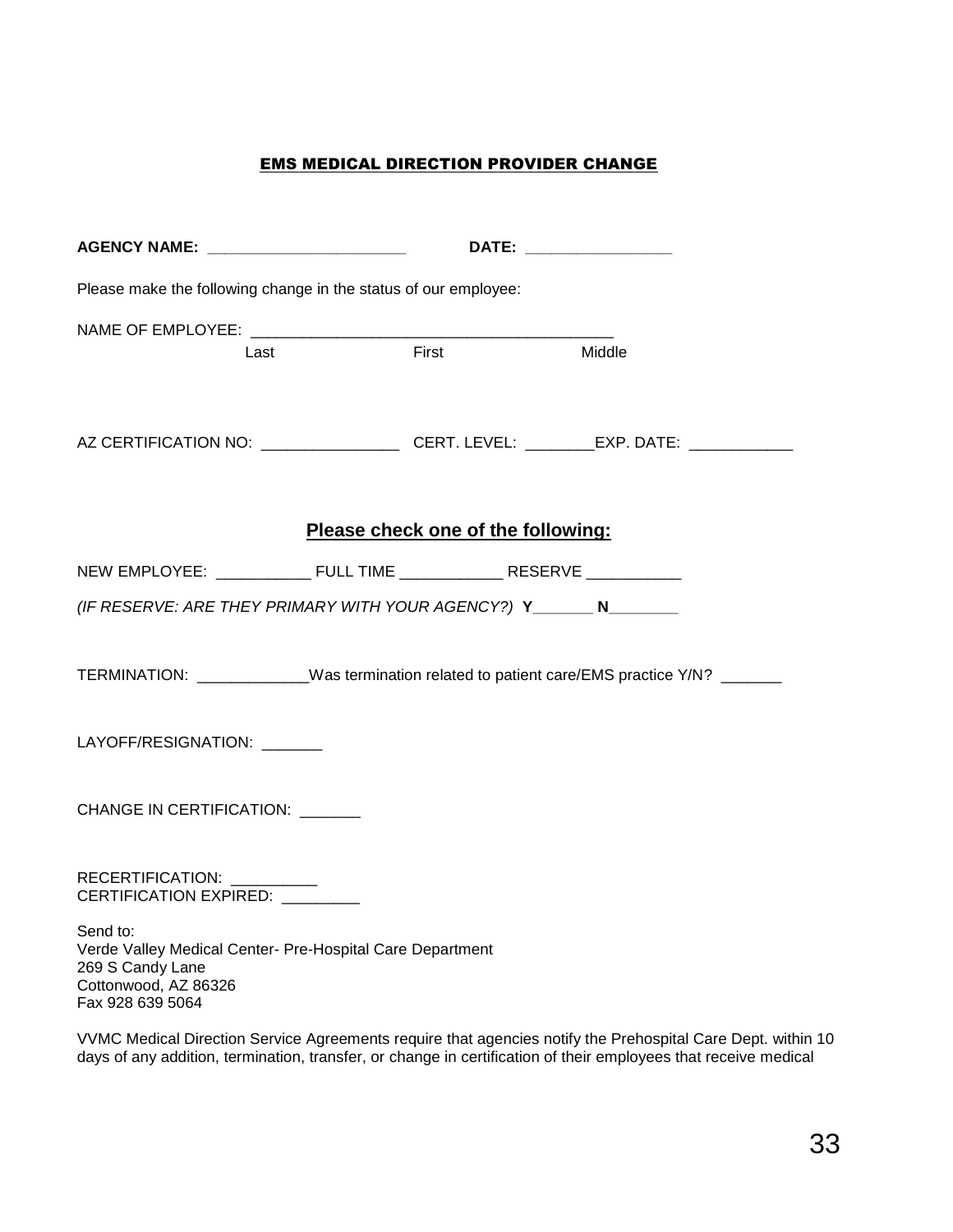direction from Verde Valley Medical Center. **Proof of recertification must be received at the department prior to or on the expiration date of the current certification.**

## INTERFACILITY TRANSPORTS

#### POLICY:

Patients who are transported from one hospital to another for admission or testing can expect the same level of care during transport as they receive in the hospital setting.

### DEFINITION

Interfacility transports can be classified as Non-emergency or Emergency.

### **Non-Emergency:**

### **PROCEDURE**

- 1. Prior to an ALS transport a pre patch **must** be made by an ALS provider to the base station. (The sending physician determines the level of service needed during the transport.)
- 2. Utilizing the information from the ALS assessment and ALS criteria as per Verde Valley Medical Center Treatment Guidelines medical direction will approve transfer and appropriate skill level for transfer.
- 3. If the patient requires any treatments not within the ALS medic's scope of practice, an RN or MD must accompany the patient as appropriate. The RN or MD will be in charge of the patient in this situation.

#### Interfacility Transports Not Requiring Physician Input

- 1. Short ETA, less than 60 minutes: patient described as stable and no request for orders.
- 2. Stable patient ALS (vital signs WNL, GCS-15) being transferred for outpatient procedures (CT, VQ Scan, Stress Test, ERCP) or evaluation.

### Interfacility Transports Which Must Have Physician Consultation

- 1. Requests for orders or direction from the physician.
- 2. Patients with unstable vital signs or unstable cardiac rhythms.
- 3. Ventilator patients.
- 4. Triage decisions, i.e. questions about the most appropriate receiving facility.
- 5. Patients with cardiac pain being transferred for higher level of care not available at facility.
- 6. Major trauma patient with long transport times.
- 7. Prolonged transports greater than 90 minutes.
- 8. Anytime the safety of ground transport is questioned.

# **Emergency:**

# PURPOSE:

Interfacility patient transfers on an emergency basis are commonly initiated when definitive diagnosis or therapeutic needs of a patient are beyond the capacity of one facility.

- a. The receiving facility physician must be contacted by the transferring physician and agree to accept the patient prior to transfer.
- b. All patients should be stabilized as much as possible before transfer.
- c. The level of emergency personnel and mode of transportation shall be consistent with the level of care required, as dictated by the patient's status and anticipated problems.
- d. If the transport team is composed of medical technician (EMT, IEMT, and Paramedic) only, then the administrative Base Station shall be contacted to discuss crew composition, nature of transport, and orders prior to leaving the transferring facility.
- e. Emergency ALS personnel must receive an adequate summary of the patient's condition, current treatment, possible complications and other pertinent medical information by the physician or nurse. Transfer papers (summary, lab work, x-rays, etc.), shall be given to the ALS personnel.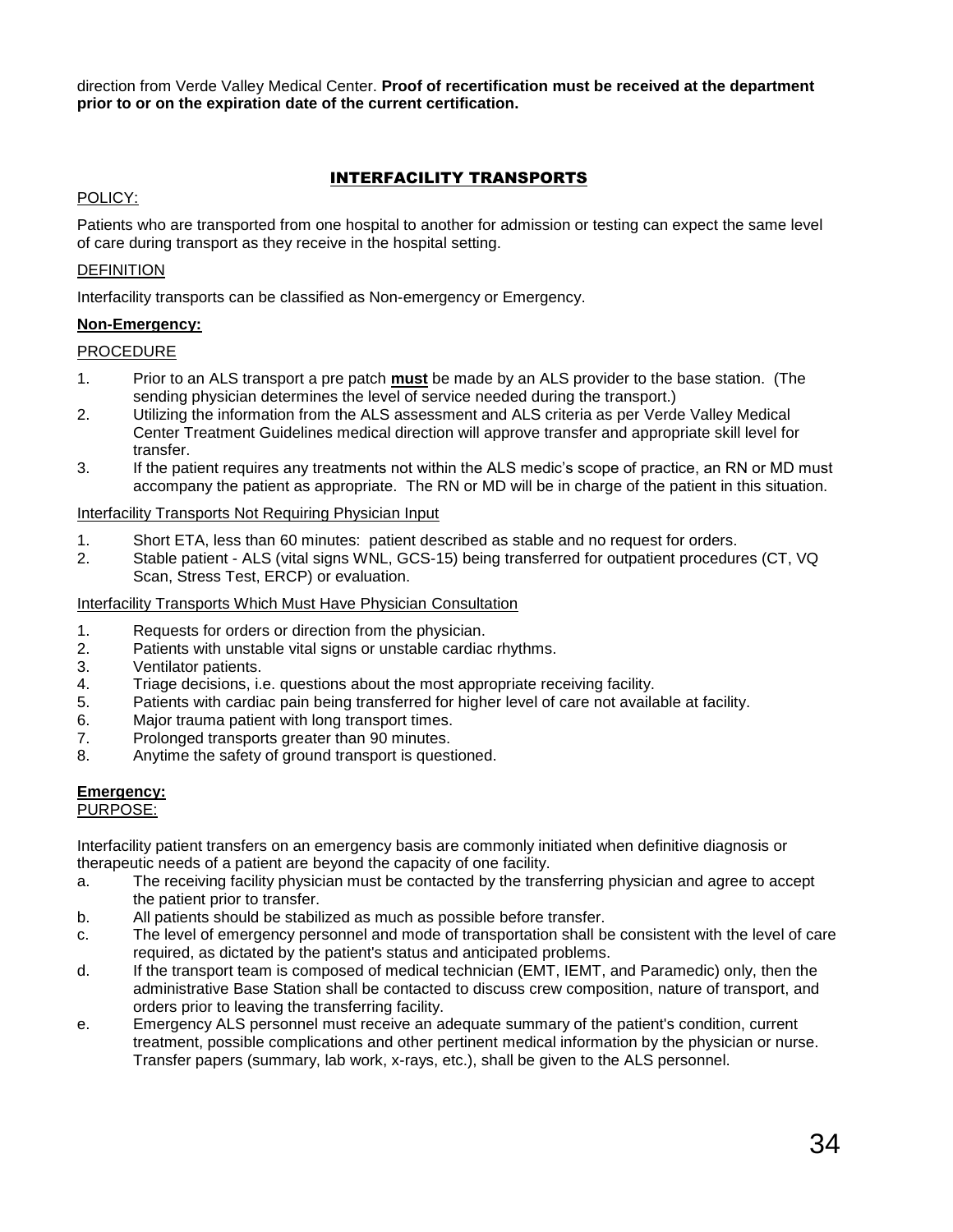f. Appropriate treatment orders shall be given to the emergency ALS personnel by the ALS Base Hospital physician in conjunction with the sending physician. The administrative Base Hospital physician's orders are the final authority for pre-hospital personnel, should any conflict in patient management occur.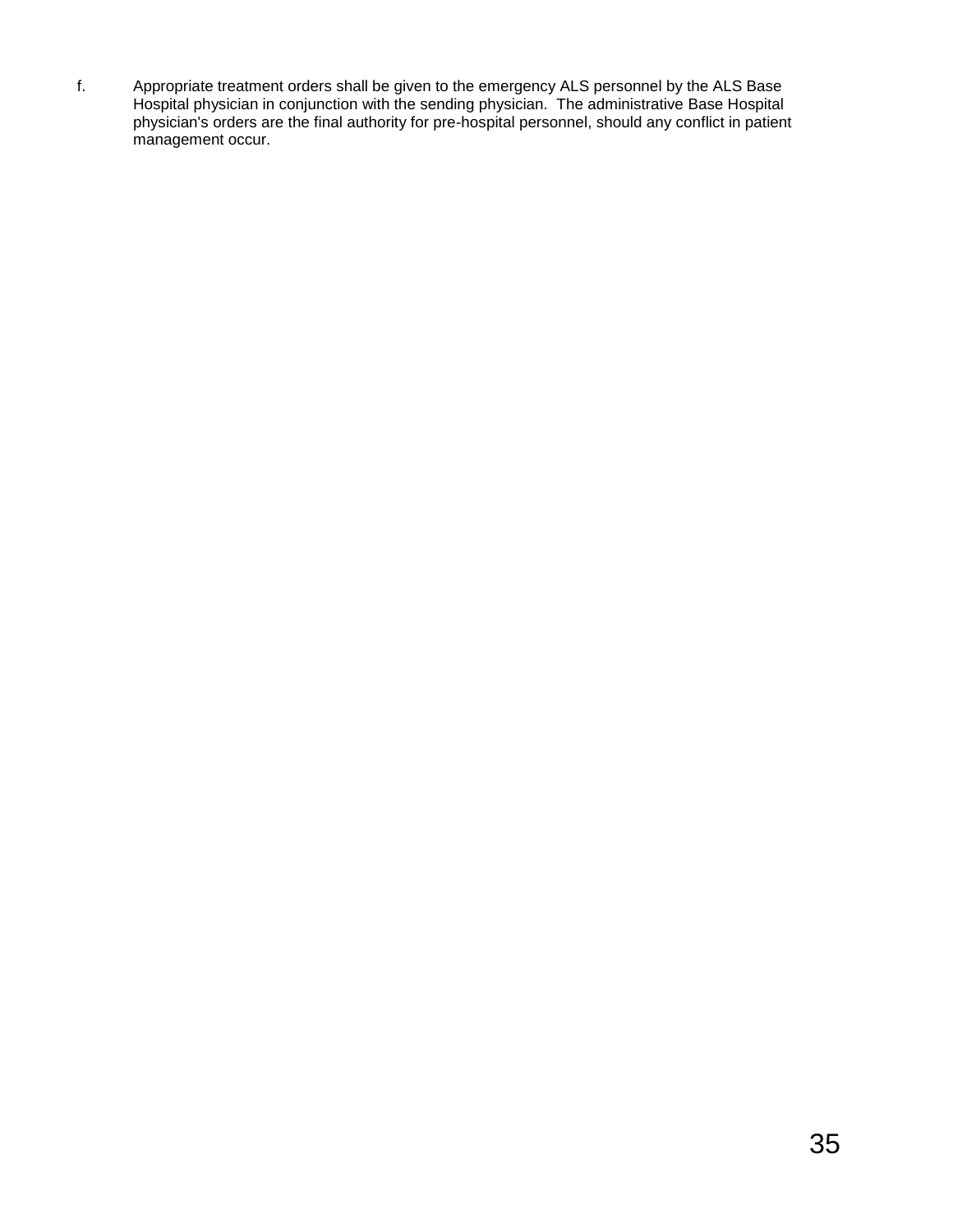# INTERFACILITY TRANSPORT MEDICATION LIST

## **Table 5.4. Eligibility for Authorization to Administer and Monitor Transport Agents during Interfacility Transports, by EMCT Classification; Administration Requirements**

**KEY:** TA = Transport agent for an EMCT with the specified certification. IP = Agent shall be administered by infusion pump.

| <b>AGENT</b>                                                    | <b>MINIMUM</b><br><b>SUPPLY</b> | <b>EMT</b>               | <b>AEMT</b>              | <b>EMT I</b><br>(99)     | <b>Paramedic</b> |
|-----------------------------------------------------------------|---------------------------------|--------------------------|--------------------------|--------------------------|------------------|
| Amiodarone IP                                                   | None                            | $\overline{\phantom{0}}$ | $\qquad \qquad -$        |                          | <b>TA</b>        |
| Antibiotics                                                     | None                            |                          |                          | <b>TA</b>                | <b>TA</b>        |
| <b>Blood</b>                                                    | None                            |                          |                          |                          | <b>TA</b>        |
| Calcium Chloride                                                | None                            | $\overline{\phantom{0}}$ | $\overline{\phantom{0}}$ | $\blacksquare$           | <b>TA</b>        |
| Colloids                                                        | None                            | $\overline{a}$           | $\overline{a}$           | <b>TA</b>                | <b>TA</b>        |
| Corticosteroids IP                                              | None                            | $\overline{a}$           | $\overline{\phantom{0}}$ | <b>TA</b>                | <b>TA</b>        |
| Diltiazem IP                                                    | None                            |                          |                          |                          | <b>TA</b>        |
| <b>Diuretics</b>                                                | None                            | $\overline{a}$           |                          | <b>TA</b>                | <b>TA</b>        |
| Dopamine HCl IP                                                 | None                            |                          |                          |                          | <b>TA</b>        |
| Electrolytes/Crystalloids<br>(Commercial Preparations)          | None                            | <b>TA</b>                | <b>TA</b>                | <b>TA</b>                | <b>TA</b>        |
| Epinephrine IP                                                  | None                            |                          | $\overline{a}$           | <b>TA</b>                | <b>TA</b>        |
| Fentanyl IP                                                     | None                            |                          |                          | <b>TA</b>                | <b>TA</b>        |
| Fosphenytoin Na IP or                                           | None                            |                          |                          |                          | <b>TA</b>        |
| Phenytoin Na IP                                                 | None                            | $-$                      | $-$                      |                          | <b>TA</b>        |
| Glucagon                                                        | None                            |                          |                          | <b>TA</b>                | <b>TA</b>        |
| Glycoprotein IIb/IIIa<br><b>Inhibitors</b>                      | None                            |                          |                          |                          | <b>TA</b>        |
| H2 Blockers(Pepcid, Zantac)                                     | None                            | $\overline{\phantom{0}}$ |                          | <b>TA</b>                | <b>TA</b>        |
| Heparin Na IP                                                   | None                            |                          |                          |                          | <b>TA</b>        |
| <b>Insulin IP</b>                                               | None                            | $\qquad \qquad -$        | $\overline{\phantom{a}}$ | $\overline{\phantom{a}}$ | <b>TA</b>        |
| Levophed IP<br>/Norepinephrine                                  | None                            |                          |                          |                          | <b>TA</b>        |
| Lidocaine IP                                                    | None                            | $\overline{\phantom{0}}$ | $\overline{\phantom{a}}$ | <b>TA</b>                | <b>TA</b>        |
| Magnesium Sulfate IP                                            | None                            |                          |                          |                          | <b>TA</b>        |
| Midazolam IP                                                    | None                            | $\overline{a}$           | $\overline{a}$           | <b>TA</b>                | <b>TA</b>        |
| Morphine IP                                                     | None                            |                          |                          | <b>TA</b>                | <b>TA</b>        |
| Nitroglycerin IV Solution IP                                    | None                            | $\overline{\phantom{0}}$ | $\overline{\phantom{a}}$ |                          | <b>TA</b>        |
| Pantoprazole IP (Protonix)                                      | None                            | $\overline{a}$           | $\overline{a}$           | $\blacksquare$           | <b>TA</b>        |
| Phenobarbital Na IP                                             | None                            | -                        | $\overline{\phantom{a}}$ | $\overline{\phantom{a}}$ | <b>TA</b>        |
| Potassium Salts IP                                              | None                            | $\qquad \qquad -$        | $\qquad \qquad -$        | $\overline{\phantom{a}}$ | <b>TA</b>        |
| Procainamide HCl IP                                             | None                            |                          |                          |                          | <b>TA</b>        |
| Propofol IP                                                     | None                            | $\overline{\phantom{0}}$ | -                        | $\overline{\phantom{a}}$ | TA               |
| Racemic Epinephrine SVN                                         | None                            | $\qquad \qquad -$        | $\qquad \qquad -$        | $\overline{\phantom{a}}$ | <b>TA</b>        |
| <b>Total Parenteral Nutrition,</b><br>with or without lipids IP | None                            |                          |                          |                          | TA               |
| Vitamins                                                        | None                            | $\overline{\phantom{0}}$ | $\equiv$                 | <b>TA</b>                | <b>TA</b>        |

SVN= Agent shall be administered by small volume nebulizer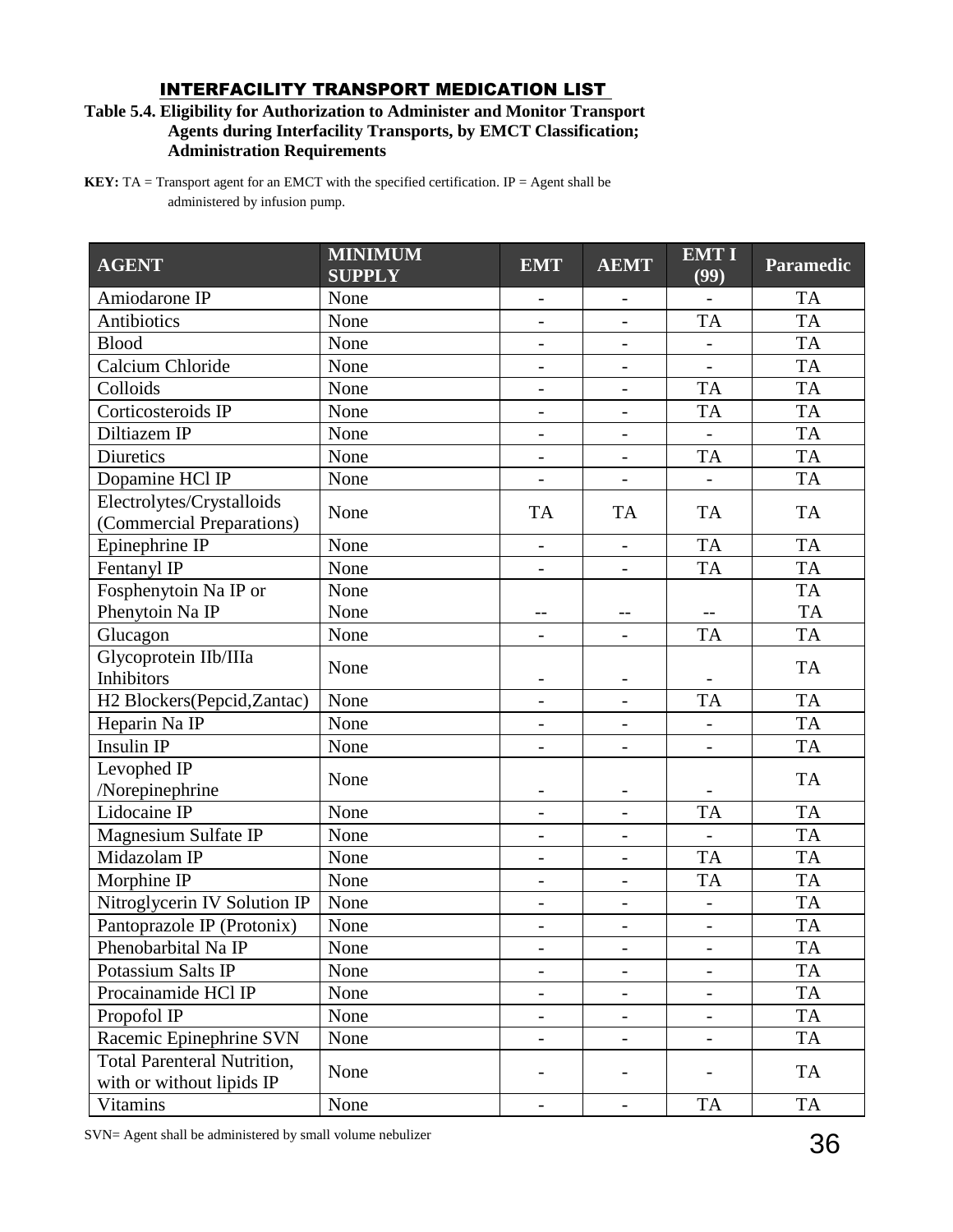# **SEDONA FIRE DISTRICT TRANSPORT GUIDELINES**

# **Verde Valley Medical center: Sedona Campus (VVMC-SC)**

VVMC-SC was established to provide rapid treatment of medical emergencies for the patients in the Sedona area. Patients should be transported to VVMC-SC unless their Chief Complaint falls into the categories outlined below.

# **Transport to VVMC:**

## Cardiac:

- STEMI (transmit ECG ASAP).
- PTs with chest pain suspected to be cardiac in origin.
- Ischemic pattern on ECG, with or without STEMI.
- Post cardiac arrest with a return of spontaneous circulation

## Respiratory:

- Patients on CPAP mask who have improved and don't require immediate stabilization
- Respiratory Failure
- Asthmatic who are requiring more than one breathing treatment

## Neurological:

• All patients with stroke like symptoms

## Psychiatric:

- Acute psychosis
- Acute suicidal ideation
- Combative and/or agitated\*\*

\*\*Any patients requiring security or constant nursing supervision for behavioral reasons are not appropriate for VVMC-SC

## Obvious Admissions:

- Meet criteria for Sepsis protocol activation
- Obvious Hip Fractures
- GI Bleeds
- **Trauma – Follow " Guidelines for field triage of injured patient United States,2011"**

## **Or any additional patients, at medics discretion, that is a high suspicion for requiring more resources or admission**.

## **ALL PATIENTS FROM THE VILLAGE OF OAK CREEK WILL BE TRANSPORTED TO VVMC REGARDLESS OF COMPLAINT.**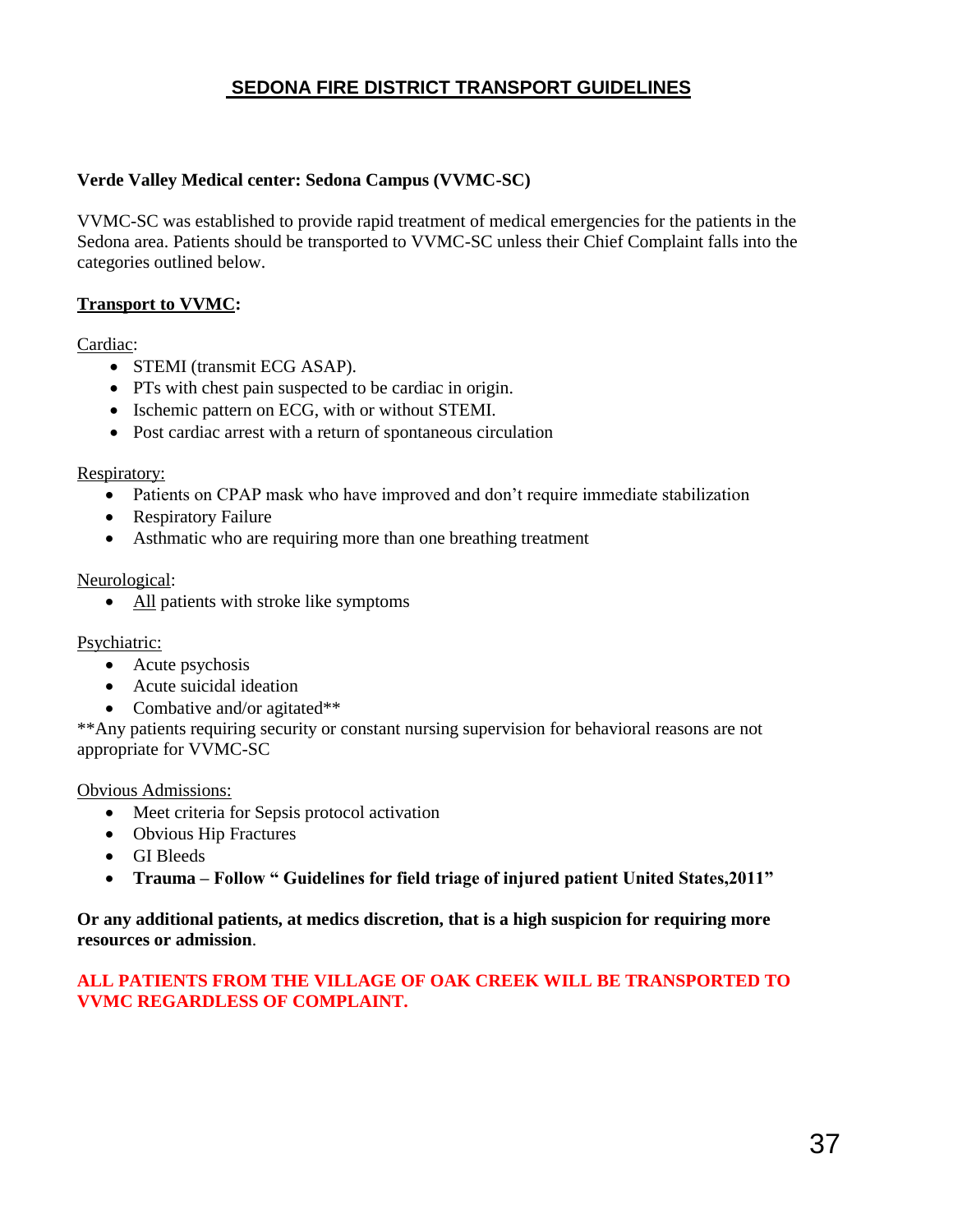**These guidelines are not all inclusive, take into consideration patient's disposition. Final transport decision is at the discretion of the VVMC Base Station physician.** 

# Guidelines for making use of Spectrums Crisis Response for First Responders.

# Goals:

Support and assist first responders in the field who encounter someone experiencing a crisis event such as:

- Suicidal thoughts, action or plans
- Substance abuse issues
- Domestic violence
- Grief/ bereavement/trauma

The aim is to attempt to keep people out of the emergency department by connecting them to the most appropriate level of care.

# Procedure to follow

- 1 Patient must meet the following criteria:
- Must be alert, orientated, and willing to speak to the crisis team member.
- There must be no life threatening injuries, no evidence of life threatening self-harm including overdose, no current medical complaints requiring medical evaluation.
- Patient must meet criteria and be willing to sign a refusal of treatment. Crisis team member should sign as a witness. This will require an ALS patch.
- 2 Don't leave the scene until crisis workers have arrived.
- **3 Patch required before leaving patient in the care of crisis worker.**
- 4 Document in narrative what has occurred, times of calls placed, patients willingness to speak to crisis worker, names of crisis worker patient care has been released to.

# **Call: (928) 203 - 7102**

- **1) ID yourself as Fire Dept/EMS**
- **2) Ask to speak to supervisor**
- **3) Request a Spectrum Crisis Response.**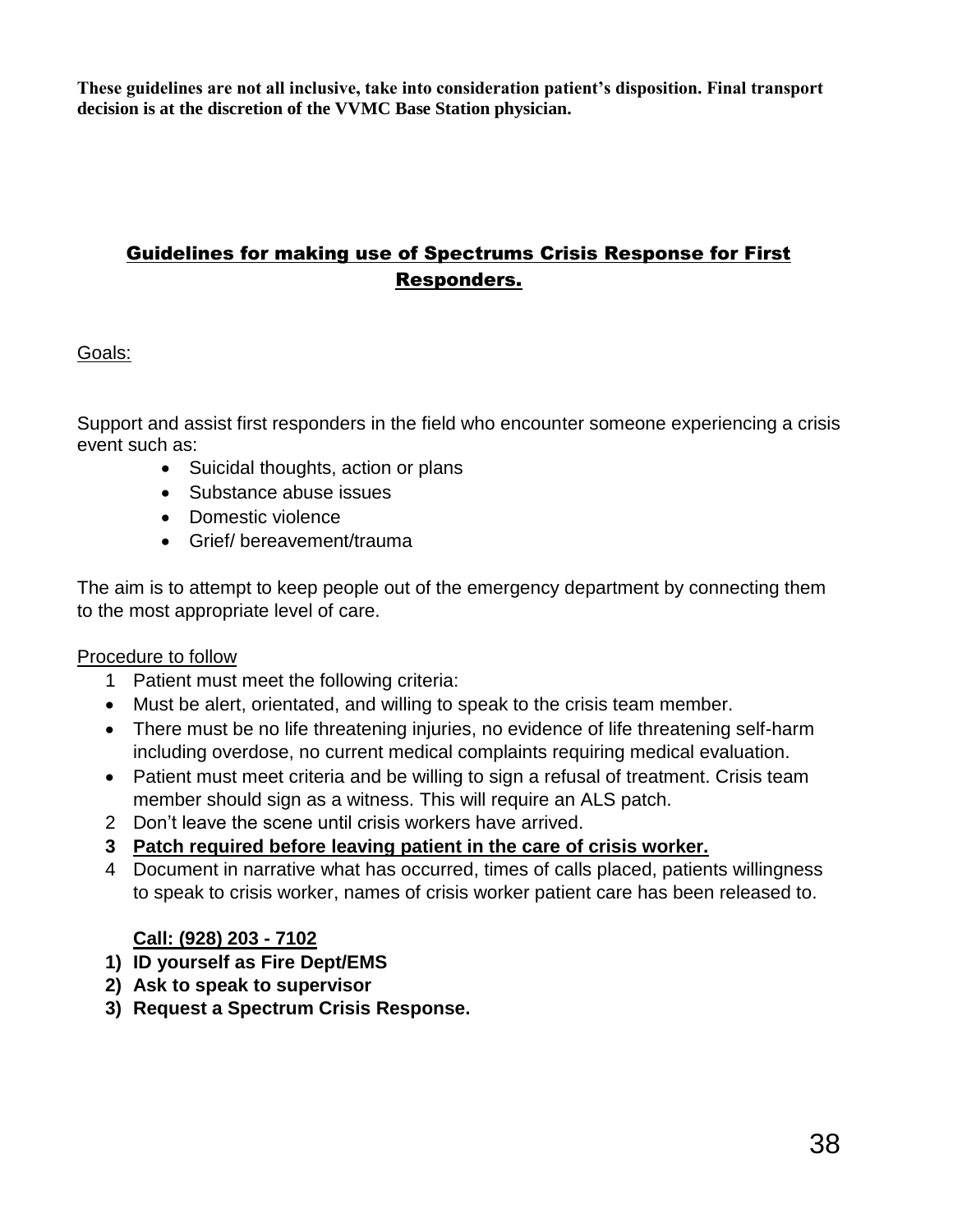# APPROVED MEDICATION LIST FOR BLITZ/HIKE OUT

**The following list is approved by medical direction as a minimum level of medications to carry in a blitz/hike out pack for standardization of care and compliance to DHS regulations.** 

| <b>Medication</b>        | <b>Supply</b> | <b>Amount</b>  |
|--------------------------|---------------|----------------|
| Epinephrine              | 30mg Vial     | $\mathbf{1}$   |
| Versed                   | 5mg/1ml       | $\overline{2}$ |
| Morphine                 | 10mg/1ml      | $\overline{2}$ |
| Fentanyl                 | 100mcg/2ml    | $\overline{2}$ |
| <b>Albuterol Sulfate</b> | 2.5mg/3ml NS  | $\overline{2}$ |
| <b>Oral Glucose</b>      | 30 grams      | $1-2$          |
| Glucagon                 | 1mg/ml        | $\mathbf{1}$   |
| Narcan                   | 2mg/2ml       | $\overline{2}$ |
| Zofran                   | 4mg/2ml       | $\overline{2}$ |
| <b>ASA</b>               | 81mg          | $\overline{4}$ |
| <b>Ntg</b>               | 0.4mg         | 1 Bottle       |
| Benadryl                 | 50mg/1ml      | 1              |
| Valium                   | 10mg/2ml      | 1              |
| Ketamine                 | 500mg/10ml    | 1              |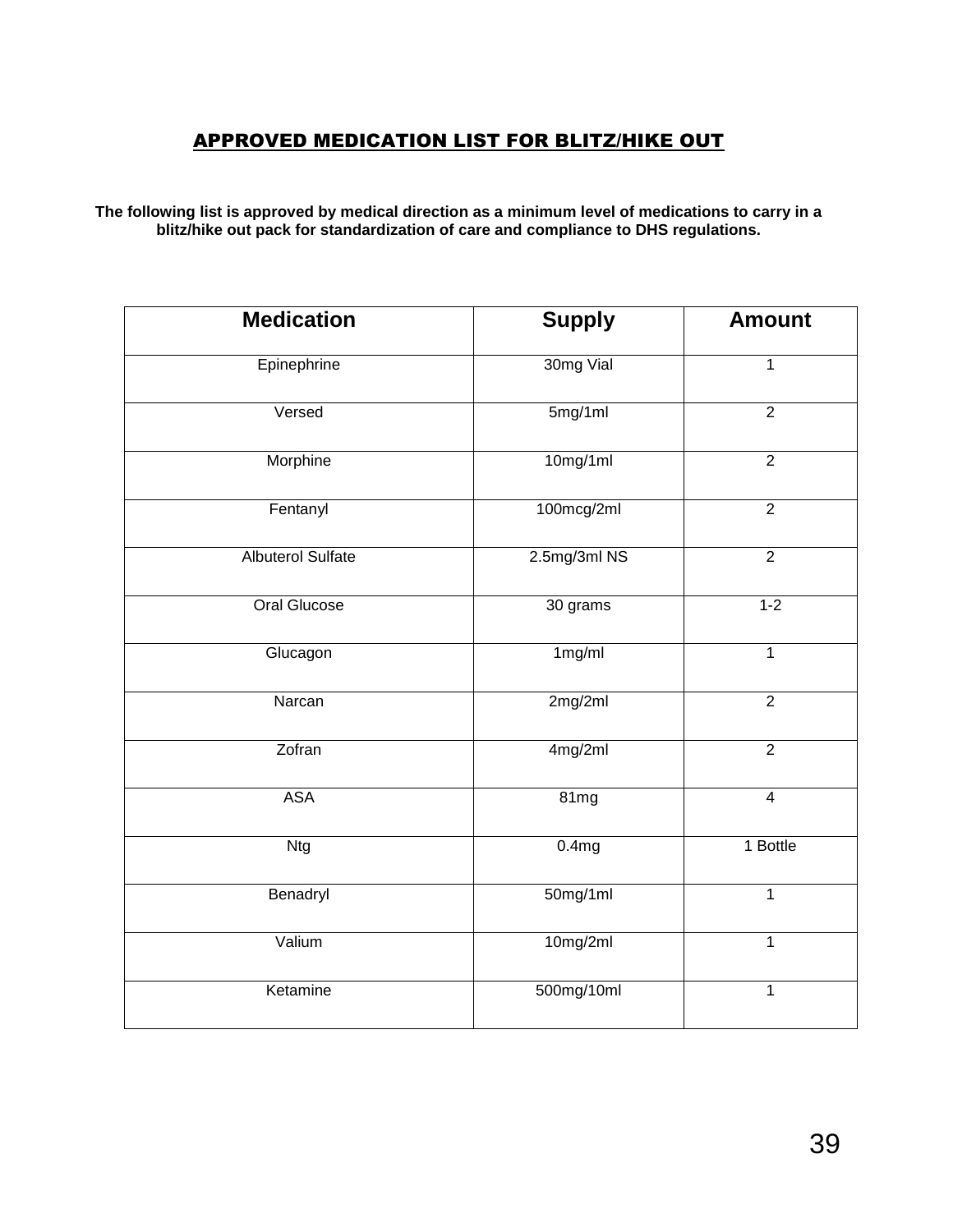# **PRONOUNCEMENT OF DEATH DURING TRANSPORT OF PATIENTS**

## POLICY:

Verde Valley Medical Center On-line Medical Direction Physicians will not pronounce death of patients once transport by prehospital agencies has been initiated.

#### DEFINITIONS:

- 1. ARS 11-596: statute that prohibits a body from being moved once death pronouncement has occurred until the Medical Examiner has approved removal.
- 2. ARS 11-593: statute that determines reporting requirements concerning deaths that must be reported to law enforcement and must be investigated by the county medical examiner.

### PROCEDURE:

- a. If at all possible a patient should be pronounced at the scene, not in transport units, or have resuscitative efforts continued until they are transported and pronounced at the closest facility.
- b. Once transport has been initiated prehospital providers will not request death pronouncement, nor will on-line physicians authorize termination of efforts and pronouncement of death until arrival at a receiving facility.
- c. In the event that a termination of effort order is received by a transport agency, the unit will stop at the closest safe point and notify law enforcement, per their communications policy, that a death has occurred in their unit.

#### EXCEPTION:

If during an interfacility transport there is a valid "Do No Resuscitate" order present the on-line physician may provide for no or termination of efforts and pronounce death. The transporting agency will then follow c. above

| <b>ATTACHMENTS</b> | ARS 11-593<br>ARS 11-596 |  |  |
|--------------------|--------------------------|--|--|
| <b>REFERENCES</b>  | N/A                      |  |  |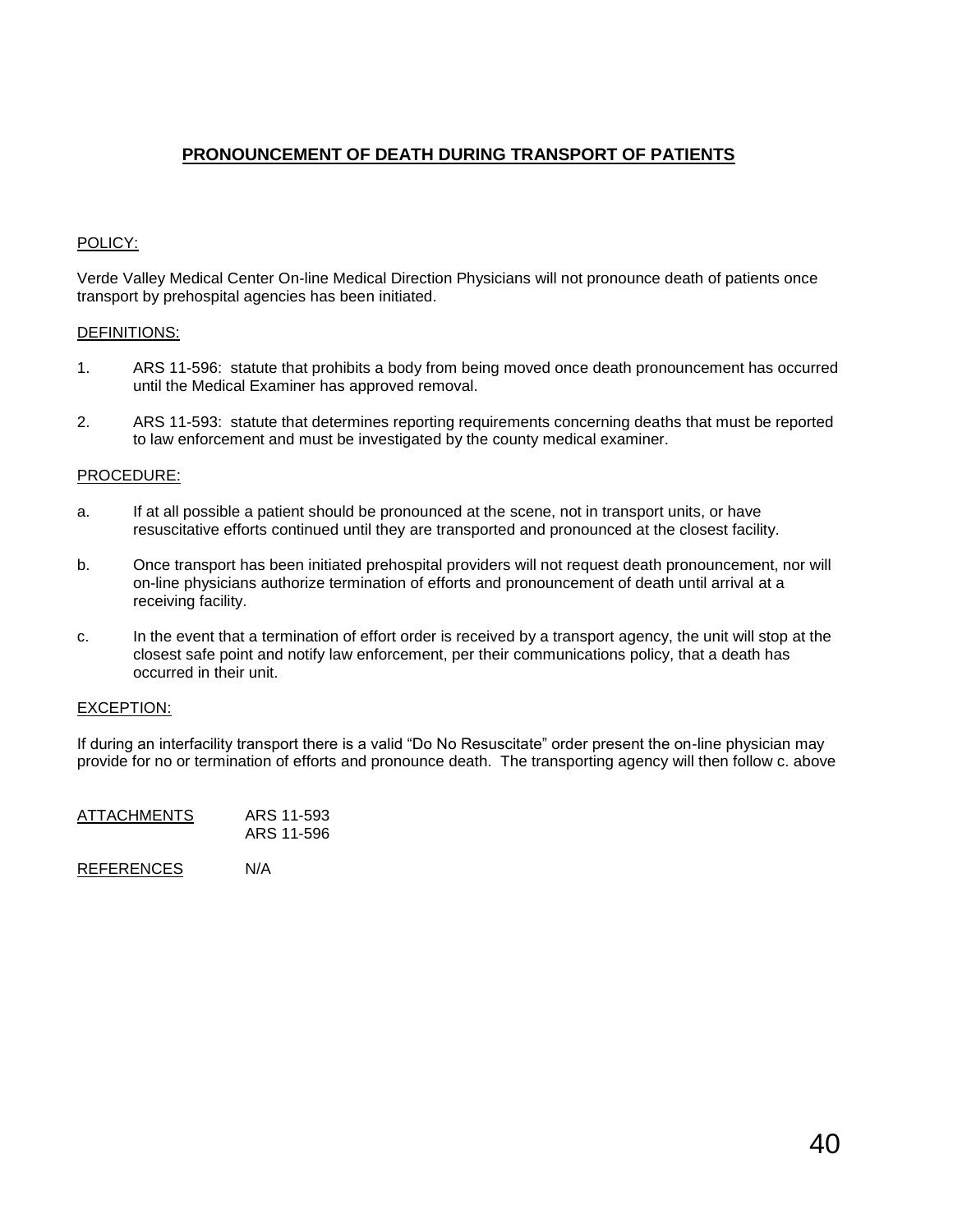#### **ARS 11-593** Reporting of Certain Deaths: Autopsies; Failure to Report; Classification

- A. Any person having knowledge of the death of a human being including a fetal death shall promptly notify the nearest peace officer of all information in the person's possession regarding the death and the circumstances surrounding it under any of the following circumstances:
	- 1. Death when not under the current care of a physician for a potentially fatal illness or when an attending physician is unavailable to sign the death certificate.
	- 2. Death resulting from violence.
	- 3. Death occurring suddenly when in apparent good health.
	- 4. Death occurring in prison.
	- 5. Death of a prisoner.
	- 6. Death occurring in a suspicious, unusual or unnatural manner.
	- 7. Death from disease or accident believed to be related to the deceased's occupation or employment.
	- 8. Death believed to present a public health hazard.
	- 9. Death occurring during, in association with or as a result of anesthetic or Surgical procedures.
	- 10. Death involving unidentifiable bodies.
- B. The peace officer shall promptly notify the county medical examiner and, except in deaths occurring during surgical or anesthetic procedures from natural diseases, shall promptly make or cause to be made an investigation of the facts and circumstances surrounding the death and report the results to the medical examiner. If there is no county medical examiner appointed and serving within the county, the county sheriff shall be notified by the peace officer and the sheriff shall in turn notify and secure a licensed physician to perform the medical examination or autopsy.
- C. An autopsy is not required for deaths due to natural diseases that occur during surgical or anesthetic procedures, except where the medical examiner determines an autopsy necessary because any of the following exit:
	- 1. A public health risk.
	- 2. Evidence of a crime.
	- 3. Evidence of inadequate health care.
	- 4. No clinically evident cause of death.
- D. Every person who knows of the existence of a body where death occurred as specified in subsection A of this section and who knowingly fails to notify the nearest peace officer as soon as possible unless the person has good reason to believe that notice has already been given is guilty of a class 2 misdemeanor.
- E. If the deceased was under treatment for accident or illness by prayer or spiritual means alone, in accordance with the tenets and practices of a well-recognized church or religious denomination, and death occurred without a physician in attendance, the person who has knowledge of the death shall report all information in his possession regarding the death and circumstances surrounding it directly to the county medical examiner or the person performing the duties of a county medical examiner who may waive an autopsy if he is satisfied that the death of such person resulted from natural causes.
- F. Each county shall provide to the criminal identification section of the Department of Public Safety fingerprints of all deceased persons whose deaths are required to be investigated pursuant to this section. These fingerprints shall be on a form provided by the criminal identification section and shall be accompanied by such other information regarding the physical description and the date and place of death as the criminal identification section may require. Fingerprints taken pursuant to this section shall be used only for the purpose of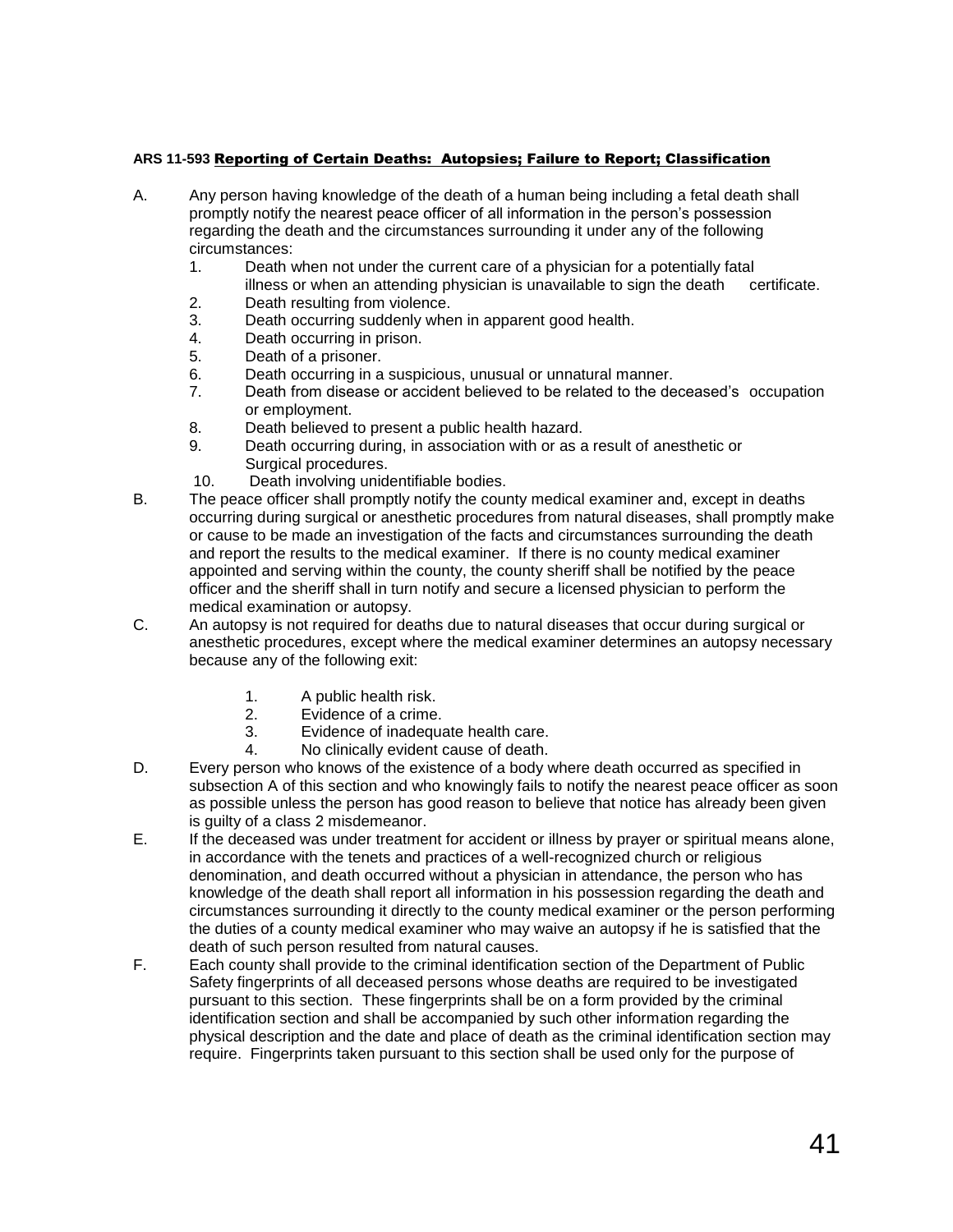purging criminal history files. All information and data in the criminal identification section of the Department of Public Safety furnished in compliance with this section is confidential and may be disclosed only upon written approval of the Director of Public Safety to the juvenile court, social agencies, public health and law enforcement agencies, licensed or regulated by this state.

# **11-596 Removal or Disturbance of Body or Effects or Weapons without Consent Prohibited**

No human body or body suspected of being human shall be removed from the place of death, if the death is of a nature requiring investigation occurred without first obtaining permission of the county medical examiner or the person performing the duties of a county medical examiner. No embalming, cleansing of the surfaces of the body or other alteration of the appearance or state of the body, clothing or personal effects shall be performed until the permission of such official has been obtained. No person, except a law enforcement agent in the performance of his or her duties, shall remove from the place of death or from the body of the deceased any of the effects of the deceased, or instruments or weapons that may have been used in the death requiring investigation, unless prior permission of the county medical examiner, the person performing the duties of a county medical examiner or the investigating law enforcement agent has been obtained.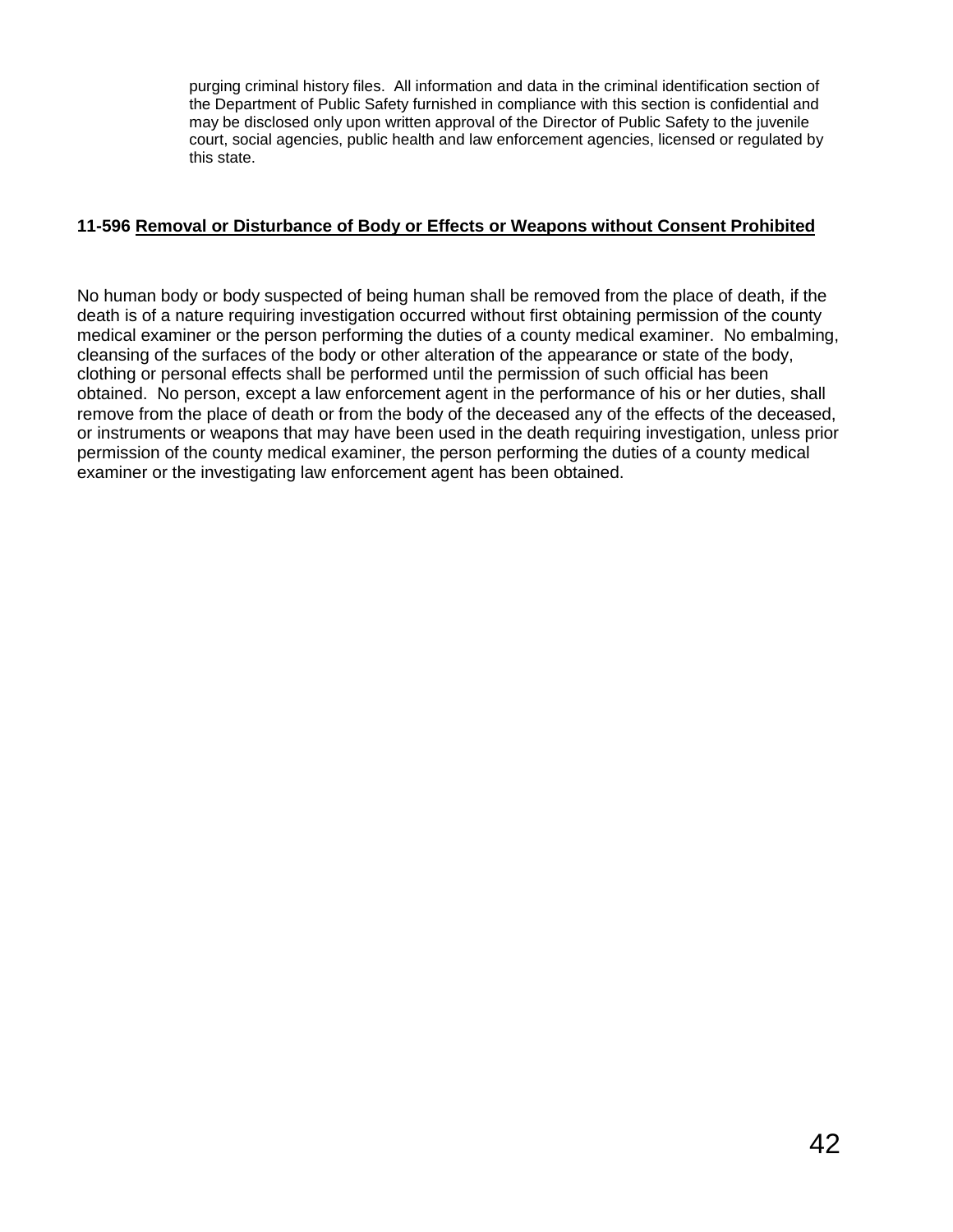# EMT ADMINISTRATION OF NALOXONE

On June 5<sup>th</sup>, 2017 Arizona Governor Ducey declared a Public State of Emergency in response to opioid/opiate overdose and deaths.

A.R.S 36-2228, a trained EMT may administer Naloxone to a person whom the EMT believes is suffering from an opioid- related overdose.

This is supported by the Pre-hospital office under the following conditions:

- The EMT must receive training from an instructor approved by the Medical Director or be an AZ POST-approved first aid instructor. Proof of this training must be provided to the Prehospital office.
- Administration of Naloxone must follow ADHS approved protocol.
- All run reports must be submitted to pre-hospital office.
- May only be administered intramuscularly with approved autoinject or Intranasal.
- May only be administered for the following indications:
	- 1. Altered level of consciousness with resp depression  $< 8 10$  bpm or apnea
	- 2. Unable to wake up with painful stimuli
	- 3. Constricted pupils
	- 4. Needle track marks
	- 5. Cardiac arrest
- EMT must attend a 1 hr. continuing education refresher every two years

## **IT US UP TO THE INDIVIDUAL AGENCIES WHETHER OR NOT THEY WISH TO TRAIN THEIR EMT'S IN NARCAN ADMINISTRATION.AGENCIES UTILIZING NALOXONE FOR EMT'S MUST HAVE AGENCY-SPECIFIC GUIDELINES REGARDING STORAGE,ACCOUNTABILITY, REPORTING, AND REPLACEMENT.**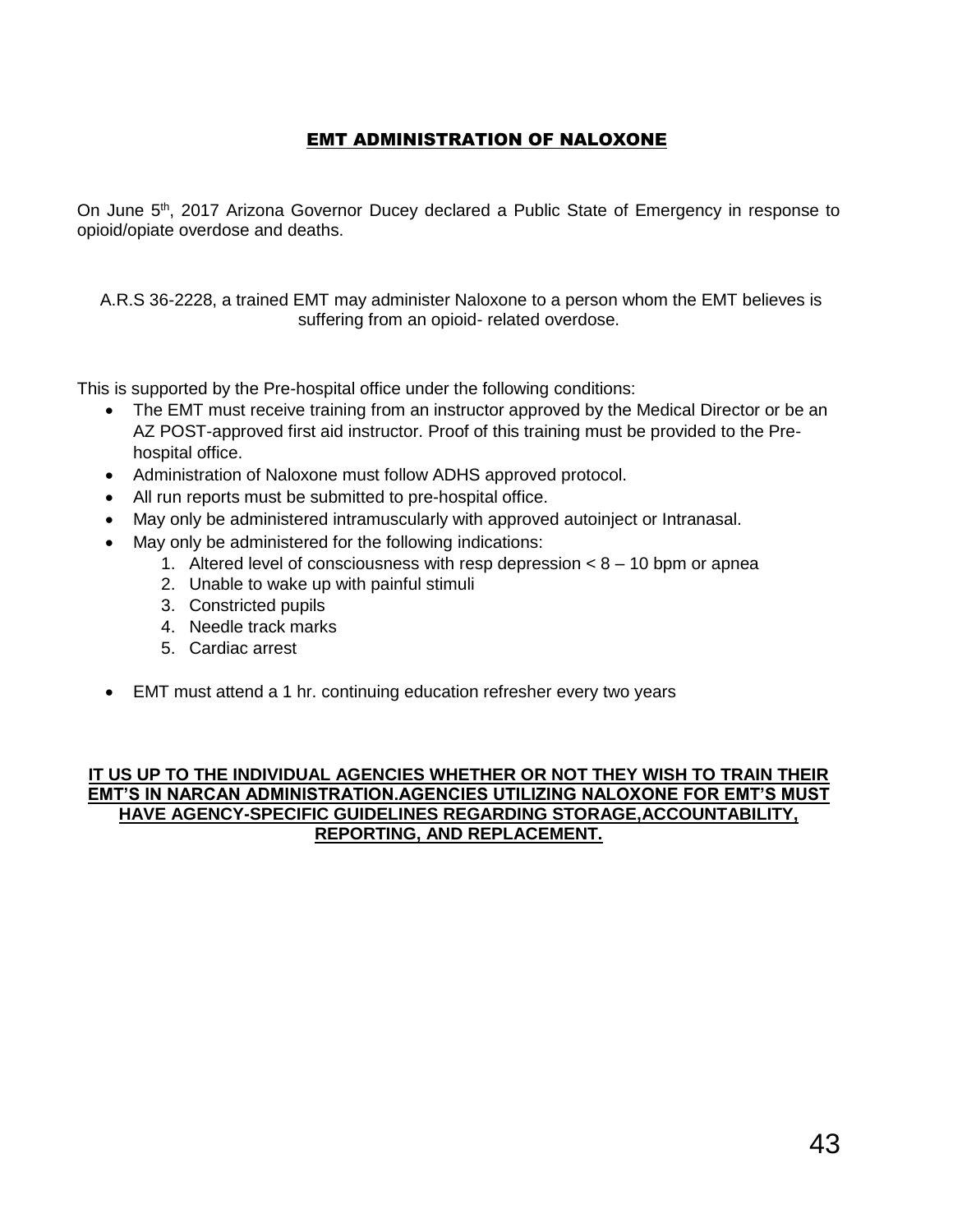## COMMUNITY INTEGRATED PARAMEDICINE

### PURPOSE:

Community Integrated Paramedicine is a rapidly growing field of out-of-hospital medical assessment and care. The overall intent of the program is to provide safe transitions and care coordination across the care continuum from inpatient hospital discharge to home. The program will assist these patients through a health status assessment, home safety evaluation, in-home medication reconciliation and coordination of care.

### GENERAL GUIDELINES:

Verde Valley EMS Medical direction and Verde Valley Medical Center's mission supports the community paramedicine program. Pre-hospital providers engaging in the program will function under their scope of practice as defined by the Arizona Department of Health Services and Verde Valley Medical Center's medical direction.

In the process of performing functions under the Community Integrated Paramedicine program providers will be functioning as health coaches. During the course of assessment any needs identified requiring a higher level or specialty care will require communication with medical direction for treatment or transport decisions.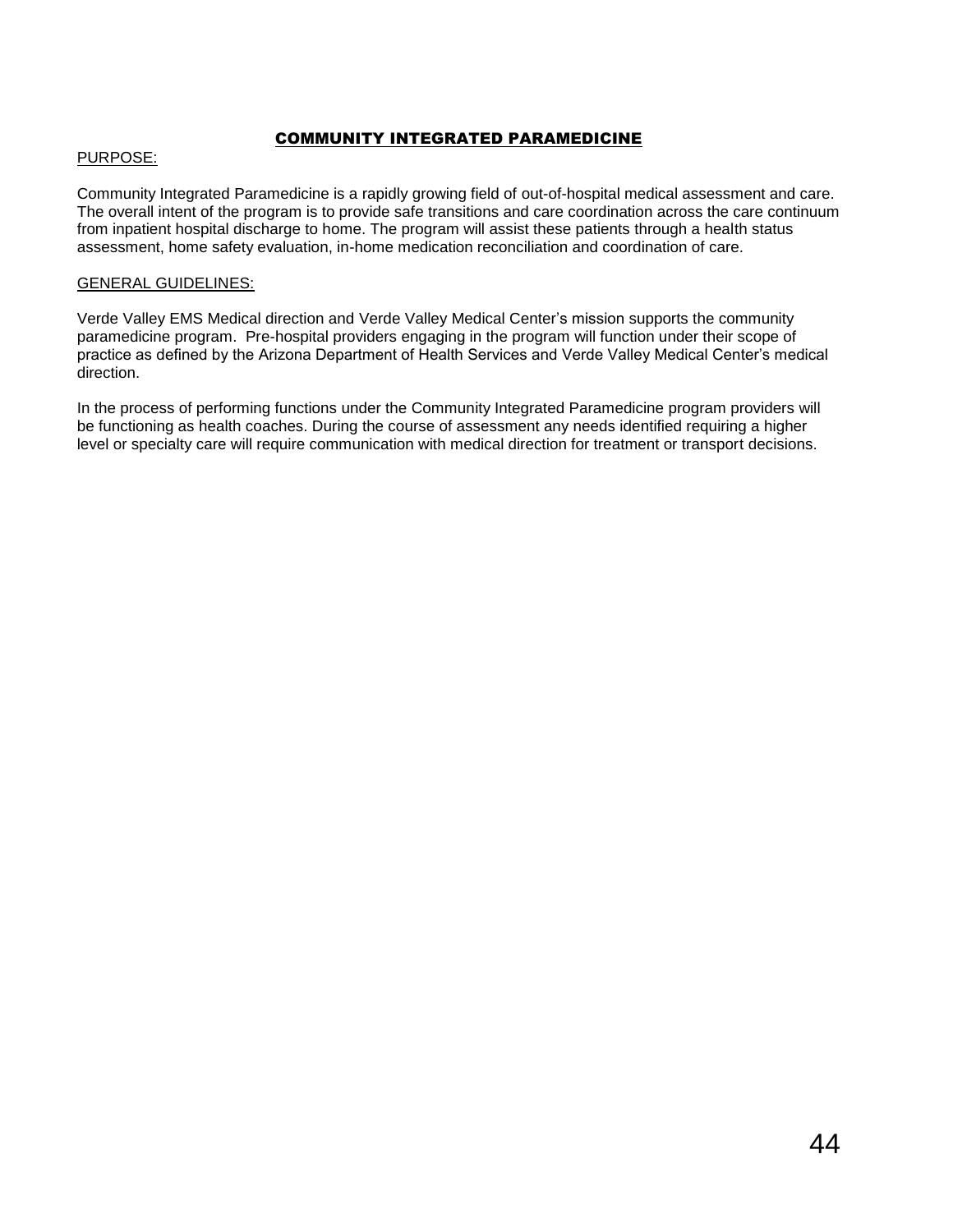# **WILDLAND FIRE/ SPECIAL MEDICAL ASSIGNMENT PROCEDURE**

## PURPOSE:

To outline the proper procedures in which a Verde Valley EMS provider can provide medical services on a wildland fire or other special medical assignment outside their normal service area.

### DEFINITION: N/A

- 10. Personnel placed on a wildland assignment or special medical assignment must notify Verde Valley Medical Center Pre-Hospital Coordinator by email or phone related to expected assignment dates, location of assignment, drug box number(s) and crew member(s).
- 11. Providers may only provide care under the approved scope of practice through Verde Valley Medical Center Medical Direction.
- 12. Current Offline Guidelines are to be used when providing medical treatments.
- 13. Personnel must patch to VVMC Medical Control for orders outside of current guideline
- 14. Personnel must have completed PCR on all patients and provide a copy to the Prehospital care office upon return.
- 15. Restocking of supplies and medications can be restocked upon return as necessary.
	- Patient's full name must be added to the Verde Valley Medical Center/Sedona Emergency Center pyxis medication machine. Copies of PCR must be sent to Prehospital Coordinator and Pharmacy.
- 16. Restocking from other facilities or agencies while on assignment is not guaranteed.
	- If the capability to restock exists, providers must ensure medication quantity and concentration meet DHS requirements.
	- Additional drug box tags must be available to maintain security if box is opened while on assignment.
- 17. Drug boxes must be stored in vehicles with a secured compartment. Each EMS provider is responsible for security and environmental control of the drug boxes while on duty.
- 18. When a discrepancy is found, (broken container, missing drugs etc.), an immediate report must be made to the duty supervisor, Pre-hospital Coordinator and the VVMC pharmacy. An incident report shall be filed with the pharmacy upon return. If the incident involves a Class II controlled substance it will also be reported to the State Board of Pharmacy, DPS narcotics division, DEA and local authorities.
- 19. Upon return to agency the Prehospital Coordinator must be notified of the return date and listing of all incidents.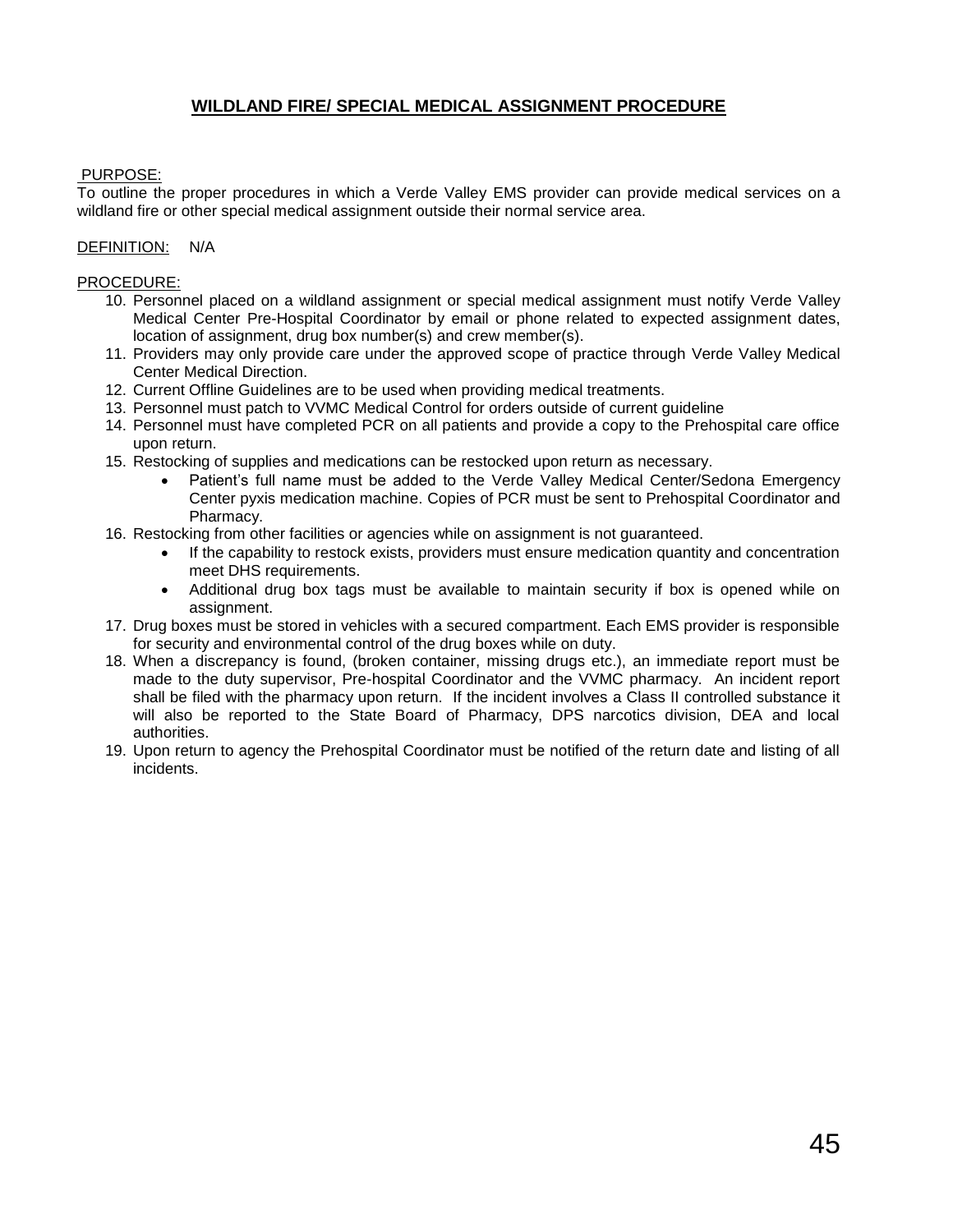## **MEDICAL CONTROL OF ADVANCED LIFE SUPPORT (A.L.S.) AT THE SCENE**

#### **General Principles:**

When an A.L.S. unit, under medical direction, is requested and dispatched to the scene of an emergency, a doctor/patient relationship has been established between the patient and the physician providing medical direction. The individual with the highest level of certification is responsible for management of the patient, and acts as the agent of medical direction unless the patient's physician is present.

If the patient's private physician is on the scene or a physician intervener\* is present and he/she prefers to assume responsibility for care, the On-line Physician must be contacted and the situation discussed. Only Medical Control can relinquish care of the patient to another physician. Any action performed by the medic at the physician intervener's direction must be in line with local treatment guidelines. If not, Medical Control should be contacted. In any event, the physician intervener is responsible for appropriate documentation and, unless absolute necessity dictates otherwise, should accompany the patient to the hospital.

Intervener physician is a licensed physician who has not established a prior physician/patient relationship and who wishes to take charge of a medical emergency scene, and who is willing to provide evidence of licensure and agrees to continue care for the patient during transport to the hospital if feasible.

If an intervener physician is present and on-line medical direction does exist, the On-line Physician is ultimately responsible. If there is any disagreement between the intervener physician and the on-line physician, medical direction will remain with medical control. The online physician has the option of managing the case entirely, working with the intervener physician, or allowing him to assume responsibility. In the event that the intervener physician assumes responsibility, all orders to the A.L.S. provider should be repeated over the radio for purposes of recording. The intervener physician should document his intervention in a manner acceptable to the local E.M.S. system. The decision of the intervener physician to accompany the patient to the hospital should be made in consultation with the on-line physician. If on-line medical direction is not possible, treatment guidelines will be followed.